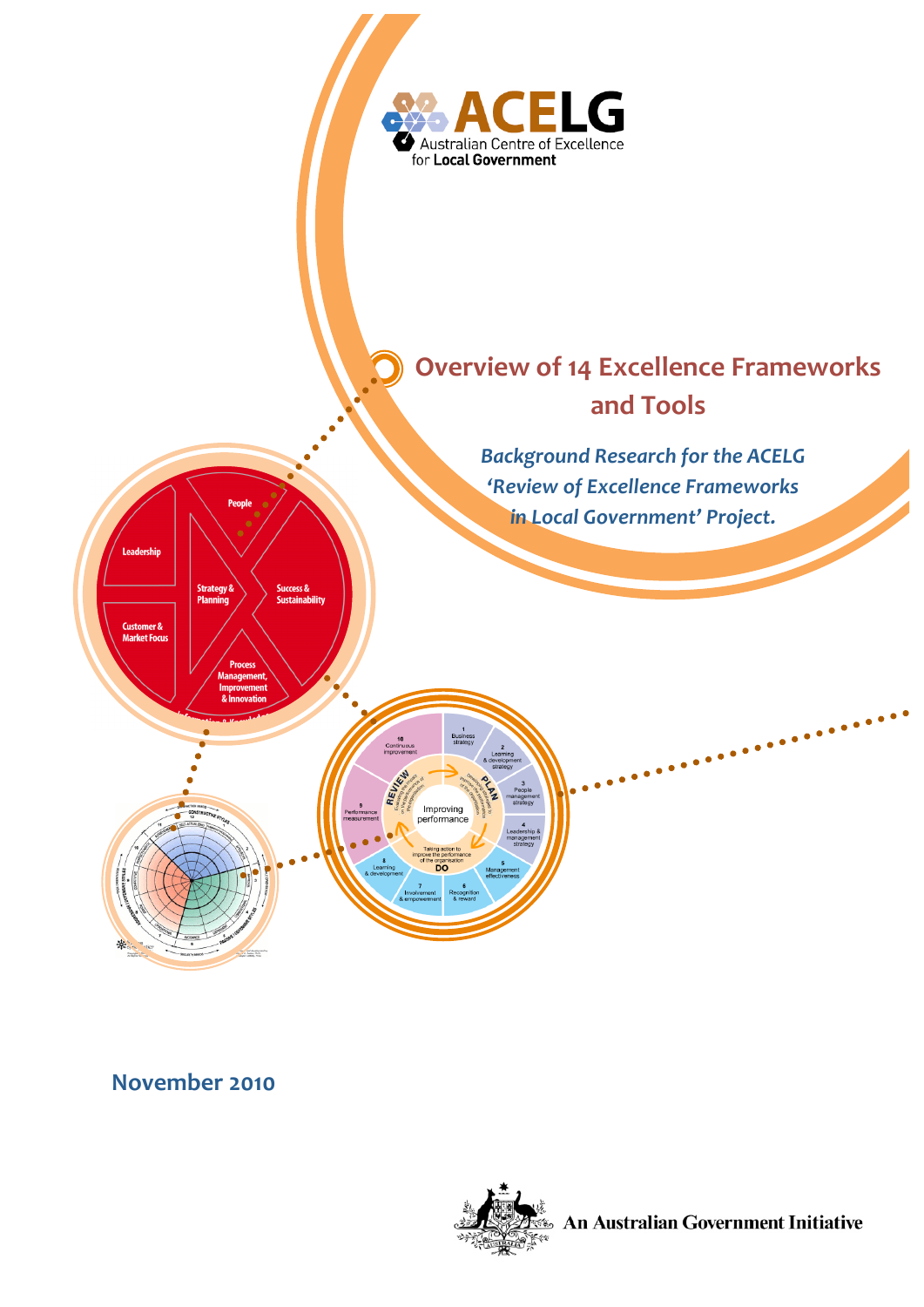#### **Disclaimer**

This report is not a comprehensive list of all the frameworks that are available and no endorsement of any of the frameworks is implied. As only summary material is provided in this report, councils will need to make their own assessment of the frameworks that are appropriate to their situation.

#### **Acknowledgements**

This report
was
researched
and
written
by
Stefanie
Pillora
and
Sarah
Artist
from
the
UTS
Centre
for Local
Government,
with
input
and
advice
from
the
following
people:

Peter
Gesling,
General
Manager,
Port
Stephens
Council The
Local
Government
Business
Excellence
Network
(LGBEN) The
Australian
Chief
Officer's
Group

Custodians
of
several
of
the
frameworks
covered
in
this
report
provided
additional
information
for inclusion
in
the review.

Information
was
also
drawn
from
the
report, *Sustainability
Tools
Selector,
A
Guide
for
Local*  Government prepared for the Urban Sustainability Support Alliance by the Institute for Sustainable Futures,
University
of
Technology,
Sydney.

**Australian
Centre
of
Excellence
for
Local
Government** PO
Box
123
Broadway

NSW

2007 Tel:
+61
2
9514
3855 acelg@acelg.org.au www.acelg.org.au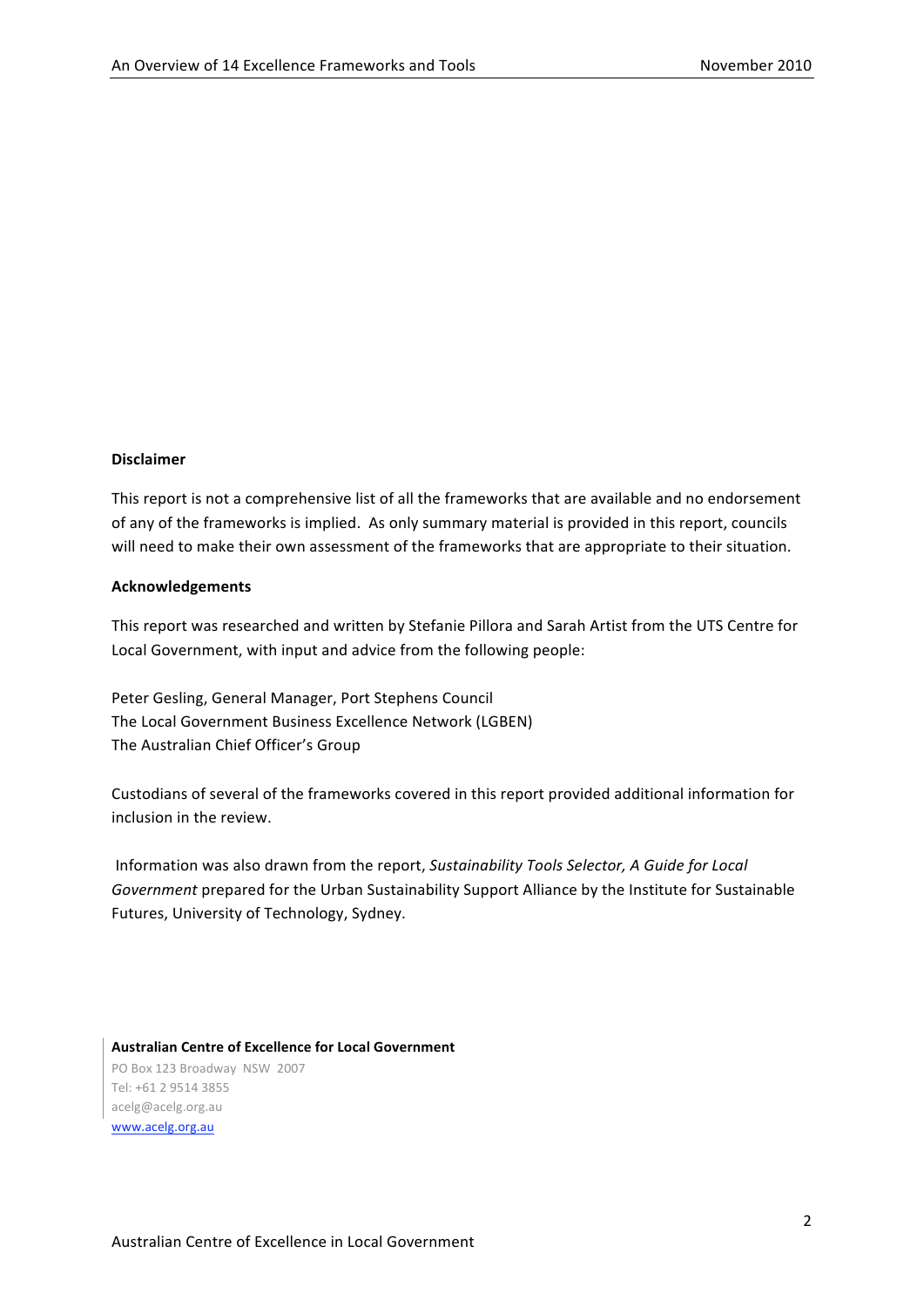| $\mathbf{1}$ .  |                                                                  |  |
|-----------------|------------------------------------------------------------------|--|
| 2.              |                                                                  |  |
| 3.              |                                                                  |  |
|                 |                                                                  |  |
| 4.              |                                                                  |  |
| 5.              |                                                                  |  |
| 6.              |                                                                  |  |
| 7.              |                                                                  |  |
| 8.              |                                                                  |  |
| 9.              |                                                                  |  |
|                 | SECTION D: IMPROVEMENT PROGRAMS DEVELOPED FOR LOCAL GOVERNMENT27 |  |
| 10.             |                                                                  |  |
| 11 <sub>1</sub> |                                                                  |  |
| 12.             |                                                                  |  |
| 13.             |                                                                  |  |
| 14.             |                                                                  |  |
|                 |                                                                  |  |
|                 |                                                                  |  |
|                 |                                                                  |  |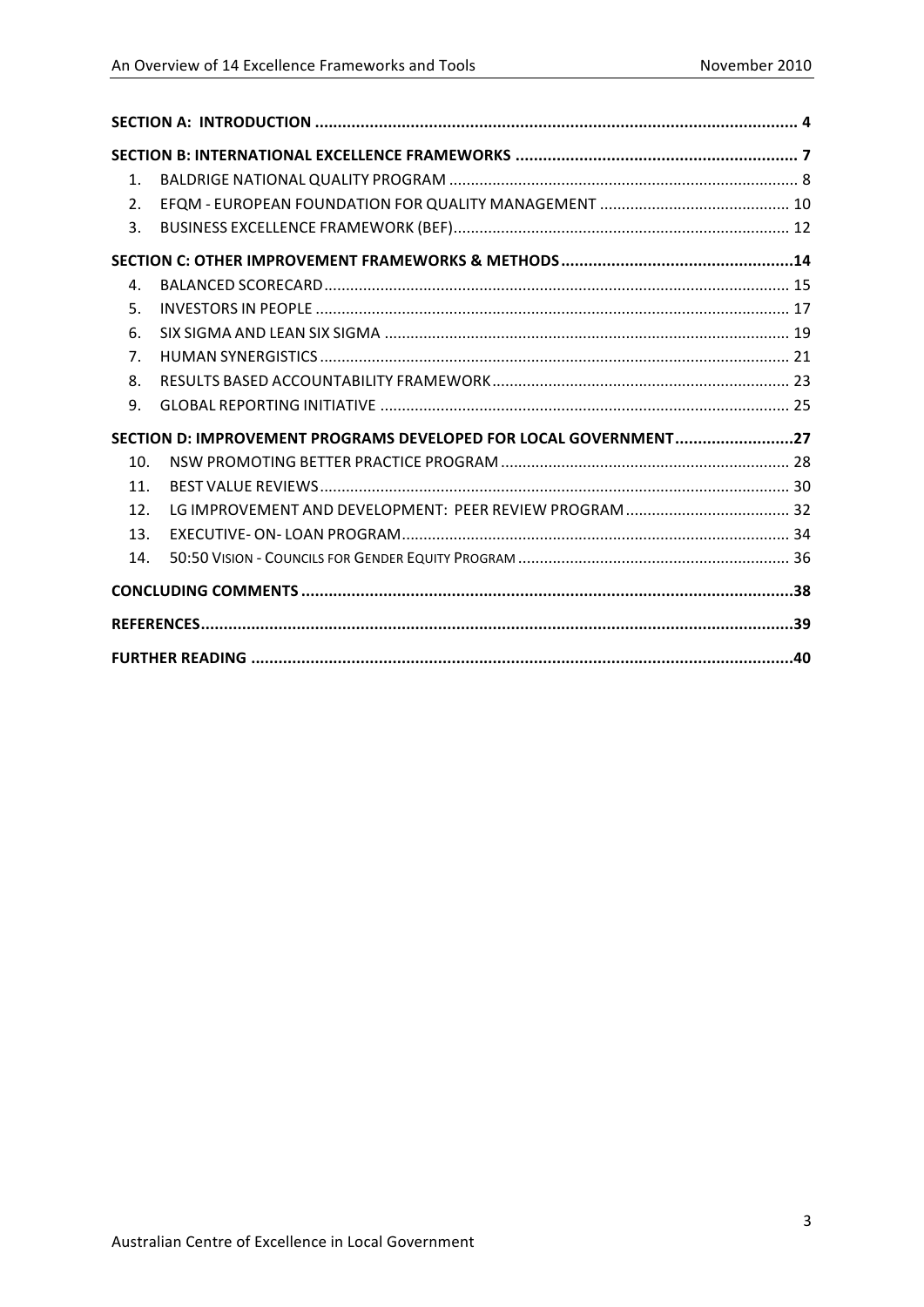# **Section
A:

Introduction**

### **I. Purpose**

This
working
paper describes
the
features
of
a
range
of
frameworks
designed
to
promote
excellence and
continuous
improvement
in
Australian
local
government.

The purpose of this research, as a component of the ACELG Review of Excellence Frameworks in Local Government project, is to provide an overview of improvement frameworks that are currently available
to
councils
and
to
assist
councils
better
understand
their purpose, features and
potential usefulness.

This research will also assist ACELG in informing the future development of a local government excellence
framework.

### **II. Basis
for
inclusion
of frameworks
and
tools**

The frameworks included in this paper were identified through consultation with the Local Government
Business
Excellence
Network
(LGBEN),
with
local
government
representative
bodies and with individual councils that have considerable experience with one or more of the frameworks.

Frameworks included in this report either aim to cover all aspects of an organisation from planning through to reporting, or to assist with a particular aspect of organisational improvement, - for example
strategic
planning,
staff
development or
corporate
reporting. An
important
consideration
in whether to include a framework was whether it is supported by an organisation that can provide additional resources, support, training and assessment services and ensure the framework is kept up to
date.

This
report
does
not
include
an
exhaustive
list
of
all
the
frameworks
available,
and
no
endorsement is intended to be implied. However it is true to say that all of the frameworks included in this report are
currently
being
used
in
the
local
government
context.

### III. **Local
government
context**

In deciding which frameworks to adopt (or how to adapt an existing framework) it is acknowledged that councils need to take into account relevant state government legislative requirements and guidelines, for example Best Value principles outlined in the Victorian Local Government Act and the Integrated
Planning
and
Reporting
framework
requirements
in the
NSW
Local
Government
Act.

It is also acknowledged that due to variations in their size and operating budgets, some councils are constrained
in
their
ability
to
pay
for
commercial
products
and
external consultants.
This
does
not mean however that they are not committed to putting into practice the principles of organisation excellence and continuous improvement in their organisations. A number of councils advise that they draw on material from a range of sources, including the frameworks and methods cited in this report,
in
the
ongoing
development
of their
own
management
systems.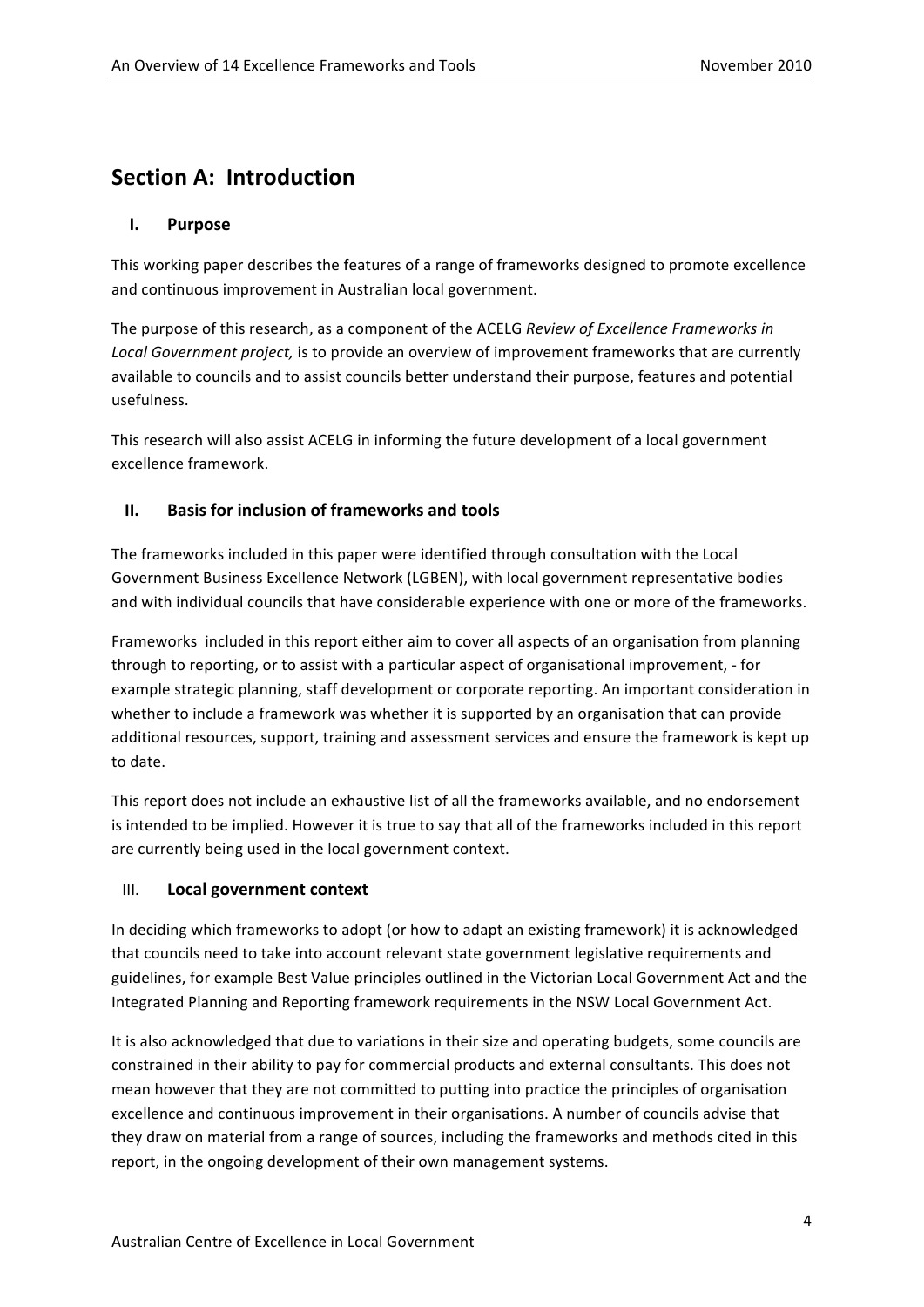Many councils are also interested in ensuring that the frameworks they adopt are suited to public sector agencies and fit with the notion of public value. References which explore some of the questions
relating
to
public
value
are
outlined
in
the
last
section, *Further
Reading*.

### **IV. Frameworks reviewed
in
this
report**

#### **International
Quality
Frameworks**

- o US
Baldrige Excellence
Framework
- o European
Framework
for
Quality
Management
- o Business
Excellence Framework

#### **Other
Improvement
Frameworks and
Methodologies**

- o Balanced
Scorecard
- o Six
Sigma /
Lean
Six
Sigma
- o Investors
in
People
- o Human
Synergistics
- o Results‐based
Accountability
Framework
- o Global
Reporting
Initiative

#### **Improvement programs developed
for
local
government**

- o Better
Practice
Review
Program
(NSW)
- o Best
Value

Frameworks (UK
and
Victoria)
- o LG
Improvement
and
Development
Peer
Review
program (UK)
- o Executives‐on‐loan
program
(US)
- o 50:50
Vision
‐ Councils
for Gender
Equity
(Australia)

### **V. Features
of
frameworks
reviewed**

This report has been compiled from a desktop review of information gained from each of the framework websites. In order to be useful and usable by local government organisations, they tend
to
combine
a
number
if
not
all
of
the
following
features
which
have
been
described
for each
of
the
frameworks
in
this
report:

- 1. Brief description an overview of the framework, including its purpose
- **2.** Framework,
principles
or
criteria which
describe
the
approach ‐ diagrams
to illustrate
the
framework
- **3.** Theory and research underpinning the framework explained information on any needs
analysis
or
research
which
informed
the
initial
or
ongoing
development
of
the framework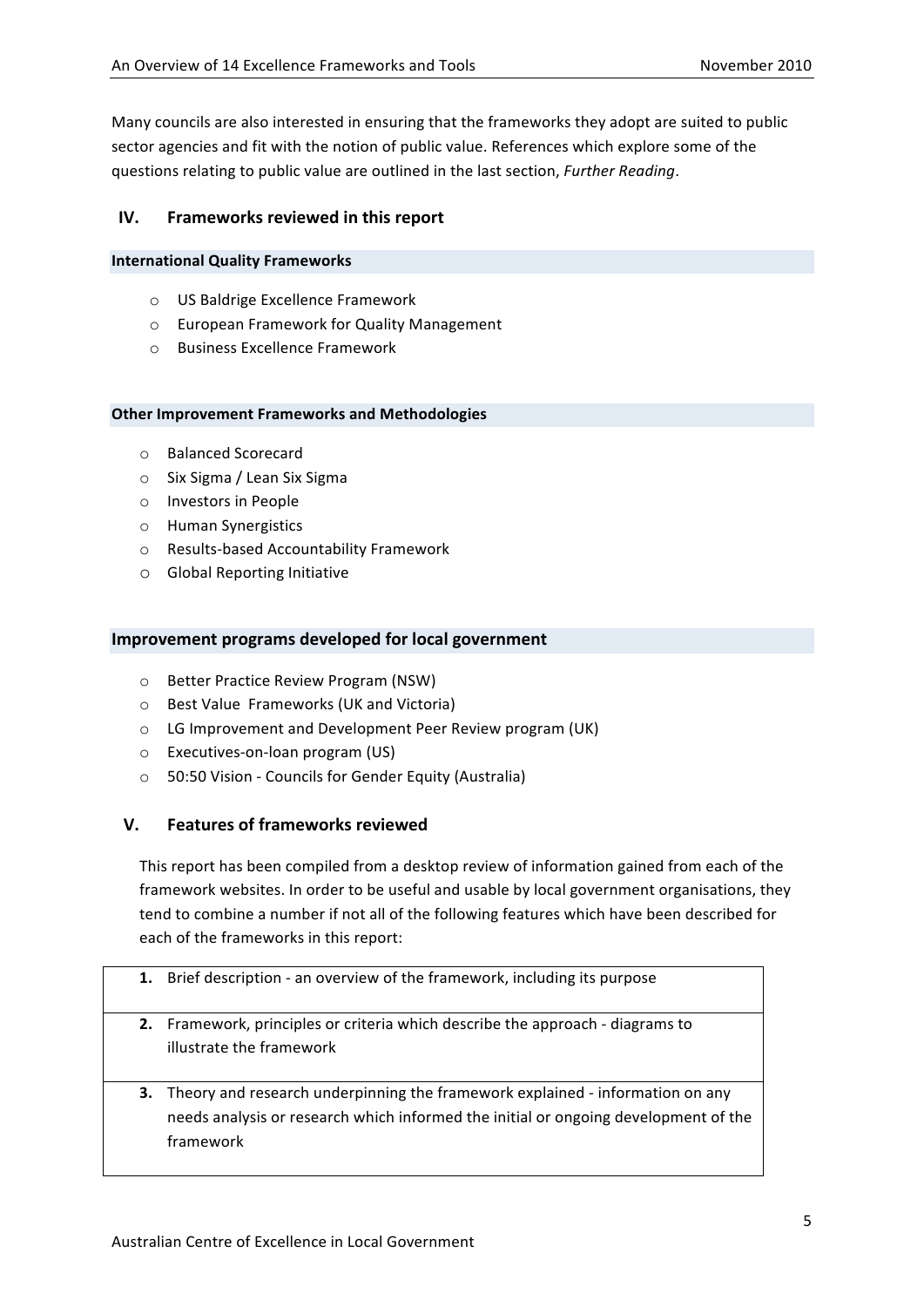- 4. Supporting materials such as manuals, guidelines, checklists or training programs
- **5.** Organisational support support offered by the owner of the framework, including advice,
facilitation
or

dissemination
of
good
practice
- **6.** An assessment process whether assessment criteria are used by internal and/or external
agents resulting
in
an
improvement
program
- **7.** An awards process awards recognising industry leaders and significant improvements
- 8. Evaluation, and sharing results with other organisations whether there is a process of
continual
improvement
of
the
tool
itself,
and
also
whether
the
sharing
of
results and
good
practice
are
facilitated
between
framework
users
- **9.** Tailored to the local government context some of the frameworks have either been
designed
or
tailored
specifically
for
use
in
the local
government
context,
and councils
known
to
have
used
the
framework are
also
referenced

Future iterations of this report will aim to add any additional information which has not been available
at
the
time
of
writing.

#### **VI. ISO
9001 standards and
relationship
to
excellence
frameworks.**

ISO
9001 is
a
series
of
five
international
standards
published
in
1987
by
the
International Organization for Standardization (ISO), Geneva, Switzerland. Companies can use the standards to help determine what is needed to maintain an efficient quality conformance system. For example, the
standards
describe
the
need
for
an
effective
quality
system,
for
ensuring
that
measuring
and testing
equipment
is
calibrated
regularly
and
for
maintaining
an
adequate record‐keeping system. ISO
9001 registration
determines
whether
a
company
complies
with
its
own
quality
system.

Over the last two decades there has been a steady increase in the number of countries that have adopted ISO 9001 as their national quality standard, as well as a continual increase in the number of companies who certify to the standard.

ISO standards and associated guidance documents have several Australian distributors including SAI Global (www.saiglobal.com, NCS International (www.ncsi.com.au) and BSI Australia (www.bsigroup.com.au)
all
who
offer
training
and
accreditation.
The
organisation
JAS‐ANZ (www.jas‐anz.com.au)
gives
accreditation
to
certifying
bodies
and
maintains
a
register of
accredited assessment
bodies.

In a report on a study undertaken by Monash University in Victoria and supported by JAS-ANZ (Monash University, 2006), it is noted that due to a range of factors, including the strong influence of externally oriented motivations in the pursuit of ISO 9001 certification and the 'stand alone' rather than integrated approach taken to quality management, many companies have not gone beyond a minimalist
approach
to
ISO
9001
implementation.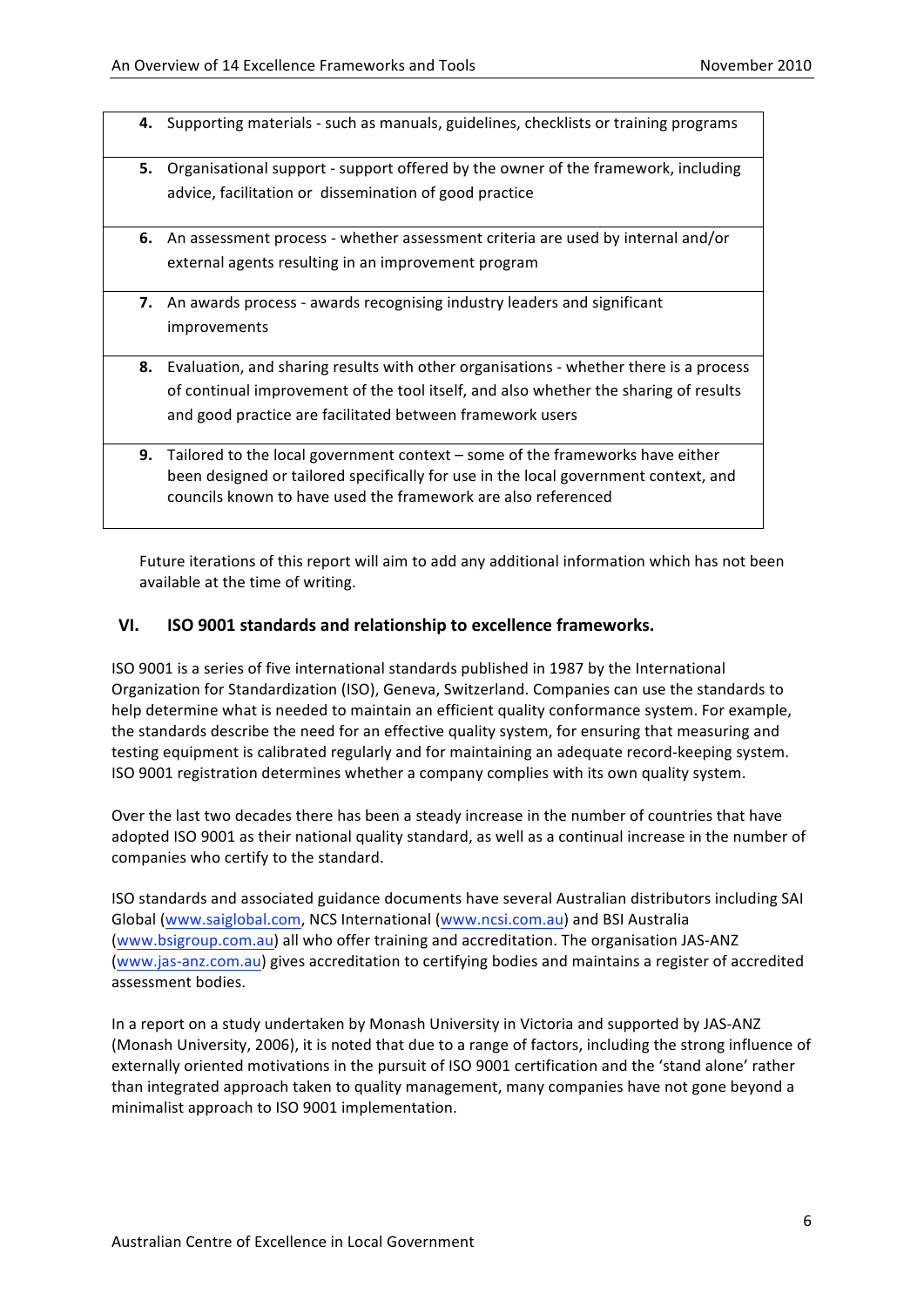The frameworks and programs covered in this report, with their emphasis on the continuous improvement of all aspects of the organisation, complement the compliance focus of the ISO standards.

### **vii. Software
tools
that
support
excellence
frameworks**

A range
of
software
packages
and
other
technical
tools
are
available to
assist
councils
with
the implementation of excellence frameworks. Some of the software packages are tailored to specific frameworks while others are more generic. While detailed coverage of these products is beyond the scope of this report, several of the generic products used by Australian councils are listed below.

Performance Planning software - a purpose built solution to document, manage and report on all *aspects
of
strategic
and
operational
planning,
including
risk
and
sustainability
issues.'* See TechnologyOne
homepage,
www.TechnologyOne.com.au

**Interplan
software** ‐ *'a
single
system
for
driving
your
organisation's
strategic,
corporate,
business and
service
level
planning
with
budgets
and
performance
measures linked
to
your
management framework'*. See
CAM
Management
Solutions
homepage, www.cammanagementsolutions.com.au

HR Management, Business Plans and Governance Software – aimed at 'aligning individual employee effort to higher level Council outcomes with particular emphasis on Business Planning and *Good
Governance.'* See CAMBRON
homepage, www.camron.com.au

# **Section
B:
International
Excellence
Frameworks**

A brief overview is provided below of the three main excellence (or quality) models that are used internationally:

- 1. US
Baldrige
Excellence
Framework
- 2. European
Framework
for
Quality
Management
- 3. Business
Excellence
Framework

The custodians of these frameworks are members of the Global Excellence Model (GEM) Council along
with
Confederation
of
Indian
Industry,
Japanese
Productivity
Centre for
Socio‐Economic Development,
Fundibeq
(Latin
America)
and
Spring
Singapore – all
who
host
excellence/quality awards. The GEM Council serves as '*a global fraternity in the field of Excellence and explores opportunities
for
new
services
and
award
programmes'*. 1

<u> 1989 - Jan Samuel Barbara, margaret e</u>

<sup>1</sup> www.efqm.org/en/Home/theEFQMnetwork/Partnerships/GEM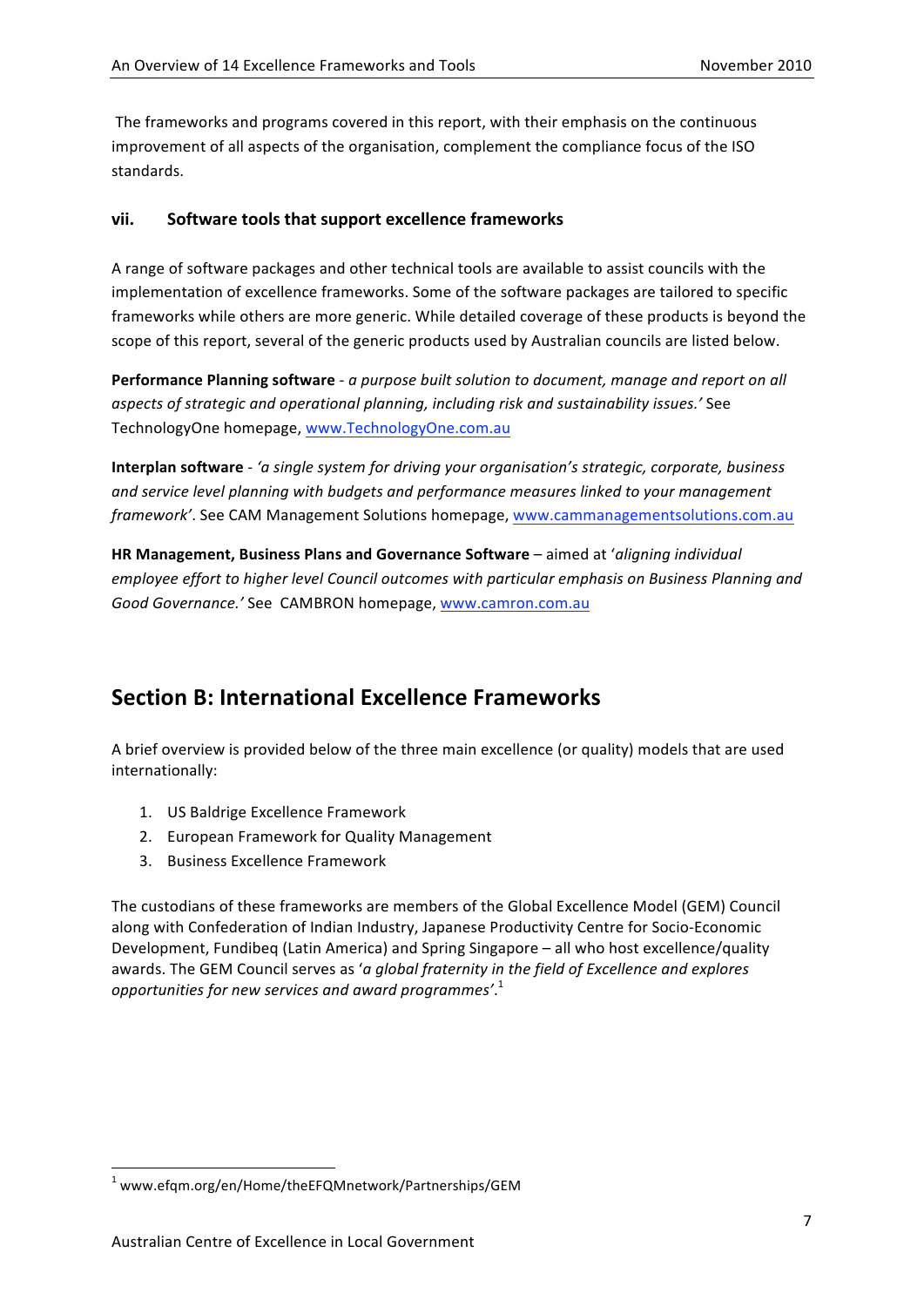### **1. BALDRIGE
NATIONAL
QUALITY
PROGRAM**

| <b>Features</b>                                                                     |                                                                        |  |
|-------------------------------------------------------------------------------------|------------------------------------------------------------------------|--|
| <b>Brief description including</b>                                                  | The Baldrige National Quality Program, managed by The United           |  |
| purpose                                                                             | States Commerce Department's National Institute of Standards           |  |
|                                                                                     | and Technology (NIST) has the mission of 'enhancing the                |  |
|                                                                                     | competitiveness, quality, and productivity of U.S. organizations       |  |
|                                                                                     | for the benefit of all U.S. residents.' The program:                   |  |
|                                                                                     |                                                                        |  |
|                                                                                     | Develops and disseminates evaluation criteria<br>٠                     |  |
|                                                                                     | Manages the Malcolm Baldrige National Quality Award                    |  |
|                                                                                     | Promotes performance excellence                                        |  |
|                                                                                     | Provides global leadership in the learning and sharing of<br>$\bullet$ |  |
|                                                                                     | successful strategies and performance practices,                       |  |
|                                                                                     | principles, and methodologies                                          |  |
|                                                                                     |                                                                        |  |
| Framework, principles or criteria                                                   | The Baldrige performance excellence criteria are a framework           |  |
| and whether expressed in                                                            | that any organisation can use to improve overall performance.          |  |
| diagrammatic form                                                                   | Seven categories make up the award criteria:                           |  |
|                                                                                     | Leadership<br>$\bullet$                                                |  |
|                                                                                     | Strategic planning                                                     |  |
|                                                                                     | <b>Customer focus</b>                                                  |  |
|                                                                                     | Measurement, analysis, and knowledge management                        |  |
|                                                                                     | Workforce focus                                                        |  |
|                                                                                     | Process management<br>٠                                                |  |
|                                                                                     | Results<br>٠                                                           |  |
|                                                                                     |                                                                        |  |
|                                                                                     | The results category covers the organisation's performance and         |  |
|                                                                                     | improvement in its key business areas and includes governance          |  |
|                                                                                     | and social responsibility and how the organisation performs            |  |
|                                                                                     | relative to competitors. See diagram below.                            |  |
|                                                                                     |                                                                        |  |
| Framework for performance excellence criteria                                       |                                                                        |  |
|                                                                                     |                                                                        |  |
|                                                                                     |                                                                        |  |
| <b>Organizational Profile:</b><br><b>Environment, Relationships, and Challenges</b> |                                                                        |  |
|                                                                                     |                                                                        |  |
|                                                                                     | 2<br>Workforce<br>Strategic                                            |  |
|                                                                                     | Planning<br>Focus                                                      |  |
| Leadership                                                                          | <b>Results</b>                                                         |  |
|                                                                                     | 3<br>6                                                                 |  |
|                                                                                     | Process<br>Customer<br>Management<br>Focus                             |  |
|                                                                                     |                                                                        |  |
|                                                                                     |                                                                        |  |
|                                                                                     | Measurement, Analysis, and Knowledge Management                        |  |
|                                                                                     |                                                                        |  |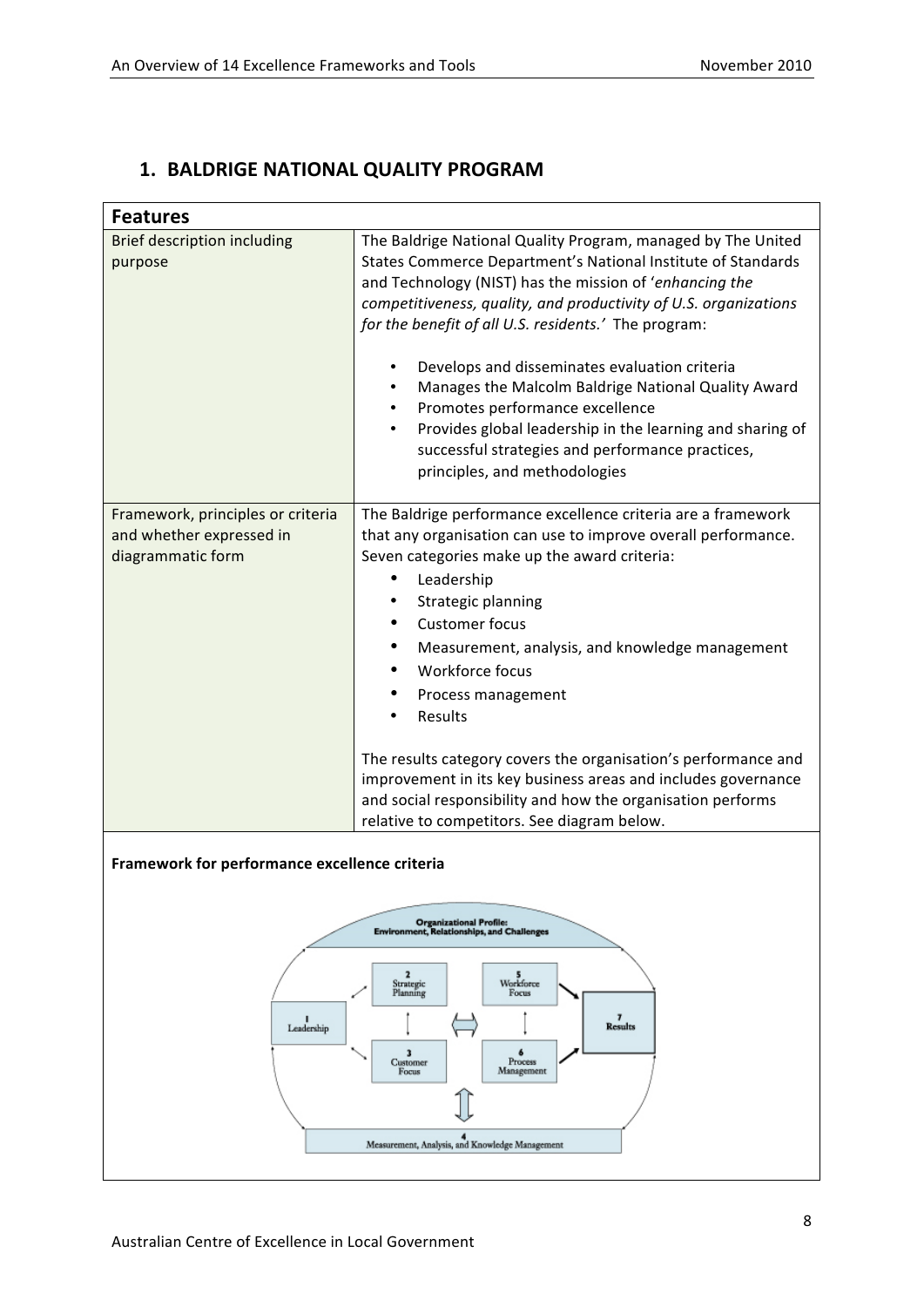| Theory and research<br>underpinning the framework<br>explained | Material not provided on the Baldrige homepage.                  |
|----------------------------------------------------------------|------------------------------------------------------------------|
|                                                                |                                                                  |
| Supporting materials such as                                   | Three versions of the Criteria for Performance Excellence -      |
| manuals, guidelines, checklists,                               | Business/Non profit, Education and Health Care, and a range of   |
| and training provision                                         | self assessment resources and case studies are available on the  |
|                                                                | Baldrige home page free of charge.                               |
| Organisational support, eg                                     | Examiner ambassadors complement the efforts of Baldrige staff    |
| staff/consultant advice and                                    | in conducting the award process. More than 550 industry          |
| facilitation                                                   | experts serve as Examiners every year.                           |
| An assessment process involving                                | The program provides assessment tools to evaluate                |
| internal and/or external agents,                               | improvement efforts and feedback reports from a team of          |
| resulting in improvement                                       | trained experts, highlighting organizational strengths and       |
| program                                                        | opportunities for improvement. Assessments are subsidised. Self  |
|                                                                | assessment tools are also provided.                              |
| An awards process which                                        | The Baldrige Award is given by the President of the United       |
| recognises industry leaders and                                | States to businesses-manufacturing and service, small and        |
| significant improvements                                       | large-and to education, health care and non profit               |
|                                                                | organisations that apply and are judged to be outstanding in the |
|                                                                | seven categories listed above.                                   |
| Evaluation and/or process for                                  | The Baldrige website contains data on evaluation and             |
| continual improvement of the                                   | information on new initiatives in response to evaluation and     |
| framework itself, and sharing                                  | feedback. Improvement suggestions are also invited.              |
| results with other organisations                               |                                                                  |
| Tailored to the local government                               | No information provided.                                         |
| context                                                        |                                                                  |

Baldrige
Customer
Service: 301‐975‐2036 Telephone E-mail baldrige@nist.gov Website:
www.nist.gov/baldrige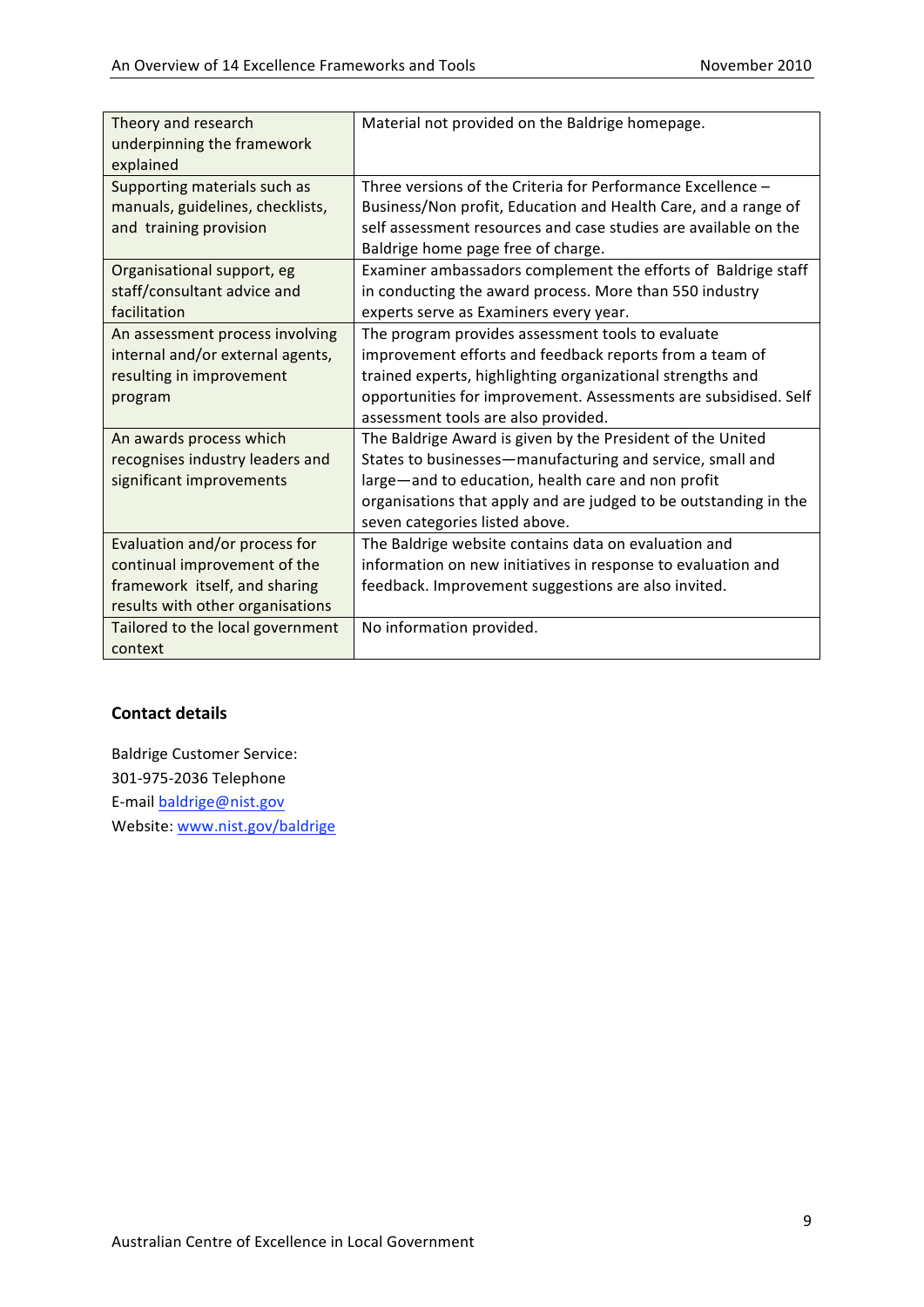### **2. EFQM
‐ EUROPEAN
FOUNDATION
FOR
QUALITY
MANAGEMENT**

| <b>Features</b>                                                                    |                                                                                                                                                                                                                                                                                                                                                                                                                                                                                                                                                                                                                                                                                                                                                         |  |
|------------------------------------------------------------------------------------|---------------------------------------------------------------------------------------------------------------------------------------------------------------------------------------------------------------------------------------------------------------------------------------------------------------------------------------------------------------------------------------------------------------------------------------------------------------------------------------------------------------------------------------------------------------------------------------------------------------------------------------------------------------------------------------------------------------------------------------------------------|--|
| <b>Brief description including</b><br>purpose                                      | EFQM is a not for profit membership foundation with the stated<br>mission of 'bringing together organisations striving for<br>Sustainable Excellence.'<br>EFQM is the custodian of the EFQM Excellence model, described<br>by EFQM as a 'a non-prescriptive framework that can be used to<br>gain a holistic view of any organisation regardless of size, sector<br>or maturity and provides a framework for comparison with other<br>organisations.'<br>Founded in 1988, EFQM has 600 members comprising private<br>and public organisations from different sectors. EFQM claim that<br>their framework is the most widely used organisational<br>framework in Europe and it is the basis for the majority of<br>national and regional quality awards. |  |
| Framework, principles or criteria<br>and whether expressed in<br>diagrammatic form | It is based on nine criteria. Five of these are 'Enablers' and four<br>are 'Results'. The 'Enabler' criteria cover what an organisation<br>does. The 'Results' criteria cover what an organisation achieves<br>and how. See diagram below.                                                                                                                                                                                                                                                                                                                                                                                                                                                                                                              |  |
|                                                                                    |                                                                                                                                                                                                                                                                                                                                                                                                                                                                                                                                                                                                                                                                                                                                                         |  |
| Enablers                                                                           | <b>Results</b>                                                                                                                                                                                                                                                                                                                                                                                                                                                                                                                                                                                                                                                                                                                                          |  |
| Leadership<br>People                                                               | Key Result's<br>People Results<br>Processes,<br>Products&<br>Services                                                                                                                                                                                                                                                                                                                                                                                                                                                                                                                                                                                                                                                                                   |  |
| Strategy                                                                           | <b>Customer Results</b>                                                                                                                                                                                                                                                                                                                                                                                                                                                                                                                                                                                                                                                                                                                                 |  |
| Partner ships &<br>Resources                                                       | Society Results                                                                                                                                                                                                                                                                                                                                                                                                                                                                                                                                                                                                                                                                                                                                         |  |
|                                                                                    |                                                                                                                                                                                                                                                                                                                                                                                                                                                                                                                                                                                                                                                                                                                                                         |  |
|                                                                                    | Learning, Creativity and Innovation                                                                                                                                                                                                                                                                                                                                                                                                                                                                                                                                                                                                                                                                                                                     |  |
|                                                                                    |                                                                                                                                                                                                                                                                                                                                                                                                                                                                                                                                                                                                                                                                                                                                                         |  |
|                                                                                    |                                                                                                                                                                                                                                                                                                                                                                                                                                                                                                                                                                                                                                                                                                                                                         |  |
| Theory and research<br>No material provided on EFQM website                        |                                                                                                                                                                                                                                                                                                                                                                                                                                                                                                                                                                                                                                                                                                                                                         |  |
| underpinning the tool explained                                                    |                                                                                                                                                                                                                                                                                                                                                                                                                                                                                                                                                                                                                                                                                                                                                         |  |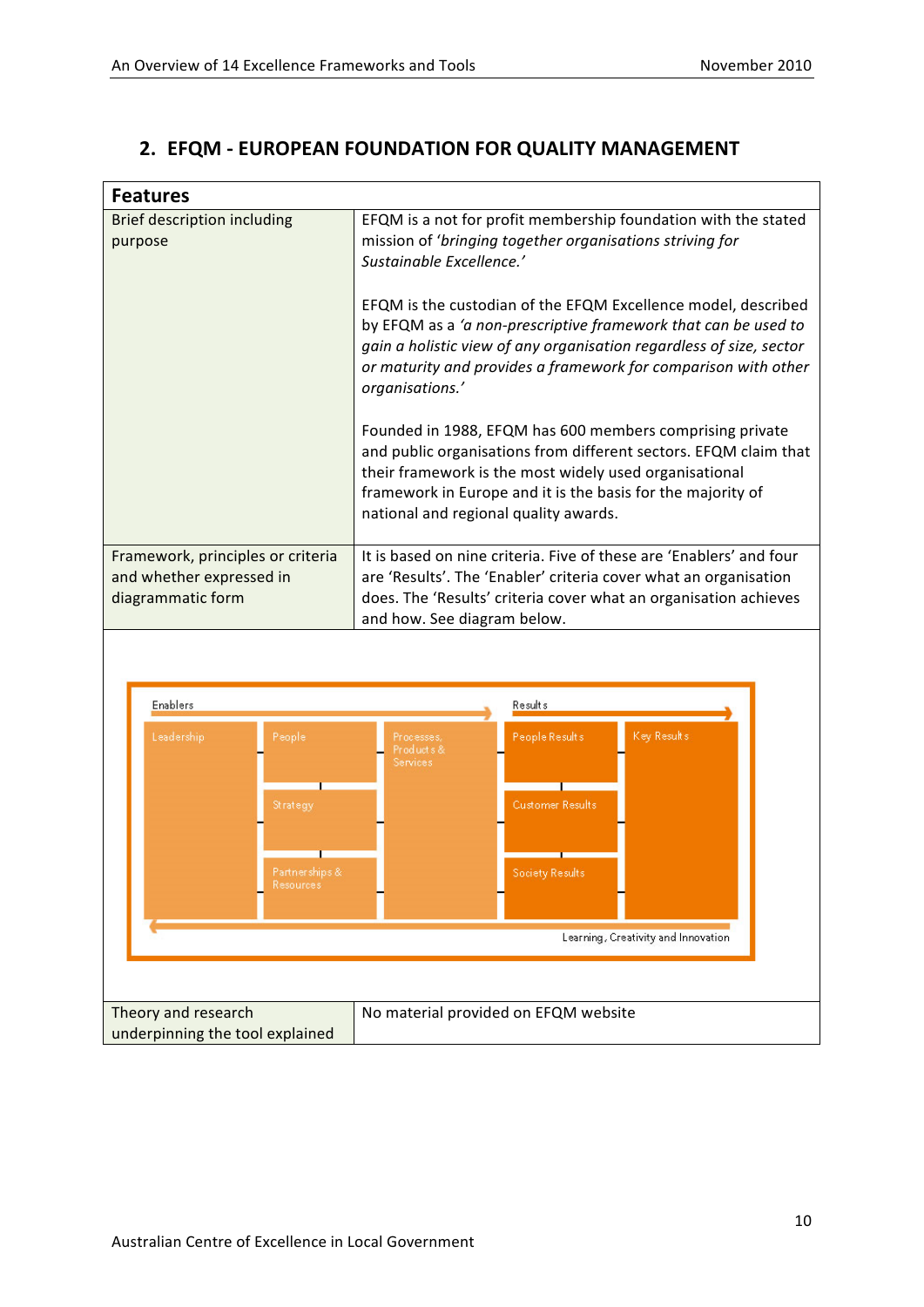| Supporting materials such as     | The EFQM Knowledge Base contains a range of tools, resources,    |
|----------------------------------|------------------------------------------------------------------|
| manuals, guidelines, checklists, | reports, presentations, logos and cases studies for members.     |
| and training provision.          | Some EFQM publications are also for sale to non-members.         |
|                                  |                                                                  |
|                                  | <b>EFQM Training Services include:</b>                           |
|                                  | Assessor Development Path                                        |
|                                  | Line Manager Development Path<br>$\bullet$                       |
|                                  | <b>EFQM Ambassador Training</b><br>$\bullet$                     |
|                                  | Leadership Development Program.<br>$\bullet$                     |
| An assessment process involving  | EFQM provides frameworks for different types of assessment       |
| internal and/or external agents, | and assists organisations with internal and external assessments |
| resulting in improvement         | to identify areas for improvement.                               |
| program                          |                                                                  |
|                                  | The EFQM Assessor Training course is provided for Assessors.     |
| An awards process which          | The EFQM annual excellence award is a key feature of the         |
| recognises industry leaders and  | program. Award winners since 1992 are listed on the EFQM         |
| significant improvements         | website.                                                         |
| Organisational support, eg       | Services to support implementation include peer to peer          |
| staff/consultant advice and      | exchange and benchmarking, Learning Visits and Communities       |
| facilitation                     | of Practice.                                                     |
|                                  | Services are provided by EFQM core staff in Brussels and an      |
|                                  | international network of trainers and consultants.               |
| Process for continual            | The EFQM Excellence Model is regularly revised with the 2010     |
| improvement of the framework I   | version now being promoted. In a poll carried out by EFQM,       |
| itself, and sharing results with | 97% of the users found the upgraded model useful and of value.   |
| other organisations              |                                                                  |
| Tailored to the local government | The EFQM is widely adapted for use in different sectors in       |
| context                          | different countries, including public interest organisations. A  |
|                                  | well documented example is the Singapore School Excellence       |
|                                  | Model (Ng Pak Tee, 2003). No information available on the use    |
|                                  | of EFQM by local government at the time of writing.              |

EFQM Avenue
des
Olympiades,
2 1140
Brussels,
Belgium Tel:
+32
2
775
35
11 Fax:
+32
2
775
35
96 E‐mail:
info@efqm.org

Website:
www.efqm.org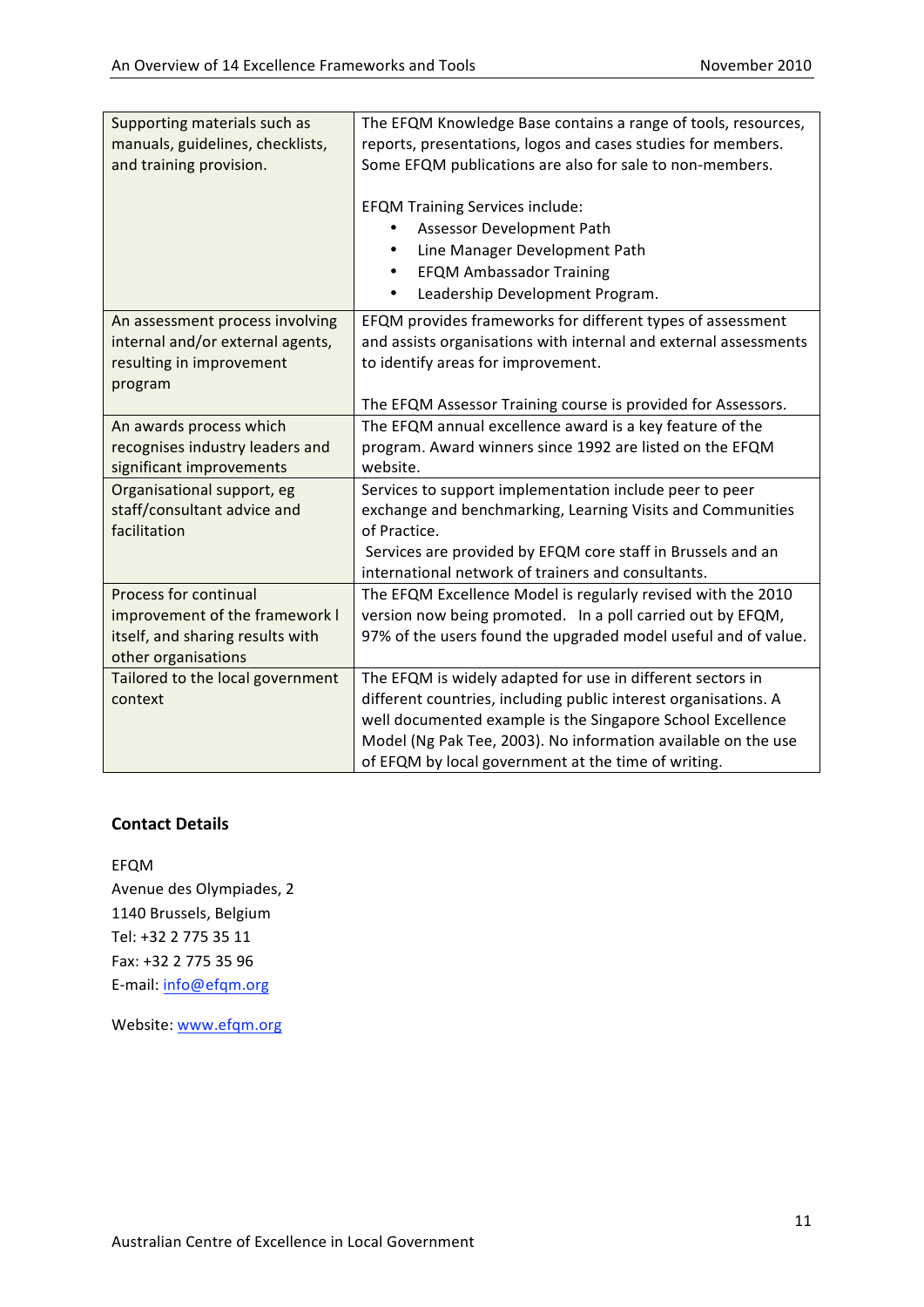# **3. BUSINESS
EXCELLENCE
FRAMEWORK
(BEF)**

| <b>Features</b>                                                                                                                                                                                                                                                                            |                                                                                                                                                                                                                                                                                                                                                                                                   |  |
|--------------------------------------------------------------------------------------------------------------------------------------------------------------------------------------------------------------------------------------------------------------------------------------------|---------------------------------------------------------------------------------------------------------------------------------------------------------------------------------------------------------------------------------------------------------------------------------------------------------------------------------------------------------------------------------------------------|--|
| <b>Brief Description and overview</b>                                                                                                                                                                                                                                                      | SAI Global who hosts the Business Excellence Framework (BEF)<br>describe the framework as:                                                                                                                                                                                                                                                                                                        |  |
|                                                                                                                                                                                                                                                                                            | 'An integrated leadership and management system that<br>describes the elements essential to sustainable organisational<br>excellence'                                                                                                                                                                                                                                                             |  |
|                                                                                                                                                                                                                                                                                            | There are close to 80 national Business Excellence models - all<br>based on the set of principles outlined below.                                                                                                                                                                                                                                                                                 |  |
| Aspirations, framework,<br>principles or criteria                                                                                                                                                                                                                                          | The BEF provides a set of business excellence principles covering<br>the areas of Leadership, Strategy and Planning, Data,<br>Information and Knowledge, People, Customer and Market<br>Focus, Innovation, Quality and Improvement and Success and<br>Sustainability. See diagram below.                                                                                                          |  |
| <b>Business Excellence Framework</b>                                                                                                                                                                                                                                                       |                                                                                                                                                                                                                                                                                                                                                                                                   |  |
| <b>People</b><br><b>Leadership</b><br><b>Strategy &amp;</b><br><b>Success &amp;</b><br><b>Planning</b><br><b>Sustainability</b><br><b>Customer &amp;</b><br><b>Market Focus</b><br><b>Process</b><br>Management,<br>Improvement<br>& Innovation<br><i><b>Information &amp; Knowled</b></i> |                                                                                                                                                                                                                                                                                                                                                                                                   |  |
| Theory and research<br>underpinning the tool explained                                                                                                                                                                                                                                     | No material provided on the website                                                                                                                                                                                                                                                                                                                                                               |  |
| Supporting materials such as<br>manuals, guidelines, checklists,<br>and training provision                                                                                                                                                                                                 | As advised by SAI Global, supporting materials include:<br>Diagnostic tools to identify gaps in performance<br>Practical organizational improvement programs<br>Publications to grow organizational understanding to<br>achieve organizational excellence<br>Training and workshops in all aspects of Operational<br>Excellence<br>A Graduate Certificate in Business Excellence is also offered. |  |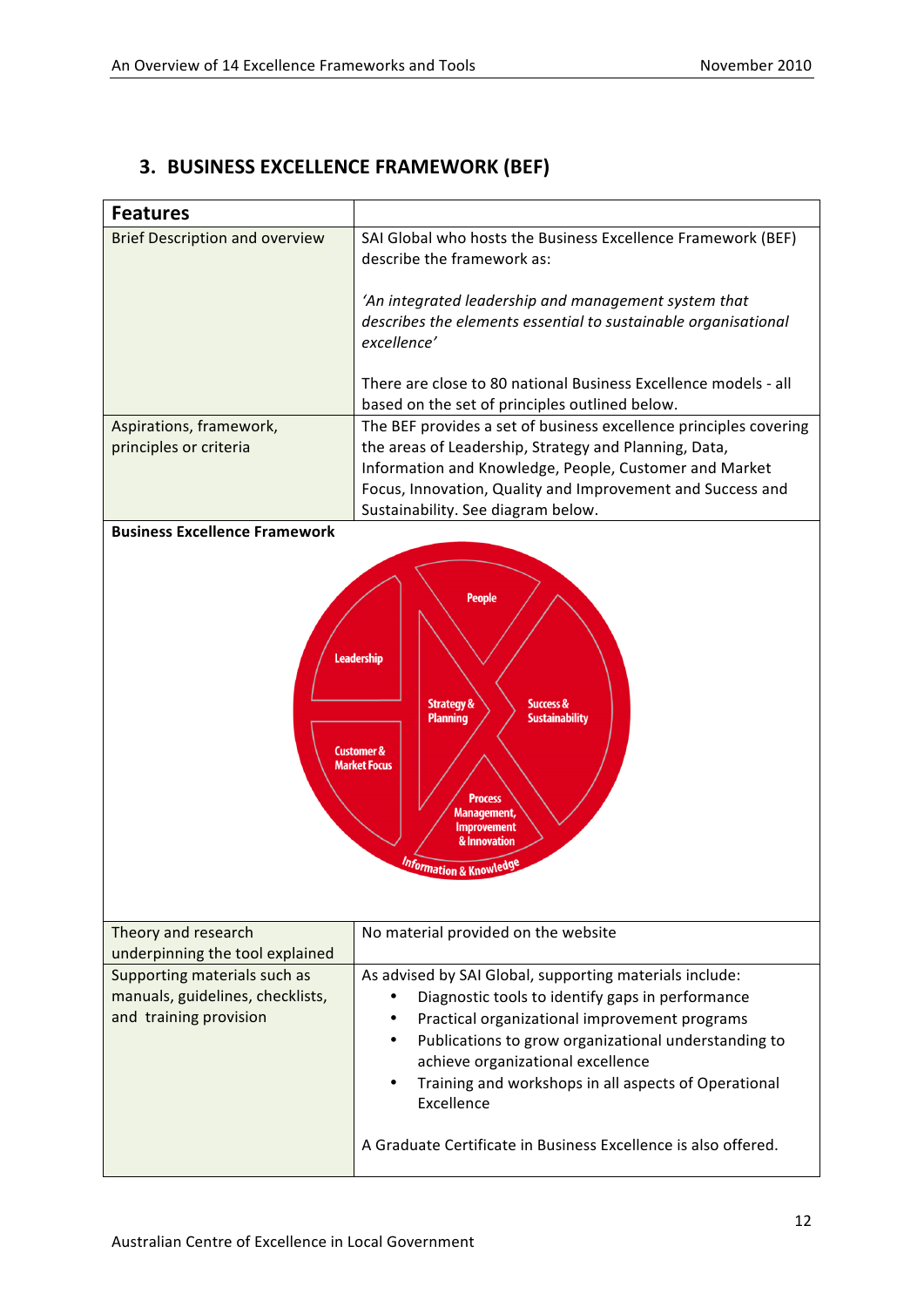| An assessment process involving   | In addition to SAI Global assessors, the option of self assessment |
|-----------------------------------|--------------------------------------------------------------------|
| internal and/or external agents,  | is provided through diagnostic tools to identify gaps in           |
| resulting in improvement          | performance or external assessment.                                |
| program                           |                                                                    |
| An awards process which           | The Australian Business Excellence Awards include Bronze, Silver   |
| recognises industry leaders and   | and Gold categories and the Excellence Medal.                      |
| significant improvements          |                                                                    |
|                                   | Study tours are provided to showcase the award winning             |
|                                   | businesses.                                                        |
| Staff/consultant advice,          | Consultants from SAI Global can offer structured training          |
| facilitation and dissemination of | workshops, information session and individual coaching to key      |
| good practice                     | staff.                                                             |
| Process for continual             | BEF personnel advise that they are reviewing their tools and       |
| improvement of the framework      | programs in response to feedback from councils.                    |
| itself, and sharing results with  |                                                                    |
| other organisations               |                                                                    |
| Tailored to the local government  | The Excellence in Local Government program (EiLG) is tailored to   |
| context                           | support councils in integrating BEF. Core costs vary between       |
|                                   | \$30,000 and \$40,000 in the first year, depending on the size of  |
|                                   | the council and the components selected. Around 70 councils in     |
|                                   | Australia are using the ABEF framework in a strategic capacity.    |

BEF
Excellence
in
Local
Government
Program SAI
Global GPO
Box
5420 Sydney
NSW
2000

Tel:

1300
650
262

Website:

www.saiglobal.com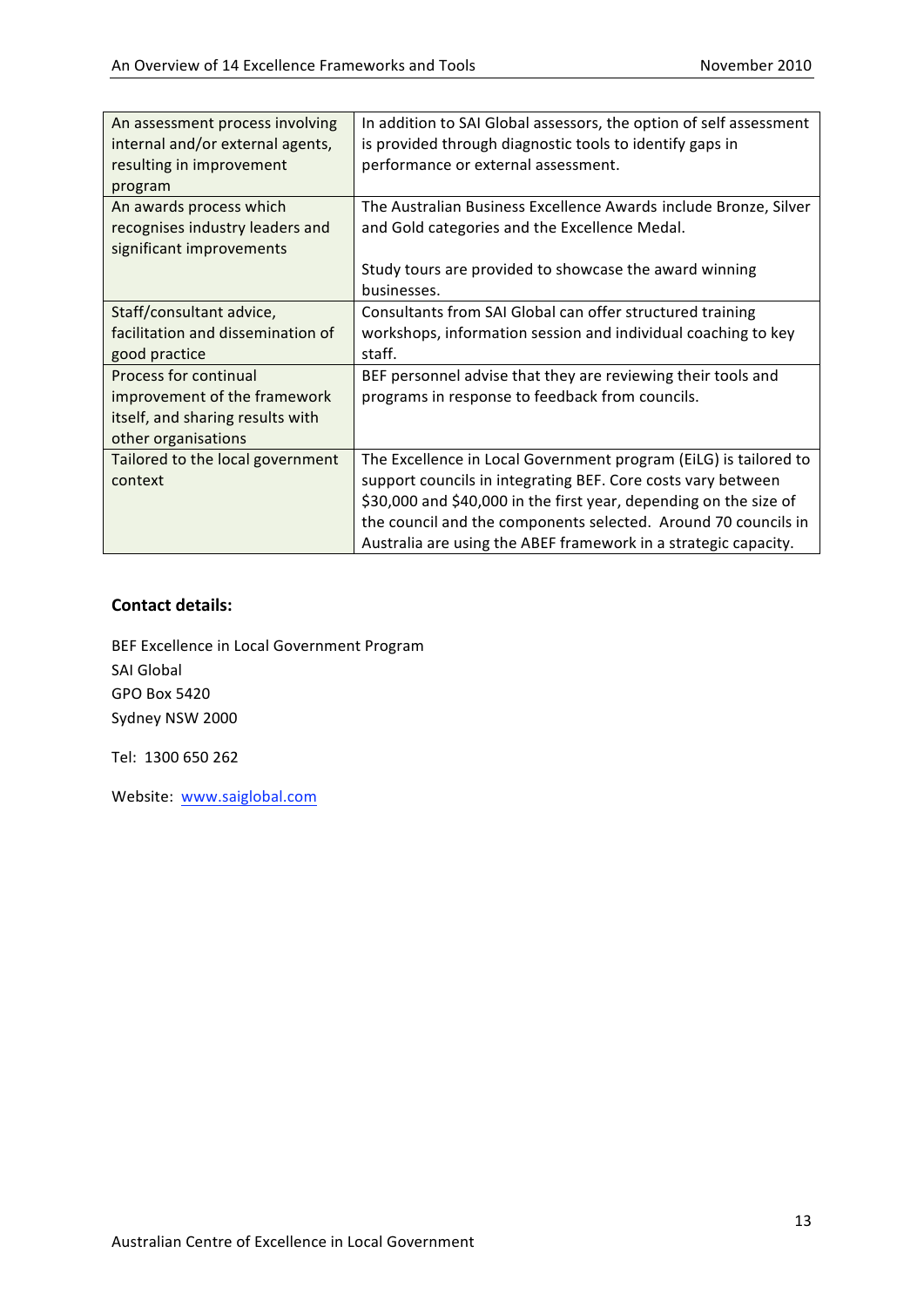# **Section
C: Other
Improvement
Frameworks &
Methods**

This section provides an overview of frameworks and methods that address some (but not all) elements of
organisational
improvement
and
can
be
used
in
conjunction
with
the
overarching frameworks
outlined
in
Section
B.

- 1. Balanced
Scorecard
- 2. Six
Sigma
- 3. Investors
in
People
- 4. Human
Synergistics
- 5. Results
based
accountability
framework
- 6. Global
Reporting
Initiative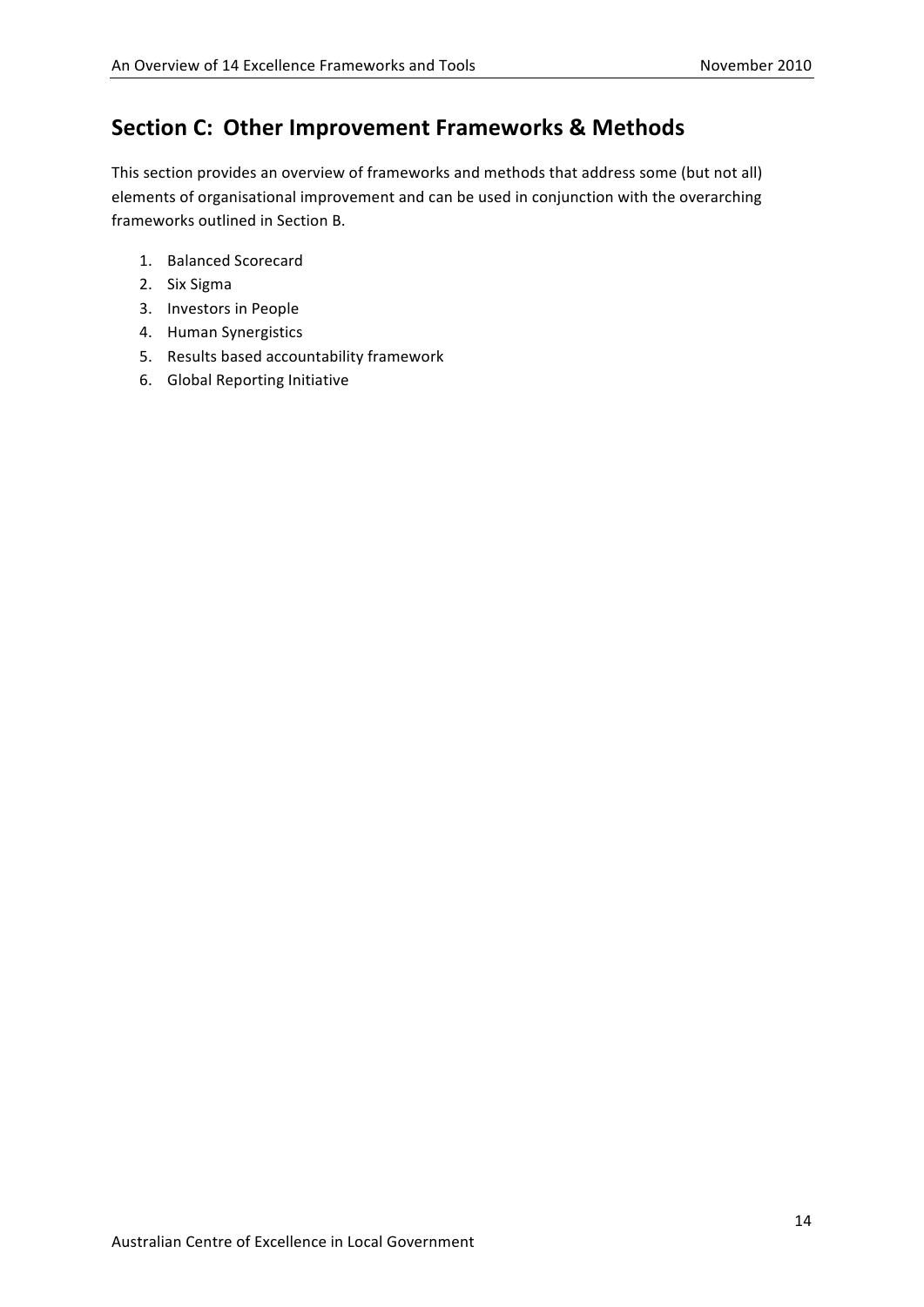### **4. BALANCED
SCORECARD**

| <b>Features</b>                                                                                                                                                                                                                                                                                                                                                                                                                                                                                                                                                                                                                                            |                                                                                                                                                                                                                                                                                                                                                                                                                                                                                                                                                                                                                                                                                                                                                                                                                          |  |
|------------------------------------------------------------------------------------------------------------------------------------------------------------------------------------------------------------------------------------------------------------------------------------------------------------------------------------------------------------------------------------------------------------------------------------------------------------------------------------------------------------------------------------------------------------------------------------------------------------------------------------------------------------|--------------------------------------------------------------------------------------------------------------------------------------------------------------------------------------------------------------------------------------------------------------------------------------------------------------------------------------------------------------------------------------------------------------------------------------------------------------------------------------------------------------------------------------------------------------------------------------------------------------------------------------------------------------------------------------------------------------------------------------------------------------------------------------------------------------------------|--|
| <b>Brief description including</b><br>purpose                                                                                                                                                                                                                                                                                                                                                                                                                                                                                                                                                                                                              | The Balanced Scorecard Institute (BSI) in the United States<br>describes the balanced scorecard as a 'strategic planning and<br>management system used to align business activities to the<br>vision and strategy of the organization, improve internal and<br>external communications, and monitor organisational<br>performance against strategic goals.'<br>It was originated by Drs. Robert Kaplan (Harvard Business<br>School) and David Norton as a performance measurement<br>framework that added strategic non-financial performance<br>measures to traditional financial metrics to give managers and<br>executives a more 'balanced' view of organisational<br>performance. Visit, www.balancedscorecard.org for further<br>information.<br>Balanced Scorecard Australia (BSA) is the Australian affiliate of |  |
| Framework, principles or criteria<br>and whether expressed in<br>diagrammatic form                                                                                                                                                                                                                                                                                                                                                                                                                                                                                                                                                                         | the USA-based Balanced Scorecard Institute.<br>The balanced scorecard suggests that the organisation is viewed<br>from four perspectives, and develops metrics, collects data and<br>analyses it relative to each of these perspectives:<br>The Learning & Growth Perspective<br>The Business Process Perspective<br>The Customer Perspective<br>The Financial Perspective                                                                                                                                                                                                                                                                                                                                                                                                                                               |  |
| Financial<br>o succeed<br>ancially, how<br>should we<br>appear to our<br>shareholders?<br><b>Internal Business</b><br><b>Customer</b><br>Objectives<br>Measures<br>Targets<br>Initiatives<br>Objectives<br>Measures<br>Processes<br><b>Vision</b><br>argets<br>attatives<br>"To achieve our<br>To satisfy our<br>and<br>vision, how<br>shareholders<br><b>Strategy</b><br>should we<br>and customers.<br>appear to our<br>what business<br>customers?"<br>processes must<br>we excel at?"<br>Learning and<br>Growth<br>Objectives<br>Measures<br>Targets<br>"To achieve our<br>vision, how will<br>we sustain our<br>ability to<br>change and<br>improve?" |                                                                                                                                                                                                                                                                                                                                                                                                                                                                                                                                                                                                                                                                                                                                                                                                                          |  |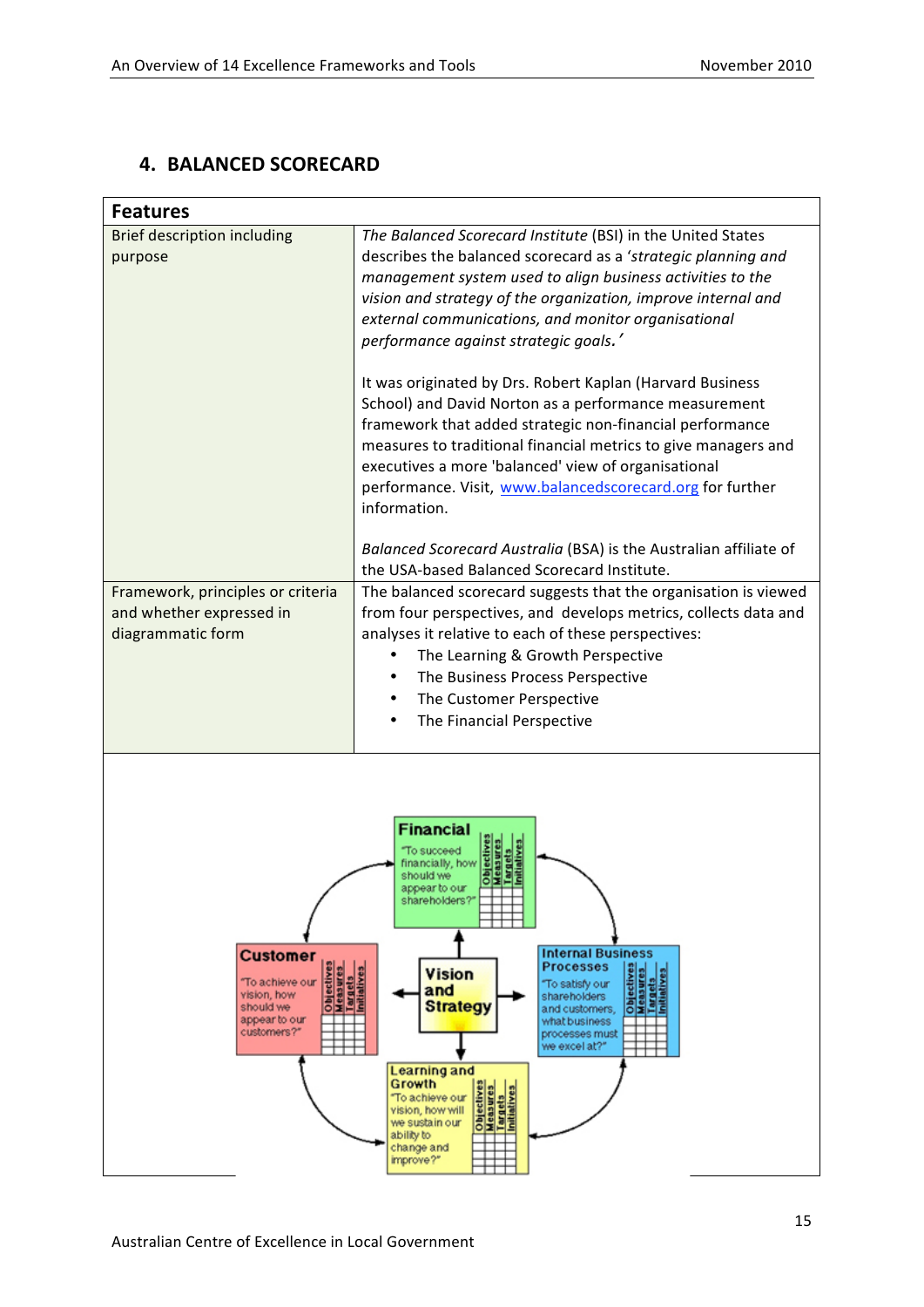| Theory and research              | BSI website refers to the established management principles      |
|----------------------------------|------------------------------------------------------------------|
| underpinning the tool explained  | that underpin their approach but does not provide details.       |
| Supporting materials such as     | BSI provides a range of articles, case studies on their website. |
| manuals, guidelines, checklists, | The section on government performance management also            |
| and training provision.          | includes the 'municipal balanced scorecard'.                     |
|                                  | BSA provides 2, 3, and 5-day training courses about developing,  |
|                                  | implementing and maintaining balanced scorecards systems         |
|                                  | (BSCs) in organisations. The courses are held alternately each   |
|                                  | month in Melbourne and Sydney. Customised workshops are          |
|                                  | also offered.                                                    |
| An assessment process involving  | The focus of BSI is on assisting organisations to develop a      |
| internal and/or external agents, | strategic management system rather than on external              |
| resulting in an improvement      | benchmarking. The Nine-Steps to Success Framework for            |
| program                          | developing a strategy based scorecard system:                    |
|                                  |                                                                  |
|                                  | 1.Assessment of the organisation                                 |
|                                  | 2. Confirmation or development of the organisation's principal   |
|                                  | strategies                                                       |
|                                  | 3. Developing Strategic Objectives for the organisation          |
|                                  | 4. Developing Strategy Maps for the organisation                 |
|                                  | 5. Developing the organisation's Performance Measures and        |
|                                  | <b>Targets</b>                                                   |
|                                  | 6. Developing the organisation's Strategic Initiatives           |
|                                  | 7.Automation                                                     |
|                                  | 8. Cascading the BSC throughout the organisation                 |
|                                  | 9. Ongoing monitoring - the system in use                        |
| An awards process which          | No awards process in Australia.                                  |
| recognises industry leaders and  |                                                                  |
| significant improvements         |                                                                  |
| Organisational support, eg       | Balanced Scorecard Australia provides introductory workshops     |
| staff/consultant advice and      | and expert advice as part of consulting services.                |
| facilitation                     |                                                                  |
| Evaluation and/or process for    | No information provided on the website.                          |
| continual improvement of the     |                                                                  |
| tool itself, and sharing results |                                                                  |
| with other organisations         |                                                                  |
| Tailored to the local government | The BSI website contains articles and case studies of how the    |
| context                          | scorecard can be applied to different sectors. A number of       |
|                                  | Australian councils use this approach.                           |

Level
40,
140
William
St, Melbourne, Victoria,
3000 Phone:
9607
8282 Website:
www.balancedscorecardaustralia.com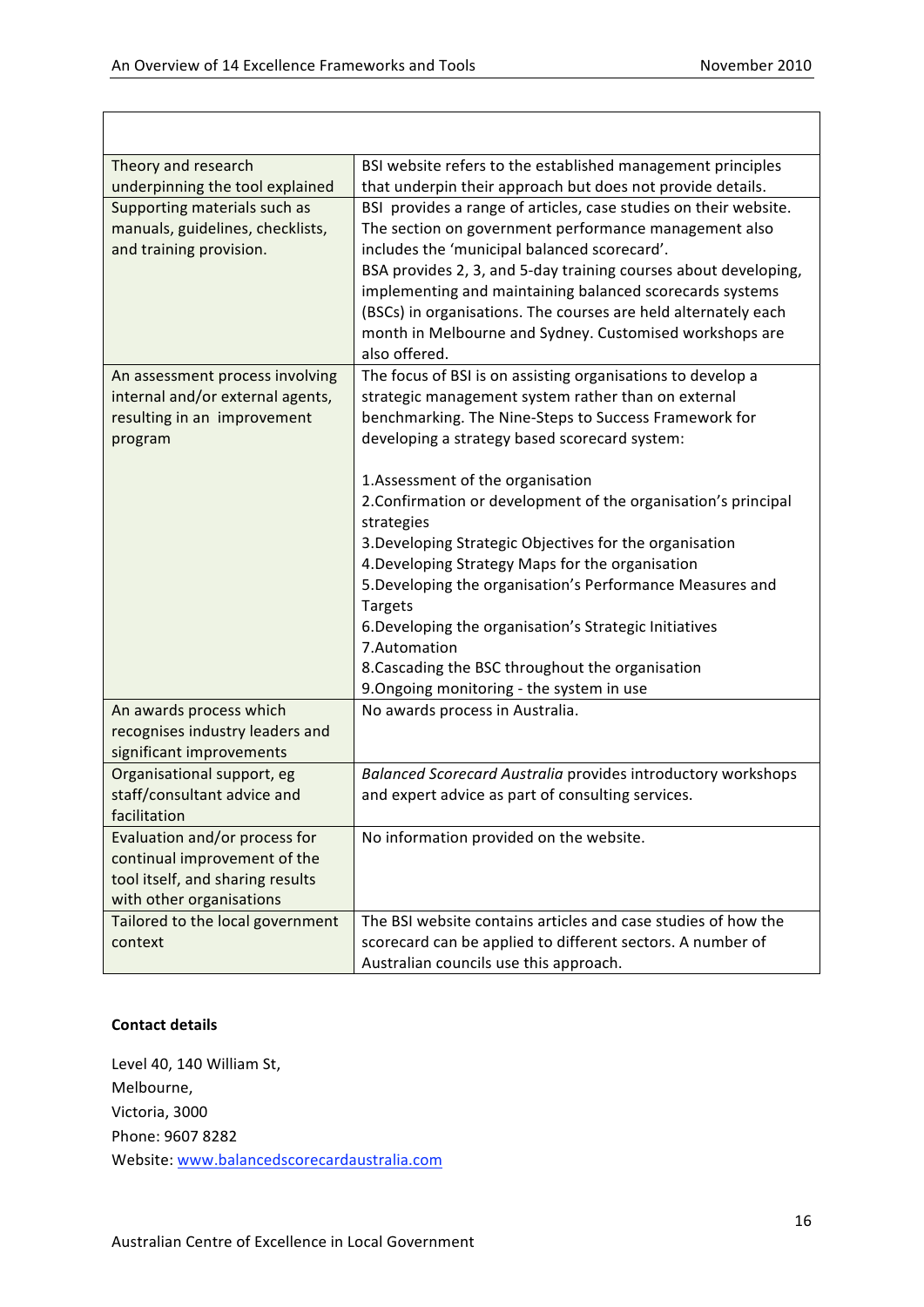### **5. INVESTORS
IN
PEOPLE**

| <b>Features</b>                   |                                                                                                                                                                                                                                                                                                                |  |
|-----------------------------------|----------------------------------------------------------------------------------------------------------------------------------------------------------------------------------------------------------------------------------------------------------------------------------------------------------------|--|
| Brief description including       | The Investors in People (IIP) Standard is used as a quality                                                                                                                                                                                                                                                    |  |
| purpose                           | framework and measurement tool to benchmark best practice                                                                                                                                                                                                                                                      |  |
|                                   | of an organisations people strategy.                                                                                                                                                                                                                                                                           |  |
|                                   | It was developed in the United Kingdom in the early 90's to give<br>organisations a framework to use to help them improve the<br>performance of their organisation through its people. Since then<br>it has been adopted by over 80,000 organisations worldwide and<br>is available in 19 different languages. |  |
|                                   | Investors in People Australia (IIP Australia) operates as part of                                                                                                                                                                                                                                              |  |
|                                   | the network run by Investors in People UK (IIP UK) and their                                                                                                                                                                                                                                                   |  |
|                                   | strategic partner, the International Quality Centre.                                                                                                                                                                                                                                                           |  |
| Framework, principles or criteria | The IIP Standard contains 10 Indicators and supported by 39                                                                                                                                                                                                                                                    |  |
| and whether expressed in          | Evidence requirements. See diagram below.                                                                                                                                                                                                                                                                      |  |
| diagrammatic form                 |                                                                                                                                                                                                                                                                                                                |  |
|                                   |                                                                                                                                                                                                                                                                                                                |  |



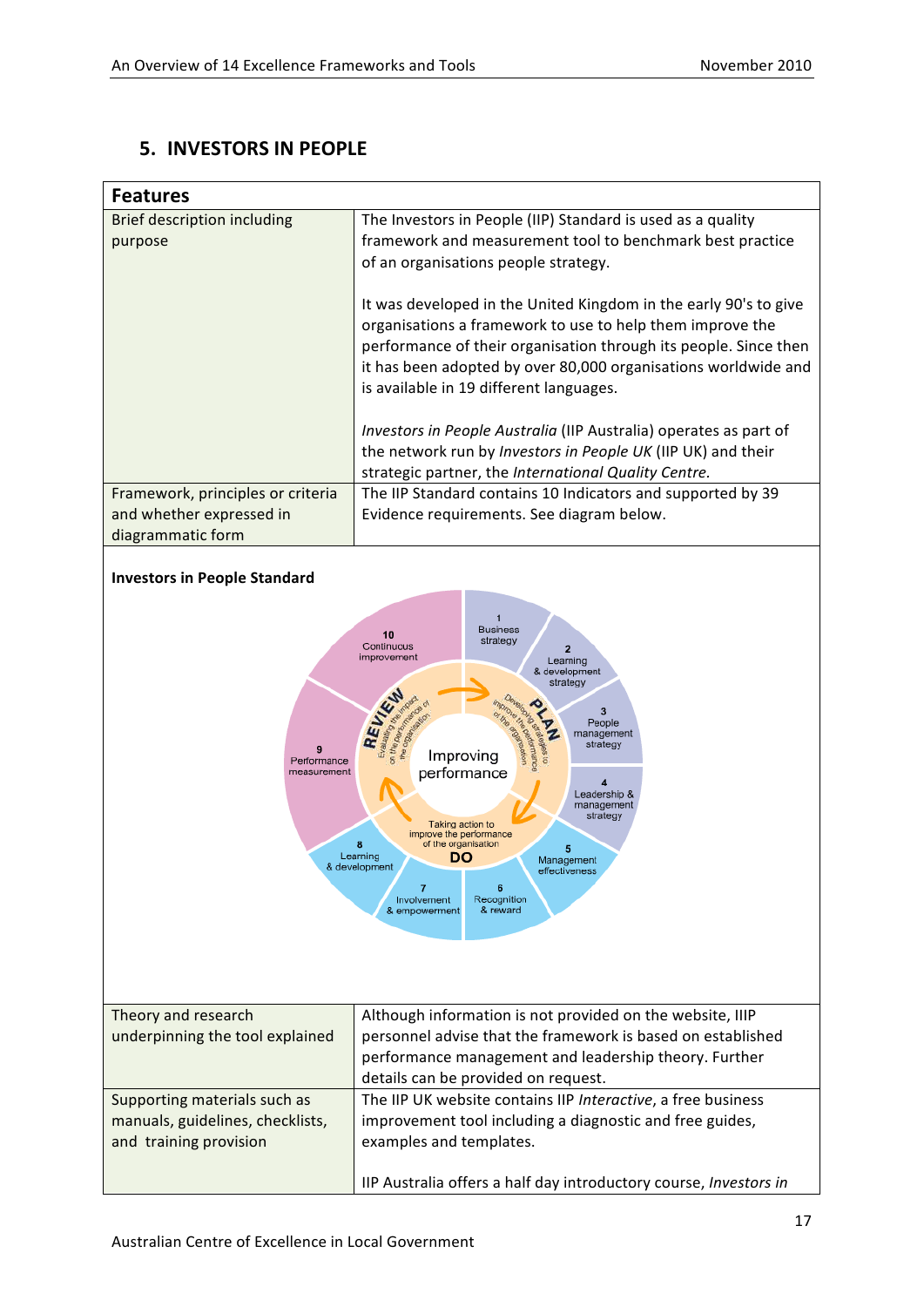|                                             | People Awareness, aimed at senior management and a three day                                                                   |
|---------------------------------------------|--------------------------------------------------------------------------------------------------------------------------------|
|                                             | course designed for operational managers, Creating Internal                                                                    |
|                                             | Champions.                                                                                                                     |
| Organisational support, eg                  | IIP consultants conducting the assessments review essential                                                                    |
| staff/consultant advice and                 | documents, undertake one- to -one interviews with selected                                                                     |
| facilitation                                | staff and provide verbal feedback to managers and a written                                                                    |
|                                             | report. The price for an assessment is determined by size of the                                                               |
|                                             | sample selected for interviews.                                                                                                |
| An assessment process involving             | IIP Australia offers a diagnostic assessment to provide feedback                                                               |
| internal and/or external agents,            | against the 10 Indicators of the Standard as reference points and                                                              |
| resulting in improvement                    | a report highlighting areas for improvement.                                                                                   |
| program                                     |                                                                                                                                |
| An awards process which                     | Higher level accreditation (Bronze, Silver and Gold awards) can                                                                |
| recognises industry leaders and             | be applied for through IIP, which can be held for three years.                                                                 |
| significant improvements                    |                                                                                                                                |
| Evaluation and/or process for               | IIP Australia can provide summary research into the impact of                                                                  |
| continual improvement of the                | the IIP standard on business performance (Cranfield University,                                                                |
| tool itself, and sharing results            | 1998).                                                                                                                         |
| with other organisations                    |                                                                                                                                |
| Tailored to the local government<br>context | IIP UK works in collaboration with the LG Improvement and<br>Development agency to actively support local authorities in their |
|                                             | workforce strategies and business performance. IIP UK advise                                                                   |
|                                             | that a significant majority of local authorities work with IIP with                                                            |
|                                             | 71% of authorities having Investors in People status for the                                                                   |
|                                             | whole of the authority. Eight local government case studies are                                                                |
|                                             | included on their website.                                                                                                     |
|                                             | IIP Australia is promoting the tool for use by Australian councils.                                                            |
|                                             | Councils who had used IIP at the time of writing include                                                                       |
|                                             | Manningham and Cardinia Shire in Victoria and Manly in NSW.                                                                    |
|                                             |                                                                                                                                |

Stuart
Burgess Director Investors
in
People
Australia
Pty
Ltd Phone:
1300
79
8480

Website:
www.investorsinpeopleaustralia.com.au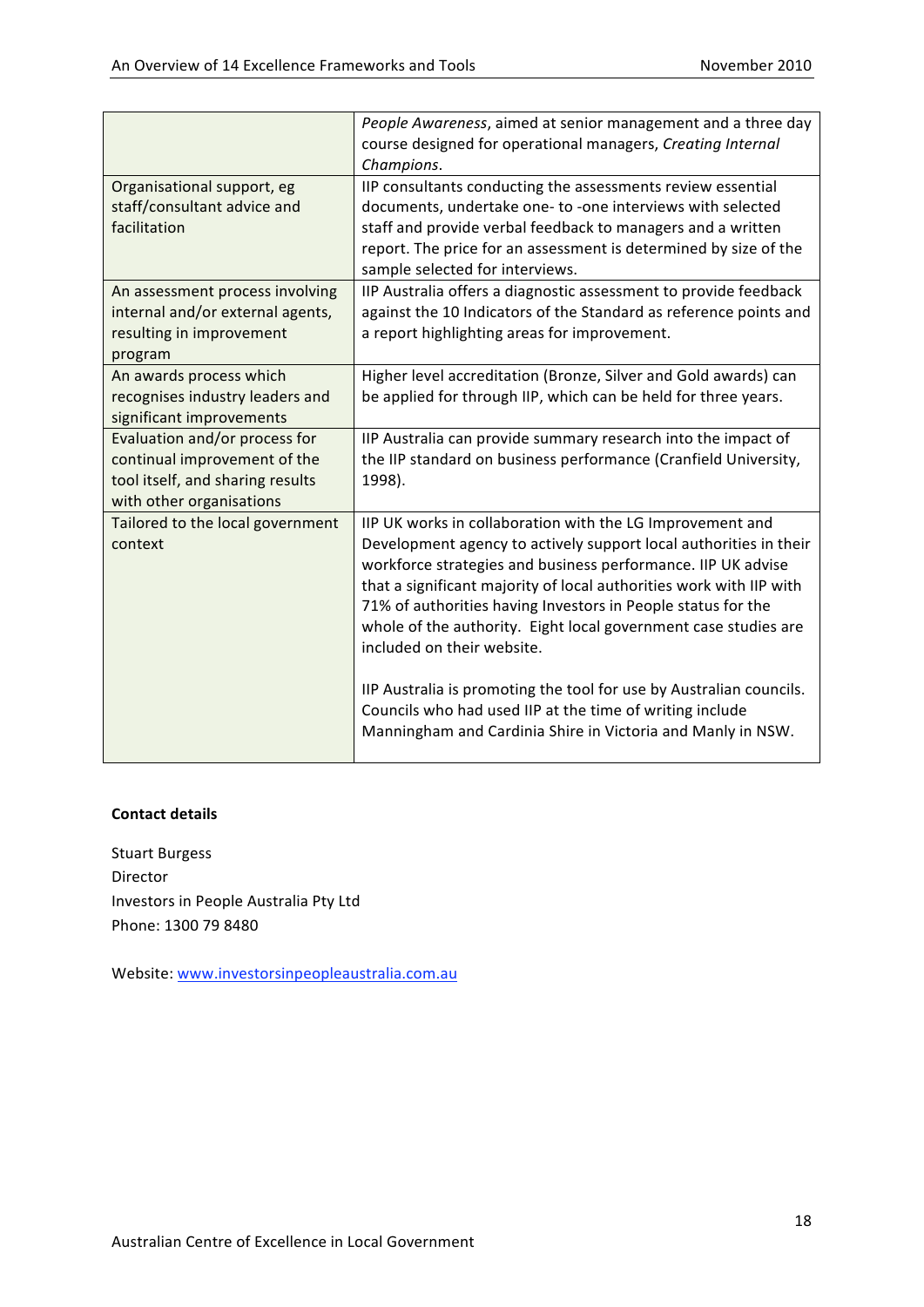### **6. SIX
SIGMA
AND
LEAN
SIX
SIGMA**

| <b>Features</b>                    |                                                                                                                                                                                                                |
|------------------------------------|----------------------------------------------------------------------------------------------------------------------------------------------------------------------------------------------------------------|
| <b>Brief description including</b> | Six Sigma is a business management strategy originally                                                                                                                                                         |
| purpose                            | developed by the company Motorola. Six Sigma seeks to                                                                                                                                                          |
|                                    | improve the quality of process outputs by identifying and                                                                                                                                                      |
|                                    | removing the causes of defects (errors) and minimising                                                                                                                                                         |
|                                    | variability in manufacturing. It uses a variety of quality                                                                                                                                                     |
|                                    | management methods in particular statistical methods and                                                                                                                                                       |
|                                    | creates a special infrastructure of people within the                                                                                                                                                          |
|                                    | organization, including Black Belts and Green Belts who are<br>experts in these methods. Each Six Sigma project carried out                                                                                    |
|                                    | within an organization follows a defined sequence of steps and                                                                                                                                                 |
|                                    | has quantified targets. These targets can be financial (cost                                                                                                                                                   |
|                                    | reduction or profit increase) or whatever is critical to the                                                                                                                                                   |
|                                    | customer of that process (cycle time, safety, delivery, etc).                                                                                                                                                  |
| Framework, principles or criteria  | Six Sigma projects follow two project methodologies. DMAIC                                                                                                                                                     |
| and whether expressed in           | (Define, Measure, Analyse, Improve, Control) is used for projects                                                                                                                                              |
| diagrammatic form                  | aimed at improving an existing business process. See diagram                                                                                                                                                   |
|                                    | below.                                                                                                                                                                                                         |
|                                    |                                                                                                                                                                                                                |
|                                    | Six Sigma<br><b>DMAIC</b>                                                                                                                                                                                      |
|                                    | DMADV (Define, Measure, Analyse, Design, Verify) is used for<br>projects aimed at creating new product or process designs.                                                                                     |
|                                    | <b>Six Sigma</b><br><b>DMADV</b>                                                                                                                                                                               |
|                                    | Within the individual phases of a DMAIC or DMADV project, Six                                                                                                                                                  |
|                                    | Sigma uses many established quality-management tools that are                                                                                                                                                  |
|                                    | also used outside of Six Sigma.                                                                                                                                                                                |
| Theory and research                | The term Six Sigma comes from a field of statistics known as                                                                                                                                                   |
| underpinning the tool explained    | process capability studies. Originally, it referred to the ability of                                                                                                                                          |
|                                    | manufacturing processes to produce a very high proportion of<br>output within specification. Six Sigma drew on preceding quality<br>improvement methodologies such as quality control TQM and<br>Zero Defects. |
|                                    | Like its predecessors, Six Sigma theory asserts that:                                                                                                                                                          |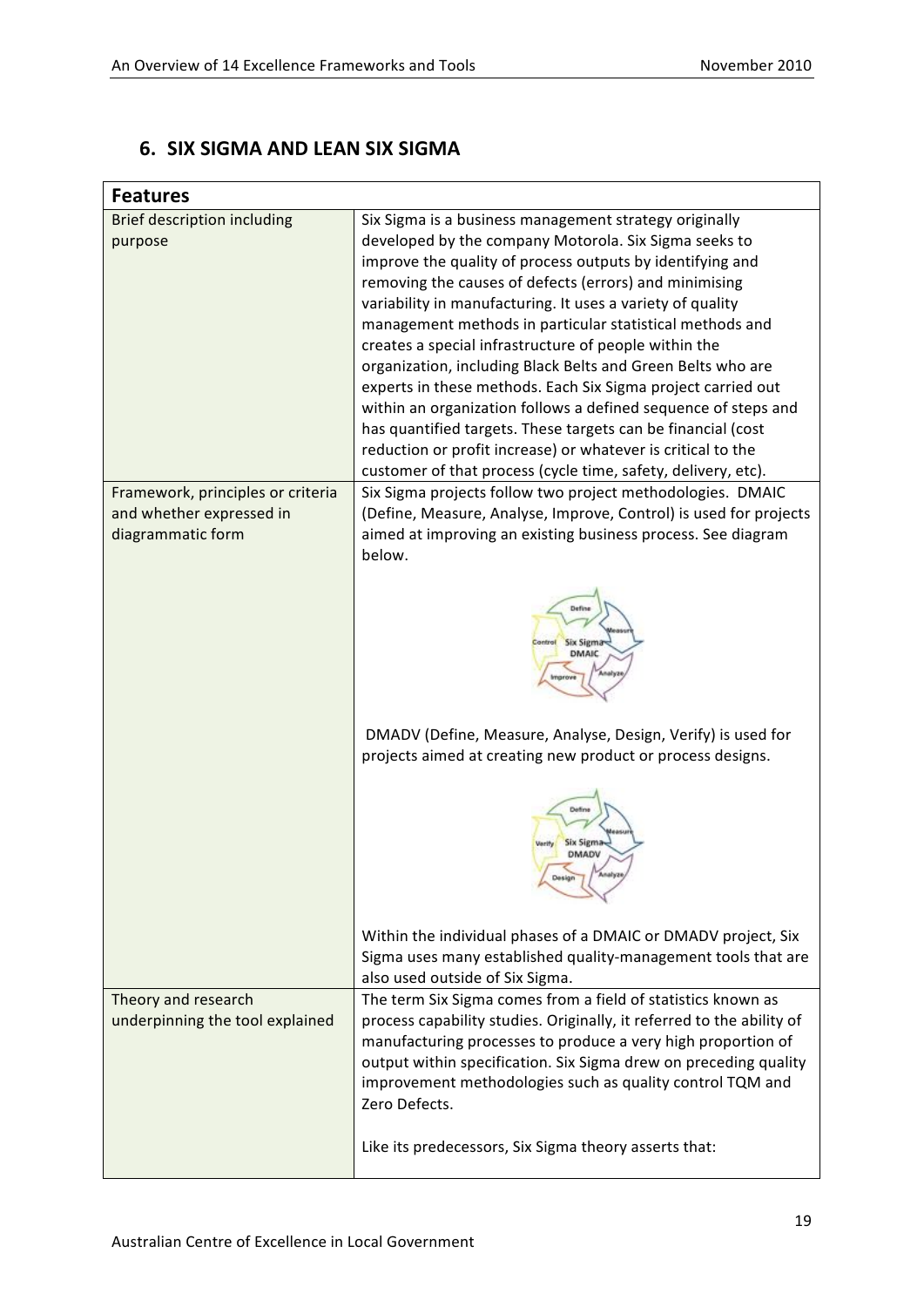|                                  | Continuous efforts to achieve stable and predictable<br>$\bullet$ |
|----------------------------------|-------------------------------------------------------------------|
|                                  | process results (i.e., reduce process variation) are of           |
|                                  | vital importance to business success                              |
|                                  | Manufacturing and business processes have<br>$\bullet$            |
|                                  | characteristics that can be measured, analysed,                   |
|                                  | improved and controlled                                           |
|                                  | Achieving sustained quality improvement requires                  |
|                                  | commitment from the entire organization, particularly             |
|                                  | from top-level management.                                        |
| Supporting materials such as     | Motorola University provides articles and limited free training   |
| manuals, guidelines, checklists, | material on their website www.motorola.com/Business/US-           |
| and training provision           | EN/Motorola+University/Free+Six+Sigma+Lessons. A wide range       |
|                                  | of other organisations and consultancies in the US, Australia and |
|                                  | elsewhere provide resource materials, software, training and      |
|                                  | certification in the six sigma method - and variations of the six |
|                                  | sigma method such as Lean Six Sigma.                              |
|                                  |                                                                   |
|                                  | Australian universities that provide Six Sigma training include   |
|                                  | Melbourne University, UTS and UniSA. Commercial providers         |
|                                  | include SAI Global.                                               |
| Organisational support, eg       | A range of commercial providers offer consultancy services and    |
| staff/consultant advice and      | advice in the application of six sigma method.                    |
| facilitation                     |                                                                   |
| An assessment process involving  | Six Sigma assessments is focused on specific processes within an  |
| internal and/or external agents, | organisation - using trained internal staff or external           |
| resulting in improvement         | consultants.                                                      |
| program                          |                                                                   |
| An awards process which          | No award process                                                  |
| recognises industry leaders and  |                                                                   |
| significant improvements         |                                                                   |
| Evaluation and/or process for    | Evaluations of this tool vary greatly with many users claiming    |
| continual improvement of the     | significant reductions in costs. Critics claim that the tool is   |
| tool itself, and sharing results | narrowly designed to fit an existing process and cannot be        |
| with other organisations         | applied universally.                                              |
| Tailored to the local government | Although not designed for government, public sector               |
| context                          | organisations have applied aspects of the six sigma method.       |
|                                  | Councils who are applying Six Sigma to reduce errors and to       |
|                                  | reduce costs include The Hills Shire in Sydney, NSW.              |

### **Contact**

Motorola
University
Six
Sigma
Services 1303
E.
Algonquin
Rd,
8th
Floor Schaumburg,
IL
60196‐1079 Email:
sixsigma@motorola.com **Phone:** *Inside
the
US* (800)
446‐6744 *Outside
the
US* +1
(847)
576‐1310 Website:
www.motorola.com/Business/US‐EN/Motorola+University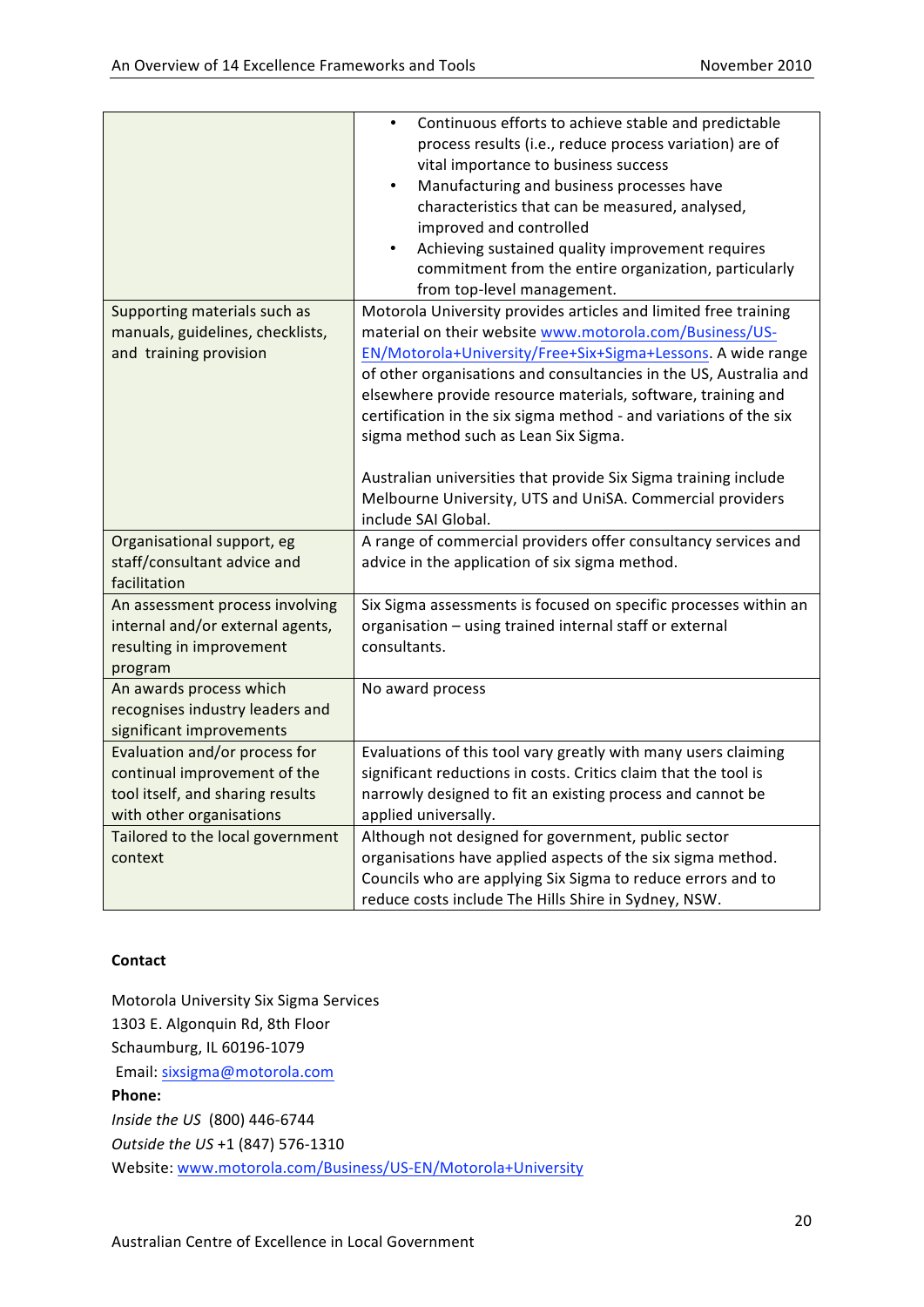### **7. HUMAN
SYNERGISTICS**

| <b>Features</b>                                                                        |                                                                                                                                                                                                                                                                                                                      |
|----------------------------------------------------------------------------------------|----------------------------------------------------------------------------------------------------------------------------------------------------------------------------------------------------------------------------------------------------------------------------------------------------------------------|
| <b>Brief description including</b><br>purpose                                          | Human Synergistics in Australia is part of a group of a Human<br>Synergistics group of companies that originated in the United<br>States.                                                                                                                                                                            |
|                                                                                        | The organisation describes their Integrated Development<br>System as ' a multi-level system for human performance<br>measurement and development. The system enables<br>organisations to initiate change programmes at the individual,<br>group and organisational levels either simultaneously or<br>sequentially.' |
| Framework, principles or criteria<br>and whether expressed in<br>diagrammatic form     | Human Synergistics have developed the Circumplex model<br>which 'forms the foundation of the integrated system and is a<br>quantitative measurement instrument providing a common<br>language and theme to link these multi-level development<br>efforts.'                                                           |
|                                                                                        | The circumplex draws on twelve styles of thinking and behaving<br>and clusters these into three general orientations - constructive,<br>passive/defensive and aggressive/defensive. See diagram below.                                                                                                               |
| The Circumplex model                                                                   |                                                                                                                                                                                                                                                                                                                      |
| ORIENTATION<br>ESTYLES<br>물<br><b>INSTERED ASSESSED</b><br><b>Control</b><br>Ste human | <b>STRUCTIVE S</b><br><b>CLE-ACTUALUS</b><br>inow.<br>PASSIVE I DEVELOPE AS IN<br><b>ARTEROOM</b><br>7<br><b>AVOIDANCE</b><br>¢,                                                                                                                                                                                     |

| Theory and research             | The HSI website advises that HSI Circumplex was developed by          |
|---------------------------------|-----------------------------------------------------------------------|
| underpinning the tool explained | psychologist Dr. J. Clayton Lafferty over 30 years ago and claims     |
|                                 | that ' Scientific principles of observation, testing, application and |
|                                 | measuring changes ensure the reliability and validity of our          |
|                                 | approach.' However details of underlying theory are not               |
|                                 | provided.                                                             |

6

SECURITY NEEDS -

Research and development<br>Rident A. Cooke, Ph.D.<br>J. Clayton Laffedg, Ph.D.

human<br>synergistics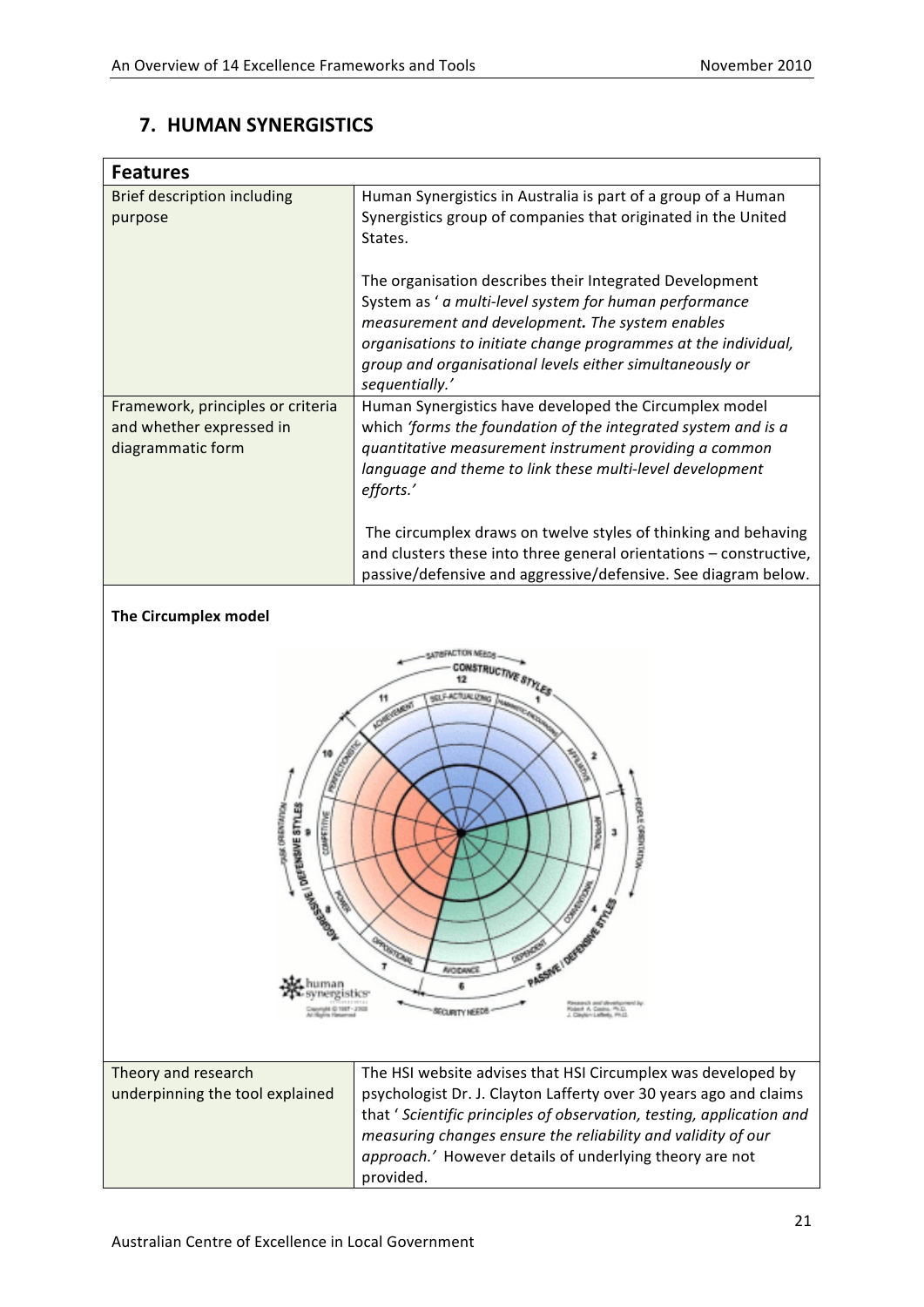| Supporting materials such as<br>manuals, guidelines, checklists,<br>and training provision                                    | Tools used by Human Synergistics include The Leadership Styles<br>Inventory (LSI), the Organisational Effectiveness Inventory (OEI)<br>and the Organisational Culture Inventory (OCI) - all briefly<br>described on the website.                                                                       |
|-------------------------------------------------------------------------------------------------------------------------------|--------------------------------------------------------------------------------------------------------------------------------------------------------------------------------------------------------------------------------------------------------------------------------------------------------|
|                                                                                                                               | Several articles and case studies are provided on the website.                                                                                                                                                                                                                                         |
| Organisational support, eg<br>staff/consultant advice and<br>facilitation                                                     | Human Synergistics offers consulting and training services from<br>offices in Sydney and Melbourne. Accreditation and member<br>services are provided for consultants. Other providers of training<br>include LGSA NSW who deliver the Human Synergistics Culture<br>Change Program (www.lgsa.org.au). |
| An assessment process involving<br>internal and/or external agents,<br>resulting in improvement<br>program                    | External consultants offer assistance to organisations in applying<br>the above tools and developing 'prescriptive improvement<br>plans'.                                                                                                                                                              |
| An awards process which<br>recognises industry leaders and<br>significant improvements                                        | The Cultural Transformation Achievement Award, established in<br>2006, is open to companies in Australia and New Zealand.                                                                                                                                                                              |
| Evaluation and/or process for<br>continual improvement of the<br>tool itself, and sharing results<br>with other organisations | Human Synergistics personnel advise that there is an ongoing<br>process for data collection and review of their tools.                                                                                                                                                                                 |
| Tailored to the local government<br>context                                                                                   | While not tailored to the local government context, Human<br>Synergistics advise that over 50 councils have used these<br>methods, including Marion in SA, Mandurah in WA and Fairfield<br>in NSW.                                                                                                     |

#### **Sydney office**

Suite
2,
Level
1 8
Windmill
Street Millers
Point
NSW
2000 Tel:
+61
(0)2
9271
5900 Fax:
+61
(0)2
9247
6310 info@human‐synergistics.com.au

#### **Melbourne office**

Suite
2,
Level
14 470
Collins
Street Melbourne
VIC
3000 Tel:
+61
(0)3
9675
0100 Fax:
+61
(0)3
9629
3095 info@human‐synergistics.com.au

Website:
www.human‐synergistics.com.au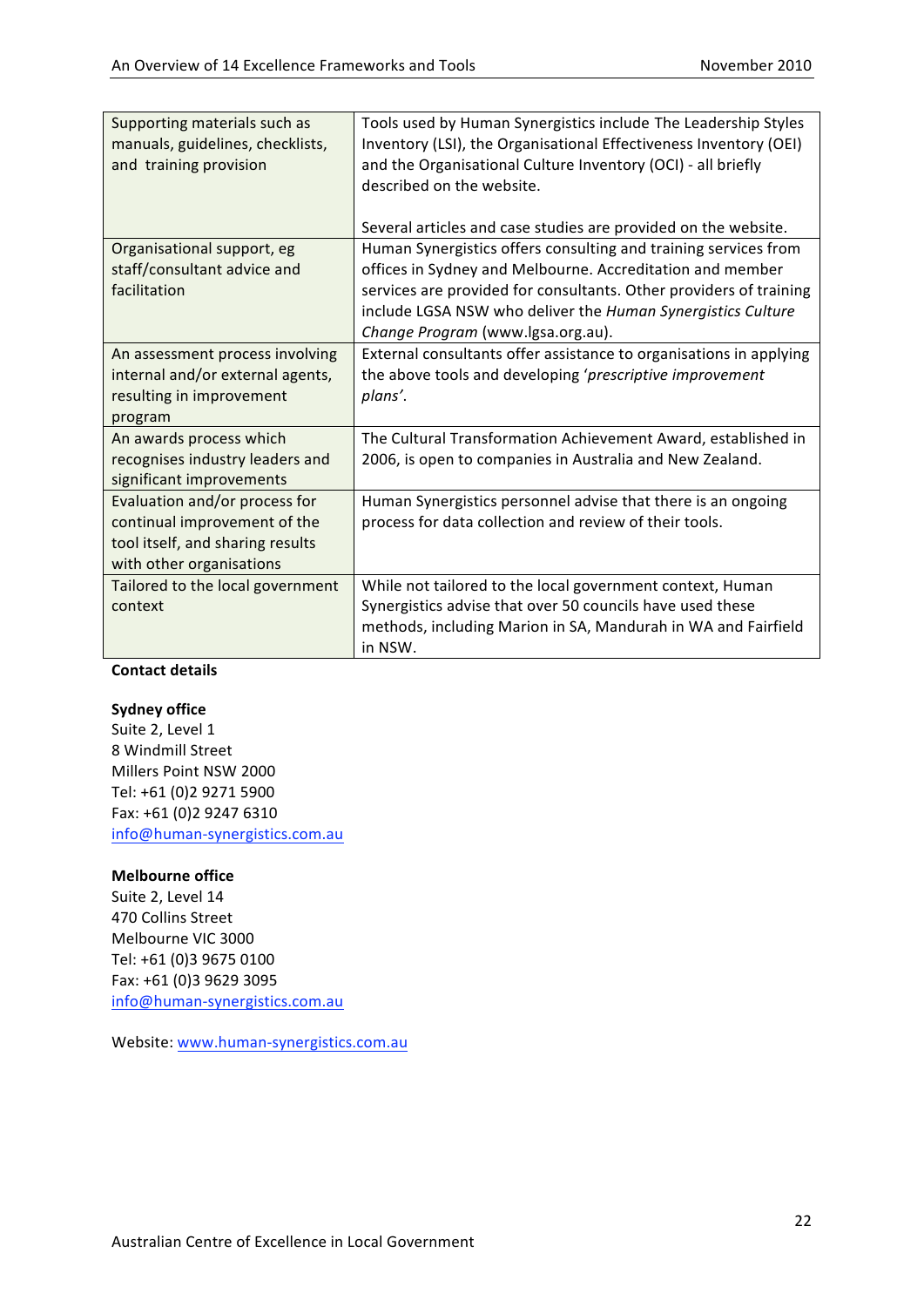$\overline{1}$ 

### **8. RESULTS
BASED
ACCOUNTABILITY
FRAMEWORK**

| <b>Features</b>                                                                                                                     |                                                                                                                                                                                                                                                                                                                                                                                                                                                                                                                                                                                                                                                                                                                                                                                                                                                                                                                                                                                                                                                                                                                                                                                                                                                                                                                                                                                                                                                                                                                                                                                                                                                                                                                                                              |
|-------------------------------------------------------------------------------------------------------------------------------------|--------------------------------------------------------------------------------------------------------------------------------------------------------------------------------------------------------------------------------------------------------------------------------------------------------------------------------------------------------------------------------------------------------------------------------------------------------------------------------------------------------------------------------------------------------------------------------------------------------------------------------------------------------------------------------------------------------------------------------------------------------------------------------------------------------------------------------------------------------------------------------------------------------------------------------------------------------------------------------------------------------------------------------------------------------------------------------------------------------------------------------------------------------------------------------------------------------------------------------------------------------------------------------------------------------------------------------------------------------------------------------------------------------------------------------------------------------------------------------------------------------------------------------------------------------------------------------------------------------------------------------------------------------------------------------------------------------------------------------------------------------------|
| <b>Brief description including</b><br>purpose<br>Framework, principles or criteria<br>and whether expressed in<br>diagrammatic form | The Results Based Accountability Framework was developed by<br>the Fiscal Policy Studies Institute (FPSI) founded in 1996 by Mark<br>Friedman.<br>Results-Based Accountability is described as 'a disciplined way of<br>thinking and taking action that can be used to improve the<br>quality of life in communities, cities, states, territories and<br>nations. Results-Based Accountability can also be used to<br>improve the performance of programs, agencies and service<br>systems.'<br>The framework and associated materials have been applied<br>mainly to social programs, such as programs for family and<br>children but the principles can be more broadly applied.<br>While the framework is not explained on the website, the<br>process includes:<br>starts with ends and works backwards to means through<br>$\bullet$<br>thinking and questioning,<br>emphasis on the importance of using a common and<br>$\bullet$<br>plain language;<br>clarifying population accountability and performance<br>$\bullet$<br>accountability and dealing with these separately;<br>establishing results and indicators of community well-<br>$\bullet$<br>being that will deliver the desired results;<br>visually plotting results;<br>$\bullet$<br>using results to drive decision making and budgeting;<br>$\bullet$<br>identifying performance<br>measures for<br>programs,<br>٠<br>agencies, and service systems;<br>annual review of outcomes and rethinking of strategies<br>that are not delivering;<br>using performance measures to improve performance;<br>٠<br>three simple performance measure categories: How<br>much did we do? How well did we do it? Is anyone<br>better off? and<br>linking program accountability to cross community |
|                                                                                                                                     | efforts.                                                                                                                                                                                                                                                                                                                                                                                                                                                                                                                                                                                                                                                                                                                                                                                                                                                                                                                                                                                                                                                                                                                                                                                                                                                                                                                                                                                                                                                                                                                                                                                                                                                                                                                                                     |
| Theory and research<br>underpinning the tool explained                                                                              | Friedman explains his approach in his book, Trying Hard Is Not<br>Good Enough, How to Produce Measurable Improvements<br>for Customers and Communities, which can be ordered on line<br>www.resultsaccountability.com                                                                                                                                                                                                                                                                                                                                                                                                                                                                                                                                                                                                                                                                                                                                                                                                                                                                                                                                                                                                                                                                                                                                                                                                                                                                                                                                                                                                                                                                                                                                        |
| Supporting materials such as<br>manuals, guidelines, checklists,<br>and training provision                                          | A range of related publications are listed on the website.<br>Materials that can be purchased include the Results<br>Accountability 101 DVD.                                                                                                                                                                                                                                                                                                                                                                                                                                                                                                                                                                                                                                                                                                                                                                                                                                                                                                                                                                                                                                                                                                                                                                                                                                                                                                                                                                                                                                                                                                                                                                                                                 |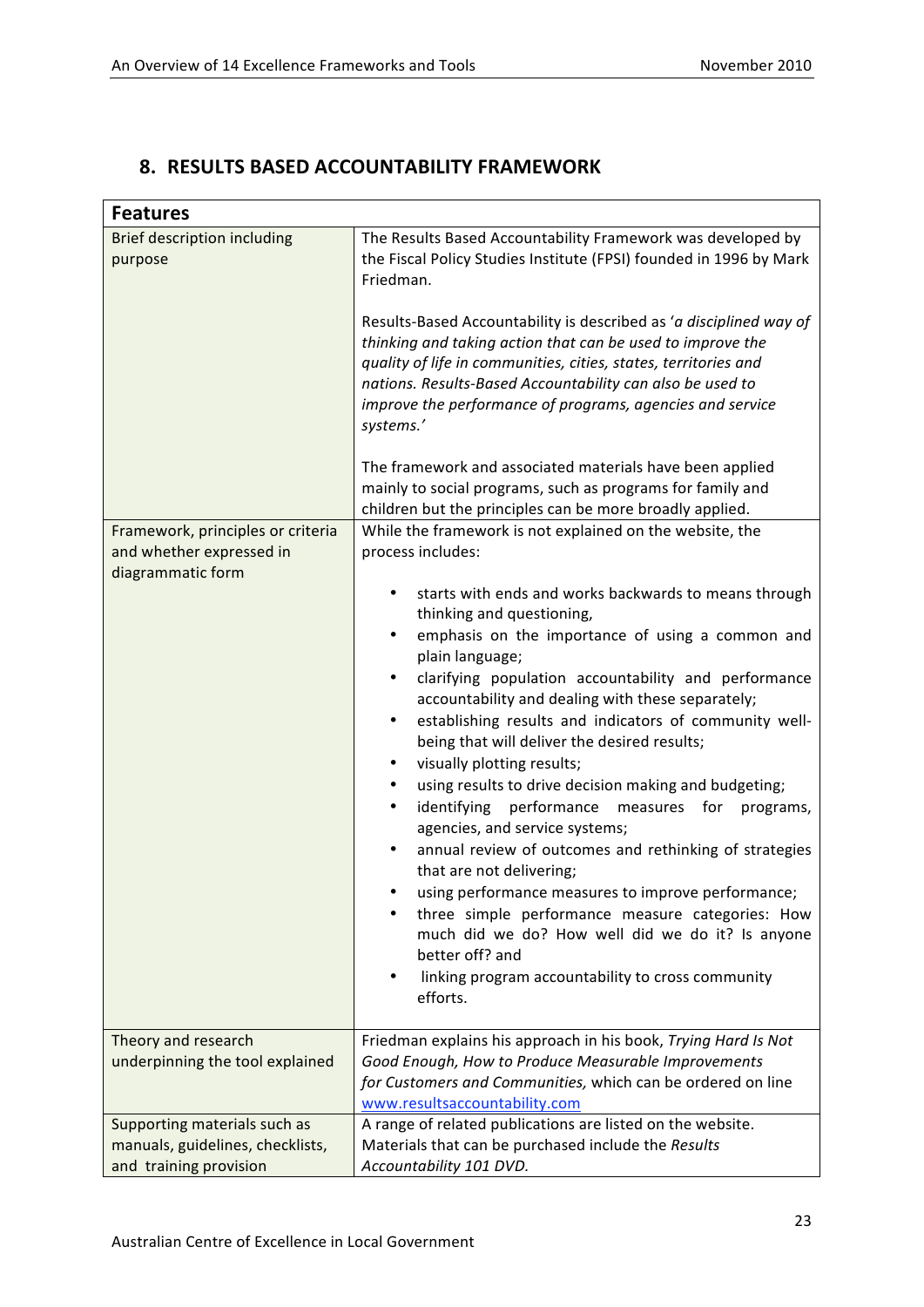| Organisational support, eg<br>staff/consultant advice and<br>facilitation                                                     | FPS runs workshops within the US and internationally and also<br>makes materials available to government, non profit<br>organisations and small consultancies. For example FPSI ran<br>workshops in June 2010 in Victoria and Tasmania. |
|-------------------------------------------------------------------------------------------------------------------------------|-----------------------------------------------------------------------------------------------------------------------------------------------------------------------------------------------------------------------------------------|
| An assessment process involving<br>internal and/or external agents,<br>resulting in improvement<br>program                    | No assessment process offered by external agents.                                                                                                                                                                                       |
| An awards process which<br>recognises industry leaders and<br>significant improvements                                        | No awards process.                                                                                                                                                                                                                      |
| Evaluation and/or process for<br>continual improvement of the<br>tool itself, and sharing results<br>with other organisations | No information provided on the website.                                                                                                                                                                                                 |
| Tailored to the local government<br>context                                                                                   | The framework has not been tailored to local government<br>however the emphasis on outcomes for communities has<br>resulted in strong interest in this framework by a range of<br>government and non profit organisations.              |

Mark
Friedman Director Fiscal
Policy
Studies
Institute
(FSPI) 7
Avenida
Vista
Grande
#
140 Santa
Fe,
New Mexico
87508 Tel:
5054663284 Email:
xfpsi@aol.com

Website:
www.resultsaccountability.com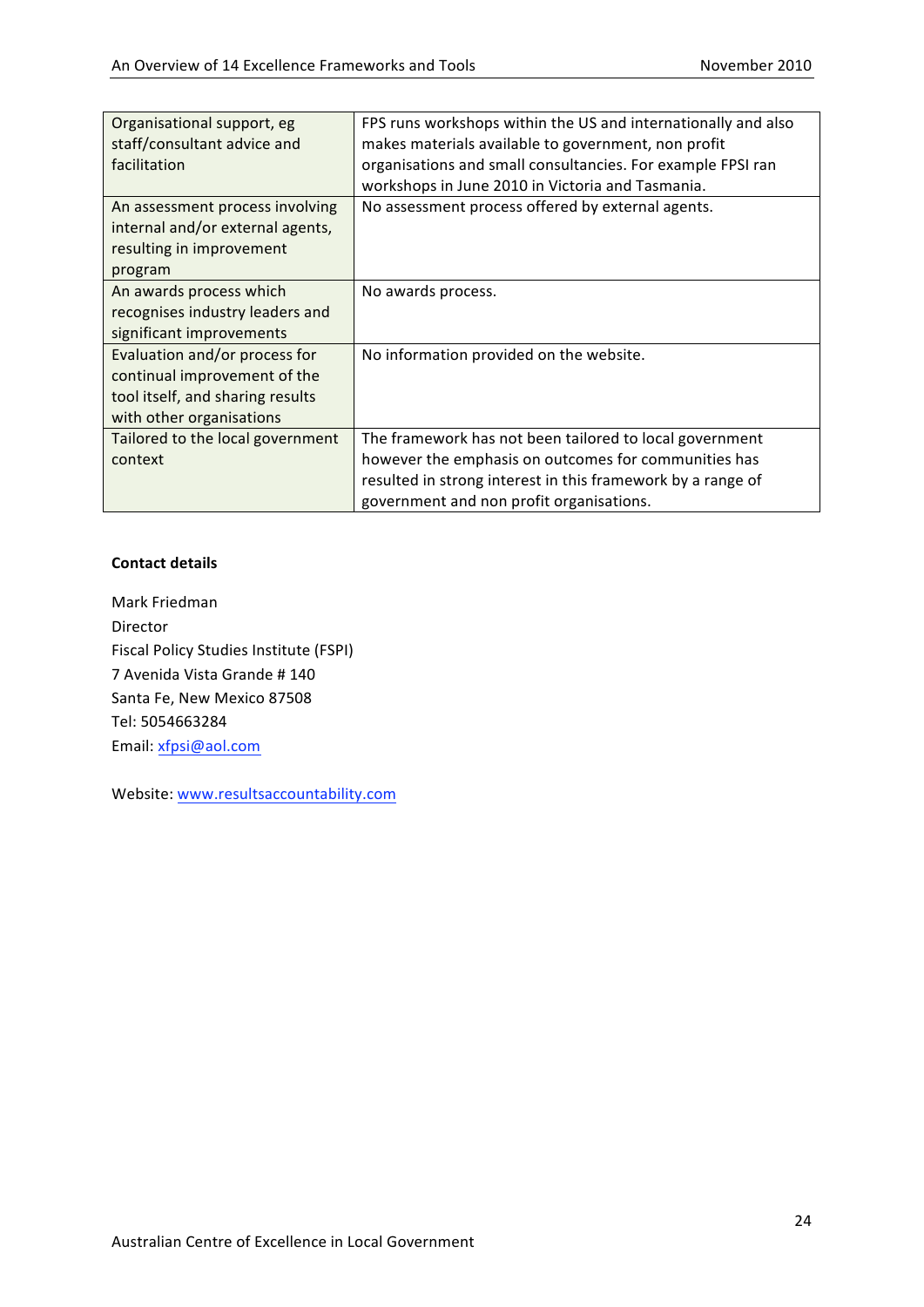### **9. GLOBAL
REPORTING
INITIATIVE**

| <b>Features</b>                                                                                            |                                                                                                                                                                                                                                                                                                                                                                                                                                                                                                                                                                                                                                                                                                                                                                                                                                                     |
|------------------------------------------------------------------------------------------------------------|-----------------------------------------------------------------------------------------------------------------------------------------------------------------------------------------------------------------------------------------------------------------------------------------------------------------------------------------------------------------------------------------------------------------------------------------------------------------------------------------------------------------------------------------------------------------------------------------------------------------------------------------------------------------------------------------------------------------------------------------------------------------------------------------------------------------------------------------------------|
| <b>Brief description including</b><br>purpose                                                              | The Global Reporting Initiative (GRI) framework assists<br>organisations to move beyond financial reporting and to report<br>on their economic, environmental and social dimensions of their<br>activities, products and services. The main elements of the<br>framework, the Sustainability Reporting Guidelines, include<br>guidance on performance indicators and provide a common<br>reporting language across private and public sectors.<br>Supported by the Federal Government in Australia, the Global<br>Reporting Initiative (GRI) is a network-based international<br>organisation established in 1997 with the mission of developing<br>globally applicable guidelines for sustainability reporting.<br>Since its inception in 1997, nearly 1000 organisations have<br>referenced the Guidelines in their sustainability reports. These |
|                                                                                                            | include organisations from many sectors across the globe.                                                                                                                                                                                                                                                                                                                                                                                                                                                                                                                                                                                                                                                                                                                                                                                           |
| Framework, principles or criteria<br>and whether expressed in<br>diagrammatic form                         | The GRI framework sets out principles and indicators that<br>organisations can use to measure and report their economic,<br>environmental, governance and social performance. The<br>cornerstone of the framework is the Sustainability Reporting<br>Guidelines. The third version of the Guidelines, known as the G3<br>Guidelines, was published in 2006.<br>GRI is a broad approach intended for use by all organisations,<br>not just in the private sector.                                                                                                                                                                                                                                                                                                                                                                                    |
| Theory and research                                                                                        | The Learning and Support section of the GRI website provides                                                                                                                                                                                                                                                                                                                                                                                                                                                                                                                                                                                                                                                                                                                                                                                        |
| underpinning the tool explained                                                                            | research and development publications                                                                                                                                                                                                                                                                                                                                                                                                                                                                                                                                                                                                                                                                                                                                                                                                               |
| Supporting materials such as<br>manuals, guidelines, checklists,<br>and training provision                 | A range of materials can be downloaded for free from the GRI<br>website. These include the Sustainability Reporting framework,<br>information on Application Level Checks, Indicator Protocols and<br><b>Sector Supplements:</b><br>http://www.globalreporting.org/ReportingFramework/Reportin<br>gFrameworkDownloads.                                                                                                                                                                                                                                                                                                                                                                                                                                                                                                                              |
| Organisational support, eg<br>staff/consultant advice and<br>facilitation                                  | The GRI Network Manager in Australia provides introductory<br>workshops. As capacity is limited, the GRI Certified Training<br>Program has been developed to help users to more effectively<br>use the GRI Framework and GRI reports. See GRI website for<br>organisations certified to deliver the training.                                                                                                                                                                                                                                                                                                                                                                                                                                                                                                                                       |
| An assessment process involving<br>internal and/or external agents,<br>resulting in improvement<br>program | Although the guidelines are designed for self assessment by<br>organisations, GRI encourages the independent or external<br>assurance of sustainability reports to improve the credibility of<br>the reports.                                                                                                                                                                                                                                                                                                                                                                                                                                                                                                                                                                                                                                       |
| An awards process which<br>recognises industry leaders and<br>significant improvements                     | No awards process.                                                                                                                                                                                                                                                                                                                                                                                                                                                                                                                                                                                                                                                                                                                                                                                                                                  |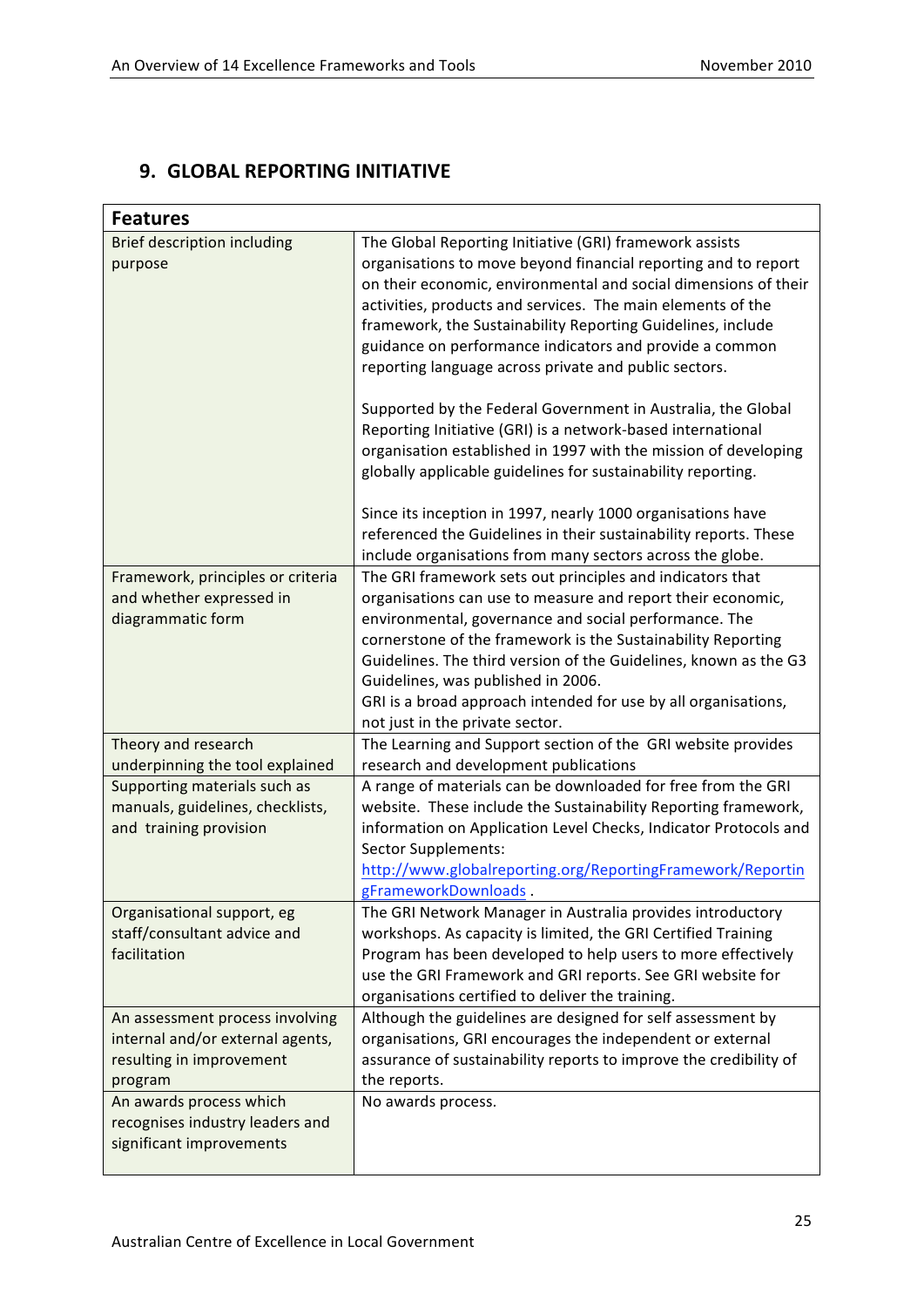| Evaluation and/or process for    | A key objective of GRI is the exchange of sustainability         |
|----------------------------------|------------------------------------------------------------------|
| continual improvement of the     | information and the continuous improvement of the                |
| tool itself, and sharing results | Sustainability Reporting Framework through the participation of  |
| with other organisations         | network members. In response to calls by leading organisations,  |
|                                  | GRI is developing community indicators and human rights          |
|                                  | indicators.                                                      |
| Tailored to the local government | A Public Agency Sector Supplement has been produced for use      |
| context                          | by public sector organisations including local government.       |
|                                  |                                                                  |
|                                  | While a number of Australian councils use GRI materials which    |
|                                  | are available free of charge, some councils are GRI              |
|                                  | organisational members including Brisbane City Council, the City |
|                                  | of Gosnells, the City of Melbourne, Penrith City Council and     |
|                                  | Hornsby City Council.                                            |

Global
Reporting
Initiative PO
Box
10039 1001
EA Amsterdam The
Netherlands Telephone: +31(0)
20
531
00
00 Facsimile: +31(0) 20 531 00 31

Website:
www.globalreporting.org

#### **GRI in
Australia**

GRI
Network
Manager St
James
Ethics
Centre Email: geraghty@globalreporting.org

Website: www.thehub.ethics.org.au/gri/gri\_in\_australia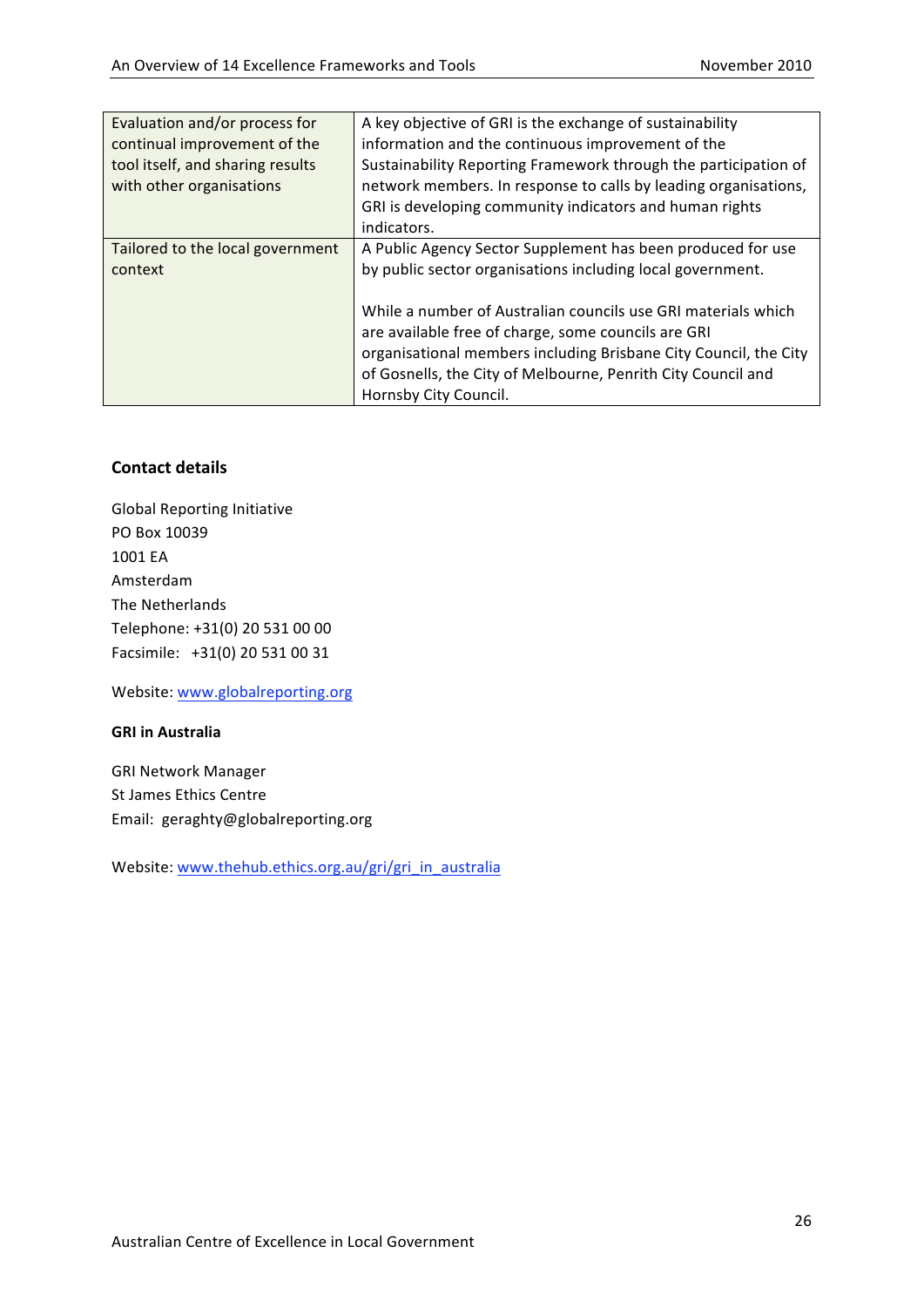# **Section
D:
Improvement
Programs
Developed
for
Local Government**

This
section
provides
an
overview
of
several
programs
developed
specifically
for
the
local government
sector
‐ in
Australia
and
internationally.

- o Better
Practice
Review
program
(NSW)
- o Best
Value

frameworks
(UK
and
Victoria)
- o LG
Improvement
and
Development
peer
review
program
(UK)
- o Executives‐on‐loan
program
(US)
- o 50:50
Vision
‐ Councils
for
Gender
Equity
(Australia)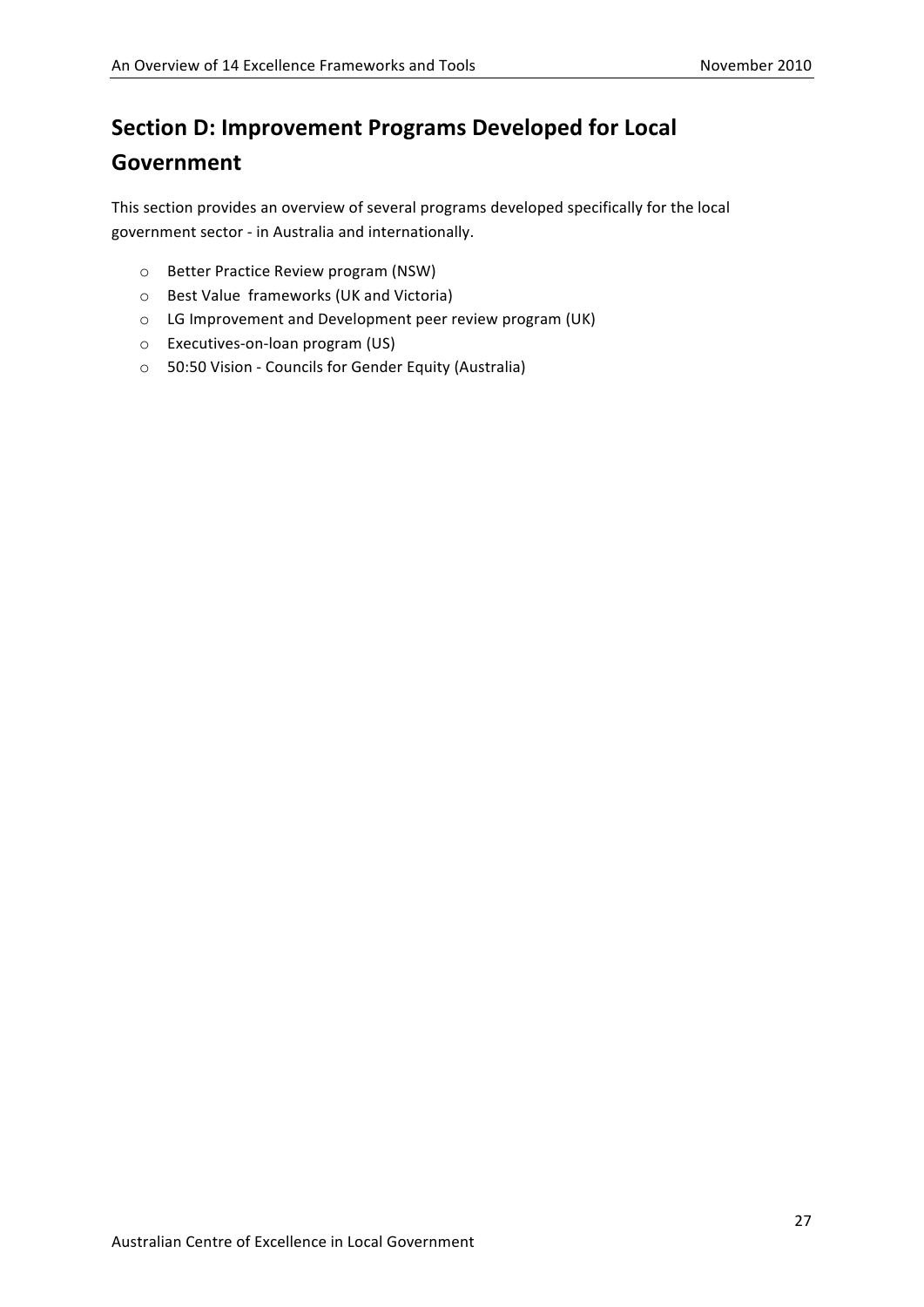### **10.NSW
PROMOTING
BETTER
PRACTICE
PROGRAM**

| <b>Features</b>                                                                                                                     |                                                                                                                                                                                                                                                                                                                                                                                                                                                                                                                                                                                                                                                                                                                                                                                                                                                                                                                                                                                                            |
|-------------------------------------------------------------------------------------------------------------------------------------|------------------------------------------------------------------------------------------------------------------------------------------------------------------------------------------------------------------------------------------------------------------------------------------------------------------------------------------------------------------------------------------------------------------------------------------------------------------------------------------------------------------------------------------------------------------------------------------------------------------------------------------------------------------------------------------------------------------------------------------------------------------------------------------------------------------------------------------------------------------------------------------------------------------------------------------------------------------------------------------------------------|
| <b>Brief description including</b><br>purpose<br>Framework, principles or criteria<br>and whether expressed in<br>diagrammatic form | The NSW Local Government Reform - Promoting Better Practice<br>is a review process that is part of the local government reform<br>program managed by the Division of Local Government, NSW<br>Department of Premier and Cabinet. The program aims to<br>improve the viability and sustainability of councils.<br>The process has a number of objectives:<br>to generate momentum for a culture of continuous<br>$\bullet$<br>improvement and greater compliance across local<br>government<br>to provide an 'early intervention' option for councils<br>$\bullet$<br>experiencing operating problems<br>to promote good governance and ethical conduct<br>principles<br>to identify and share innovation and good practice in<br>$\bullet$<br>local government<br>to enable the division to use review information to feed<br>back into its work in identifying necessary legislative and<br>policy work for the local government sector.<br>Program tools include:<br>Promoting Better Practice Checklist |
|                                                                                                                                     | <b>Annual Report Checklist</b><br>Management Plan Checklist                                                                                                                                                                                                                                                                                                                                                                                                                                                                                                                                                                                                                                                                                                                                                                                                                                                                                                                                                |
|                                                                                                                                     | State of the Environment Report Checklist                                                                                                                                                                                                                                                                                                                                                                                                                                                                                                                                                                                                                                                                                                                                                                                                                                                                                                                                                                  |
| Theory and research<br>underpinning the tool explained                                                                              | Information not provided on website.                                                                                                                                                                                                                                                                                                                                                                                                                                                                                                                                                                                                                                                                                                                                                                                                                                                                                                                                                                       |
| Supporting materials such as<br>manuals, guidelines, checklists,<br>and training provision                                          | Supporting materials include Divisional Practice Notes and<br>Guidelines, Publications issued by the Independent Commission<br>Against Corruption, the NSW Ombudsman and the Audit Office<br>of NSW, Resources produced by the Local Government and<br>Shires Associations and Local Government Managers Australia,<br>and examples of better practices from other councils.                                                                                                                                                                                                                                                                                                                                                                                                                                                                                                                                                                                                                               |
|                                                                                                                                     | A series of 5 checklists that relate to council's assessment of its<br>ability to meet minimum practice standards is provided. The<br>checklist covers the areas of Governance; Regulatory Functions;<br>Asset and Financial Management; Community and Consultation;<br>and Workforce Relations.                                                                                                                                                                                                                                                                                                                                                                                                                                                                                                                                                                                                                                                                                                           |
| Organisational support, eg<br>staff/consultant advice and<br>facilitation                                                           | The divisional review team assesses council's overall strategic<br>direction, checks compliance, examines practices and ensures<br>that council has frameworks in place to monitor its<br>performance, and provides feedback to councils.                                                                                                                                                                                                                                                                                                                                                                                                                                                                                                                                                                                                                                                                                                                                                                  |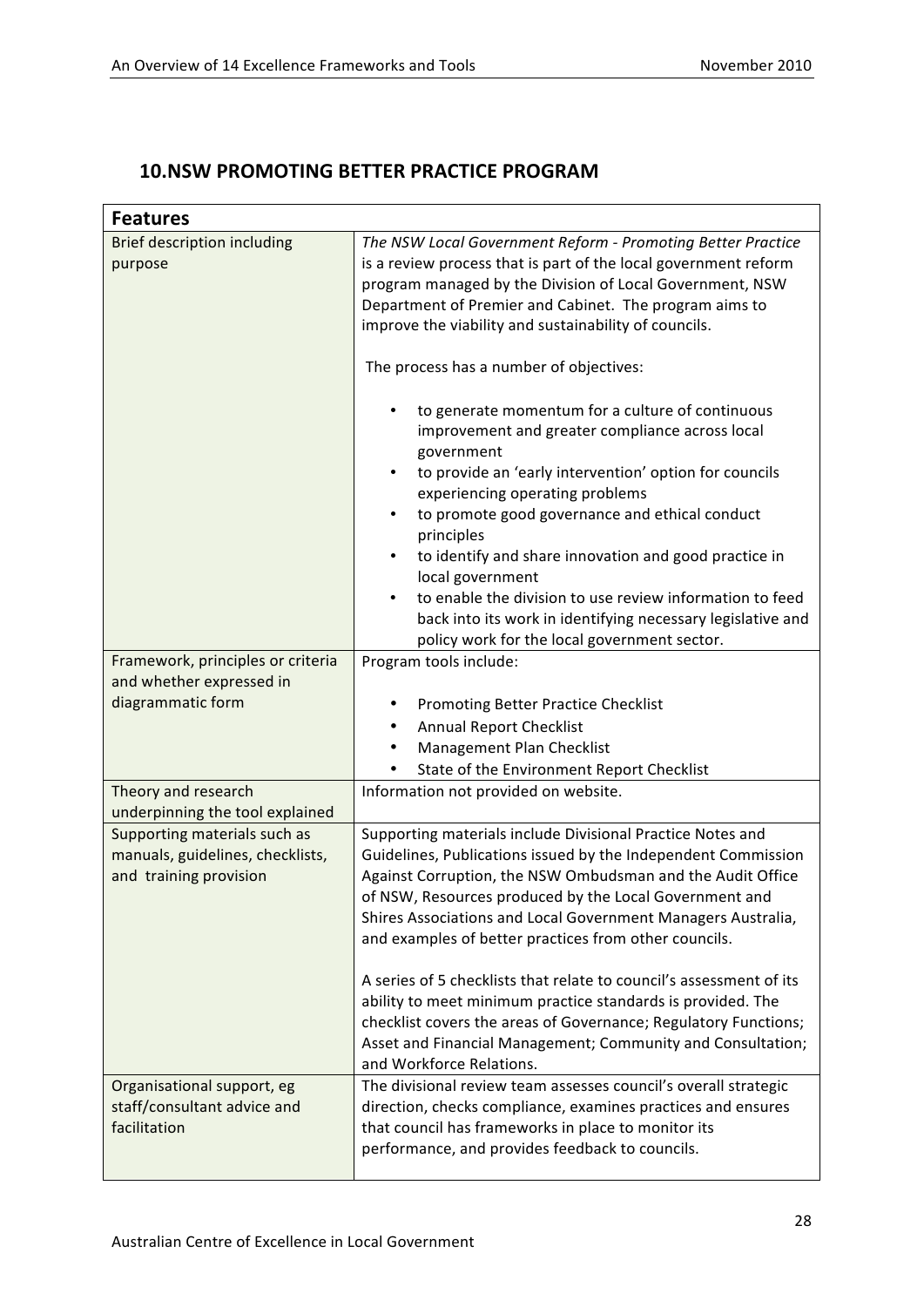|                                  | The division encourages all councils to use the program tools as |
|----------------------------------|------------------------------------------------------------------|
|                                  | a basis for self-assessment of their own operations and          |
|                                  | performance.                                                     |
| An assessment process involving  | The assessment process involves a combination of self            |
| internal and/or external agents, | assessment and external assessment provided by the division      |
| resulting in improvement         | resulting in recommendations for improvement.                    |
| program                          |                                                                  |
|                                  |                                                                  |
| An awards process which          | No awards process                                                |
| recognises industry leaders and  |                                                                  |
| significant improvements         |                                                                  |
| Evaluation and/or process for    | An evaluation in 2009 has resulted in changes to the program     |
| continual improvement of the     | with reporting being 'by exception' rather than a detailed audit |
| framework itself, and sharing    | of all aspects of a councils performance.                        |
| results with other organisations |                                                                  |
|                                  | The Division of Local Government is also aiming to provide more  |
|                                  | useful information on what constitutes good practice.            |
| Tailored to the local government | This program is designed specifically for NSW Local Government.  |
| context                          | Review reports undertaken since 2004 are available on the DLG    |
|                                  | website, www.dlg.nsw.gov.au/dlg/dlghome.                         |

Investigations
and
Review
Branch
of
the
Division
of
Local
Government NSW
Department
of
Premier
and
Cabinet Telephone:
02
4428
4100 Email:dlg@dlg.nsw.gov.au Mail:
Locked
Bag
3015
Nowra
NSW
2541

Website: www.dlg.nsw.gov.au/dlg/dlghome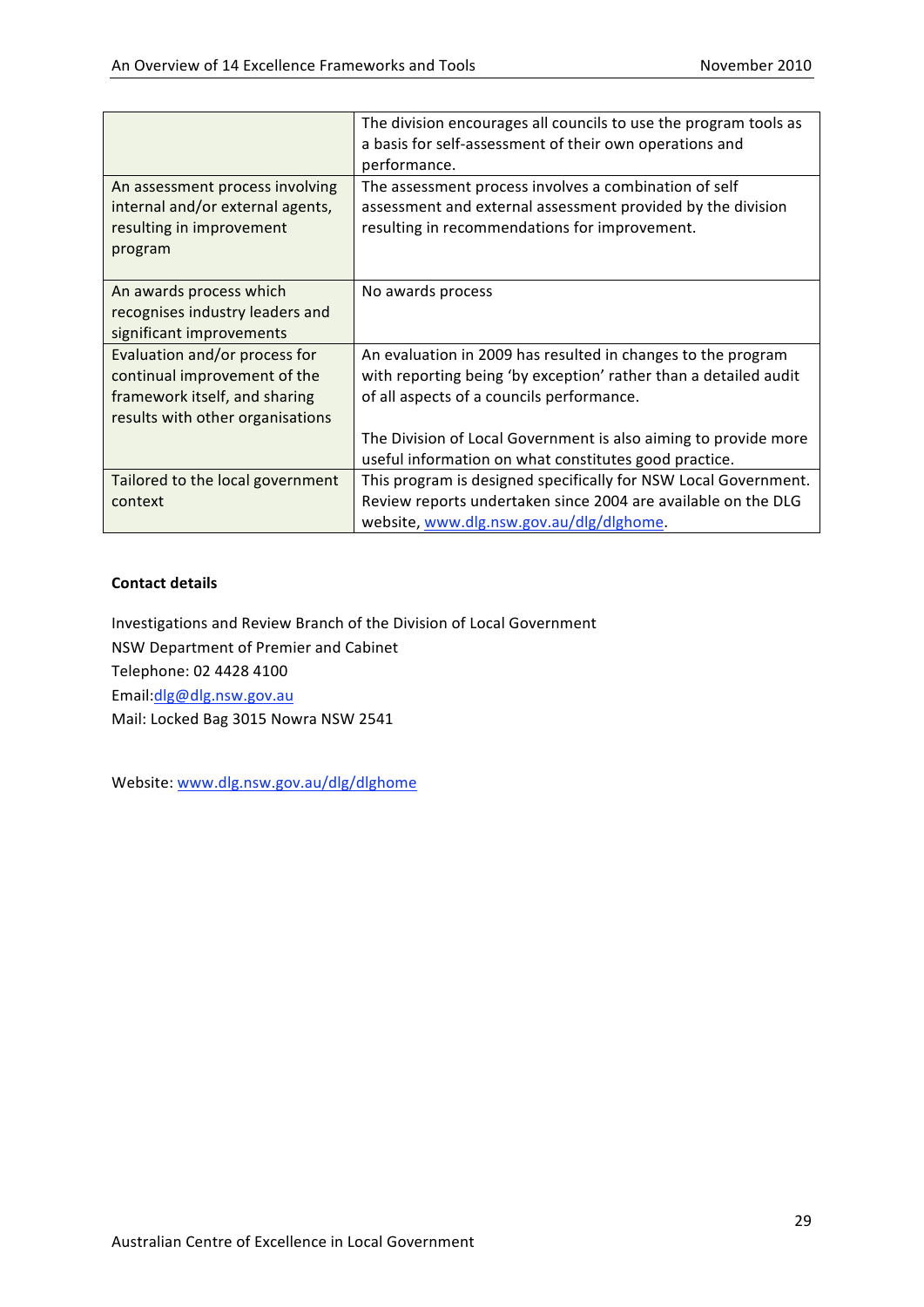### **11.BEST
VALUE
REVIEWS**

| <b>Features</b>                                                                    |                                                                                                                                                                                                                                                                                                                                                                                                                                                                                                                                                                   |
|------------------------------------------------------------------------------------|-------------------------------------------------------------------------------------------------------------------------------------------------------------------------------------------------------------------------------------------------------------------------------------------------------------------------------------------------------------------------------------------------------------------------------------------------------------------------------------------------------------------------------------------------------------------|
| Brief description including purpose                                                | Organisational reviews based on Best Value Principles are<br>designed to ensure that local services are a reflection of local<br>community needs and expectations, both in terms of quality<br>and cost.<br>Best Value framework and principles originated in the UK (see<br>details below). In 1999 the Victorian government introduced<br>legislation for Best Value Principles to replace compulsory<br>competitive tendering, -the Local Government (Best Value                                                                                               |
|                                                                                    | Principles) Act 1999, Act No. 59/1999.)                                                                                                                                                                                                                                                                                                                                                                                                                                                                                                                           |
| Framework, principles or criteria<br>and whether expressed in<br>diagrammatic form | Best Value Principles can be summarised as follows :<br>All services must meet quality and cost standards<br>All services must be responsive to community needs<br>٠<br>A service must be accessible to those for whom it is<br>intended<br>A council must achieve continuous improvement in its<br>٠<br>provision of services.                                                                                                                                                                                                                                   |
|                                                                                    | The Victorian Government expands on explains these<br>principles in the Local Government Act,<br>www.austlii.edu.au/au/legis/vic/consol_act/lga1989182                                                                                                                                                                                                                                                                                                                                                                                                            |
|                                                                                    | Planned review of services has been viewed as a requirement<br>for achieving a high standard of continuous improvement.<br>Building on the Victorian experience, the City of Ryde (NSW)<br>who is progressively undertaking Best Value Reviews of each of<br>the 21 service units, has established the following framework<br>for the Reviews:                                                                                                                                                                                                                    |
|                                                                                    | Stage 1 - Review and Improve<br>(Challenge)<br>Stage 2 - Measure Satisfaction and Performance<br>(Consult)<br>Stage 3 - Benchmark and Learn                                                                                                                                                                                                                                                                                                                                                                                                                       |
|                                                                                    | (Competition and Compare)<br>Stage 4 - Prioritise Services and Create Innovation<br>(Implement)                                                                                                                                                                                                                                                                                                                                                                                                                                                                   |
|                                                                                    | For further details visit:                                                                                                                                                                                                                                                                                                                                                                                                                                                                                                                                        |
| Theory and research underpinning<br>the tool explained                             | www.ryde.nsw.gov.au/council/organisationalreview<br>Between 2000/01 and 2007/08, Best Value provided the<br>statutory basis on which councils planned, reviewed and<br>managed their performance. Under Best Value, councils had a<br>duty to continuously improve their services. Comprehensive<br>Area Assessment (CAA) is the new UK external assessment of<br>how well local public services are performing. CAA seeks to<br>assess how well communities are being served by their local<br>public services, including councils, police, health, and fire and |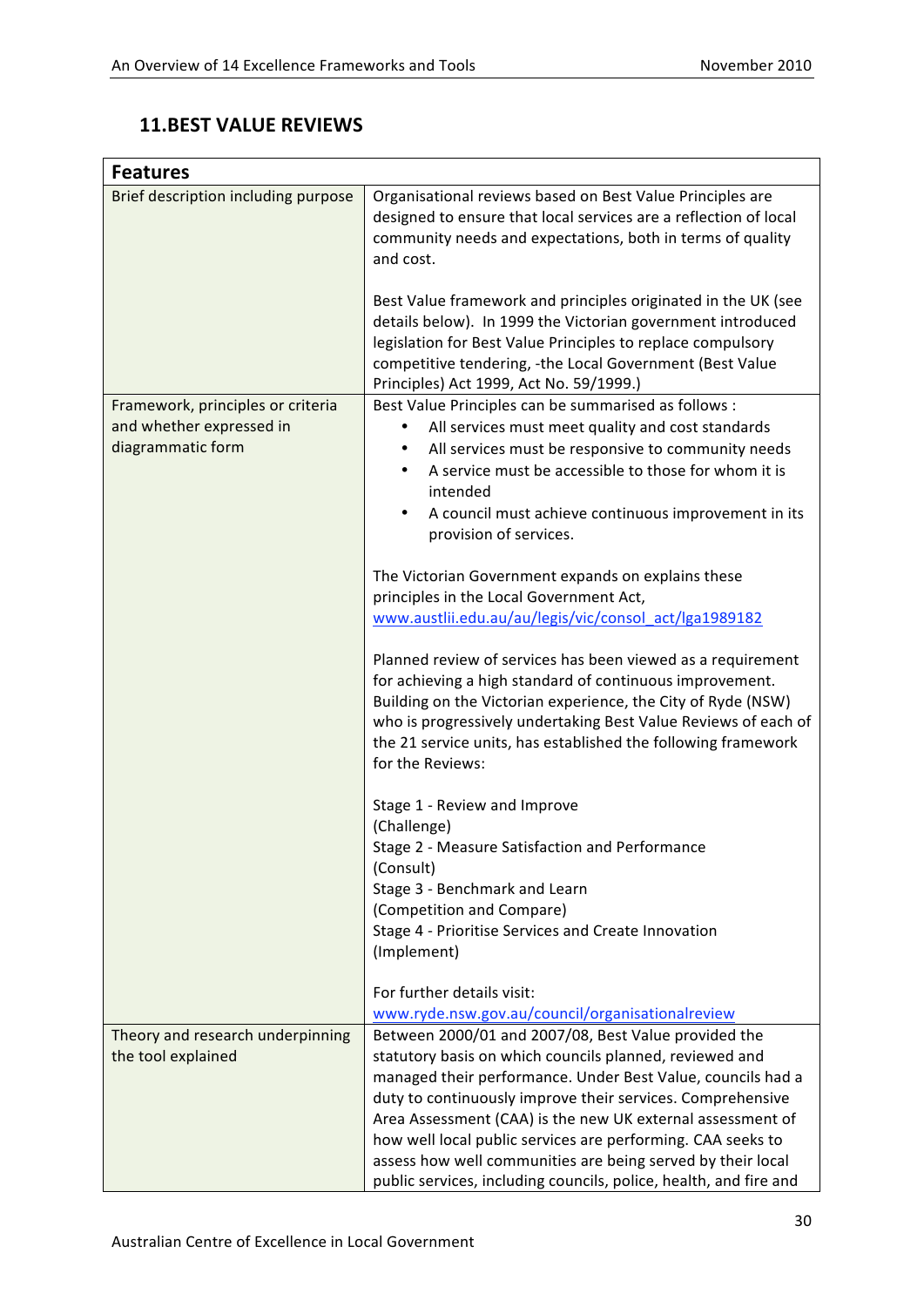|                                   | rescue services. It emphasises the quality of life of residents, |
|-----------------------------------|------------------------------------------------------------------|
|                                   | and how well these bodies, working together, are achieving       |
|                                   | improvement and progressing towards long-term goals.             |
| Supporting materials such as      | The Improvement and Development Agency for local                 |
| manuals, guidelines, checklists,  | government (LG Improvement and Development) website,             |
| and training provision            | www.LG Improvement and Development .gov.uk, contains             |
|                                   | several publications that explain Best Value as well as other    |
|                                   | improvement tools.                                               |
|                                   |                                                                  |
|                                   | Local Government Victoria in partnership with the LGPro          |
|                                   | Corporate Planners Network and the former Best Value             |
|                                   | Commission produced 'A Guide to achieving a whole for            |
|                                   | organisation approach to Best Value. 'Copies can be              |
|                                   | downloaded free of charge from                                   |
|                                   | www.localgovernment.vic.gov.au.                                  |
| Organisational support, eg        | The former Victorian Best Value Commission provided services     |
| staff/consultant advice and       | to councils in implementing the framework.                       |
| facilitation                      |                                                                  |
|                                   | Local Government Victoria provides programs that build on        |
|                                   | best value principles, in particular the Council Reforming       |
|                                   | Business program which has an emphasis on procurement. See       |
|                                   | www.localgovernment.vic.gov.au                                   |
| An assessment process involving   | In the UK Best Value compliance was demonstrated through an      |
| internal and/or external agents,  | external audit process. In Victoria the sector was encouraged    |
| resulting in improvement program  | to develop its own solutions to achieve and demonstrate          |
|                                   | performance improvement.                                         |
| An awards process which           | No awards process.                                               |
| recognises industry leaders and   |                                                                  |
| significant improvements          |                                                                  |
| Evaluation and/or process for     | While still a key part of Victorian legislation, Best Value as a |
| continual improvement of the tool | methodology does not appear to have any current                  |
| itself, and sharing results with  | organisational champions - apart from individual councils.       |
| other organisations               | Note the comments above about changes in approach in the         |
|                                   | UK.                                                              |
| Tailored to the local government  | Apart from Victoria, where the Best Value framework has been     |
| context                           | prescribed in legislation, several councils, including Ryde City |
|                                   | Council (referenced above) use Best Value principles in          |
|                                   | conducting service reviews across the organisation.              |

Local
Government
Victoria Department
of
Planning
and
Community
Services Telephone:
(03)
9651
7026 Fax:
(03)
9651
7269 Email:
local.government@dpcd.vic.gov.au

Website: www.localgovernment.vic.gov.au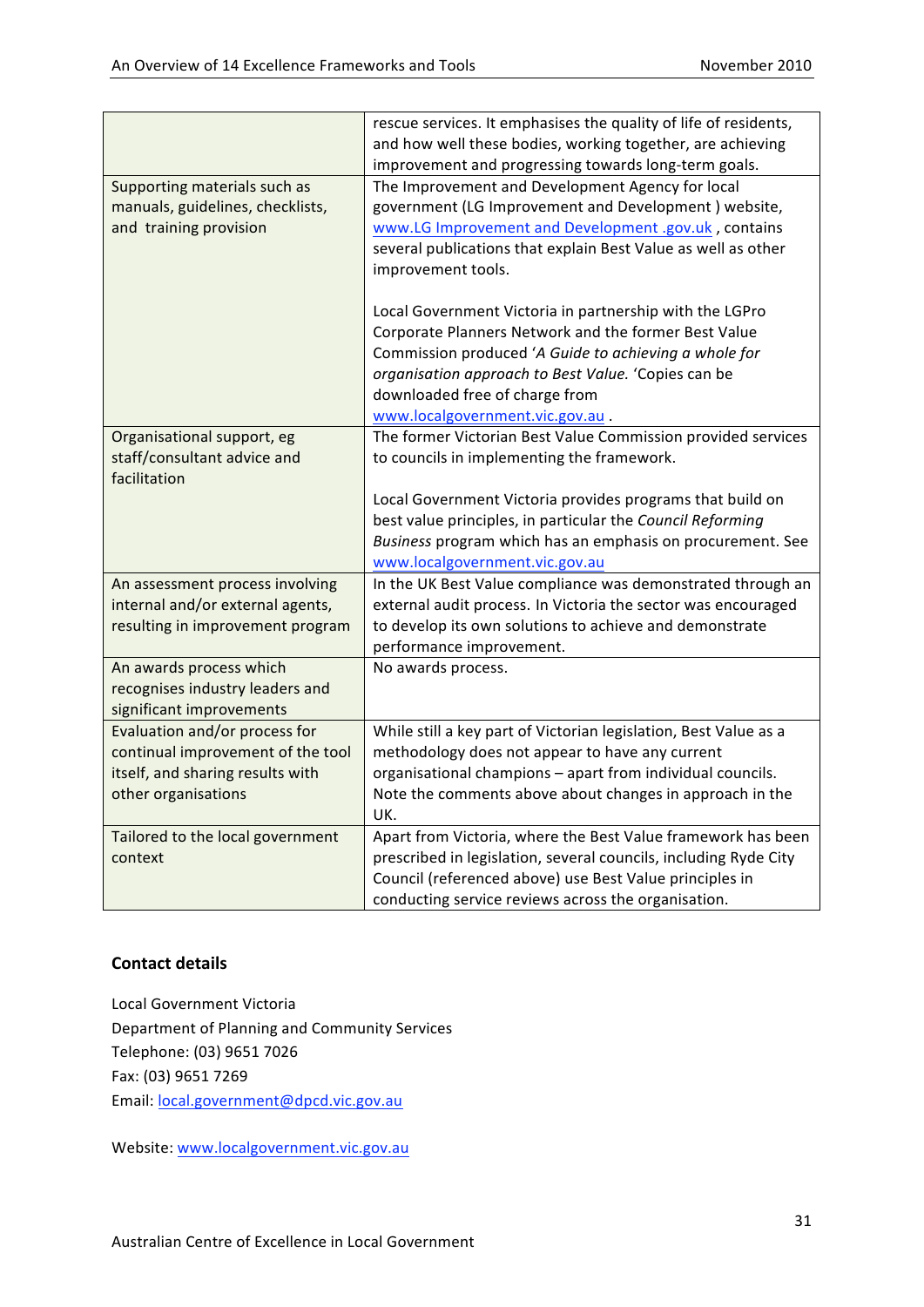### **12.LG
IMPROVEMENT
AND
DEVELOPMENT: PEER
REVIEW
PROGRAM**

| <b>Features</b>                                               |                                                                                                                                      |
|---------------------------------------------------------------|--------------------------------------------------------------------------------------------------------------------------------------|
| Brief description including<br>purpose                        | The UK Improvement And Development Agency for Local<br>government runs the Peer Review program which involves                        |
|                                                               | working with local authorities and their partners to develop and                                                                     |
|                                                               | share good practice. 'Helping authorities challenge and learn                                                                        |
|                                                               | from each other is at the heart of our improvement support.<br>Lessons learnt are shared throughout the sector and fed into          |
|                                                               | national policy.'                                                                                                                    |
|                                                               | The Peer Clearing House recruits, accredits and place peers.                                                                         |
|                                                               | Peers work on a variety of projects to help build capacity,                                                                          |
|                                                               | confidence and sustainability in local government by sharing<br>knowledge and experience.                                            |
|                                                               |                                                                                                                                      |
|                                                               | The LG Improvement and Development Agency also has a                                                                                 |
|                                                               | network of regional associates who are the first port of call for                                                                    |
|                                                               | chief executives, leaders and other senior people to turn to for<br>solutions and advice. The regional associate has a remit to make |
|                                                               | sure that the services delivered by the LG Improvement and                                                                           |
|                                                               | Development Agency and other local government bodies take                                                                            |
|                                                               | account of the challenges faced by councils in their area.                                                                           |
| Framework, principles or criteria<br>and whether expressed in | There are a number of peer reviews in areas such as 'Ageing well<br>peer review', 'Corporate peer reviews', 'Healthy communities     |
| diagrammatic form                                             | peer review' etc.                                                                                                                    |
|                                                               |                                                                                                                                      |
|                                                               | Many of these peer reviews are accompanied by a 'Benchmark'<br>which outlines their assessment criteria.                             |
| Theory and research                                           | Information not provided.                                                                                                            |
| underpinning the tool explained                               |                                                                                                                                      |
| Supporting materials such as                                  | LG Improvement and Development Agency provides online                                                                                |
| manuals, guidelines, checklists,<br>and training provision    | resources and diagnostic tools for most of the peer reviews on<br>the website                                                        |
| Organisational support, eg                                    | The LG Improvement and Development Agency review                                                                                     |
| staff/consultant advice and                                   | manager confirms with the council the focus of the peer                                                                              |
| facilitation                                                  | review                                                                                                                               |
|                                                               | A team of peers visits the council for a short period of<br>٠<br>time - usually between three and five days                          |
|                                                               | Peers use a specifically-designed diagnostic tool and, for                                                                           |
|                                                               | most reviews, an established benchmark to help identify                                                                              |
|                                                               | strengths and weaknesses within the council                                                                                          |
|                                                               | Peers review documentation and interview senior                                                                                      |
|                                                               | officers, elected members, service users and<br>representatives of your council's key partners and                                   |
|                                                               | contractors                                                                                                                          |
|                                                               | Peers make a presentation outlining the team's key                                                                                   |
|                                                               | findings and recommendations based on the                                                                                            |
|                                                               | benchmark. For most reviews, this is followed up with a                                                                              |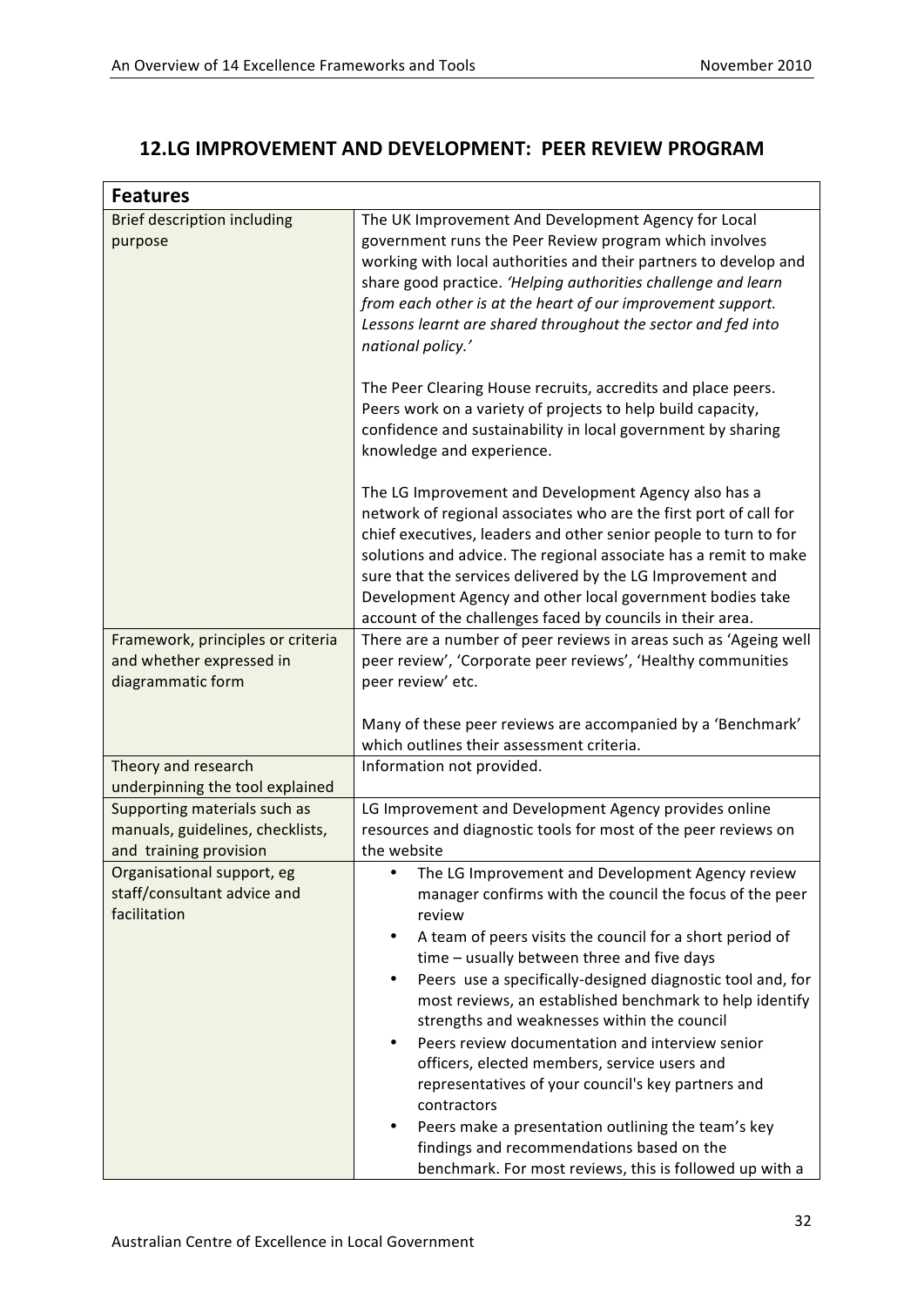|                                                                                                                               | report outlining their evidence and conclusions in more<br>detail.                                                                                                                                                                                                                                                                                                                                                                  |
|-------------------------------------------------------------------------------------------------------------------------------|-------------------------------------------------------------------------------------------------------------------------------------------------------------------------------------------------------------------------------------------------------------------------------------------------------------------------------------------------------------------------------------------------------------------------------------|
| An assessment process involving<br>internal and/or external agents,<br>resulting in improvement<br>program                    | The Peer Clearing House (PCH) recruits, accredits and places<br>peers. It facilitates the brokerage of peers for both the LG<br>Improvement and Development Agency and non-LG<br>Improvement and Development Agency improvement projects<br>in the public sector. Accredited peers are serving public sector<br>members and officers who have shown they have the relevant<br>competencies to operate as a peer.                    |
| An awards process which<br>recognises industry leaders and<br>significant improvements                                        | No information provided on award processes.                                                                                                                                                                                                                                                                                                                                                                                         |
| Evaluation and/or process for<br>continual improvement of the<br>tool itself, and sharing results<br>with other organisations | Some of the peer reviews are undertaken in collaboration with<br>professional associations in the particular area of the peer<br>review, for example the 'planning peer review' is conducted by<br>the Planning Advisory Service.<br>Sharing results is an inherent component of the process, as<br>peers inevitably learn about approaches in other organisations<br>while conducting the review. Case studies are also offered in |
|                                                                                                                               | some areas.                                                                                                                                                                                                                                                                                                                                                                                                                         |
| Tailored to the local government<br>context                                                                                   | Program designed specifically for local government in the UK.                                                                                                                                                                                                                                                                                                                                                                       |

Marcia
Hazzard Improvement
Manager,
LG
Improvement
and
Development
Agency telephone:
07867
514753 email: marcia.hazzard@LG Improvement and Development .gov.uk

Peer
Clearing
House telephone:
020
7296
6821 email: peer.clearinghouse@LG Improvement and Development .gov.uk

Website: **http://www.idea.gov.uk/idk/core/page.do?pageId=6462074**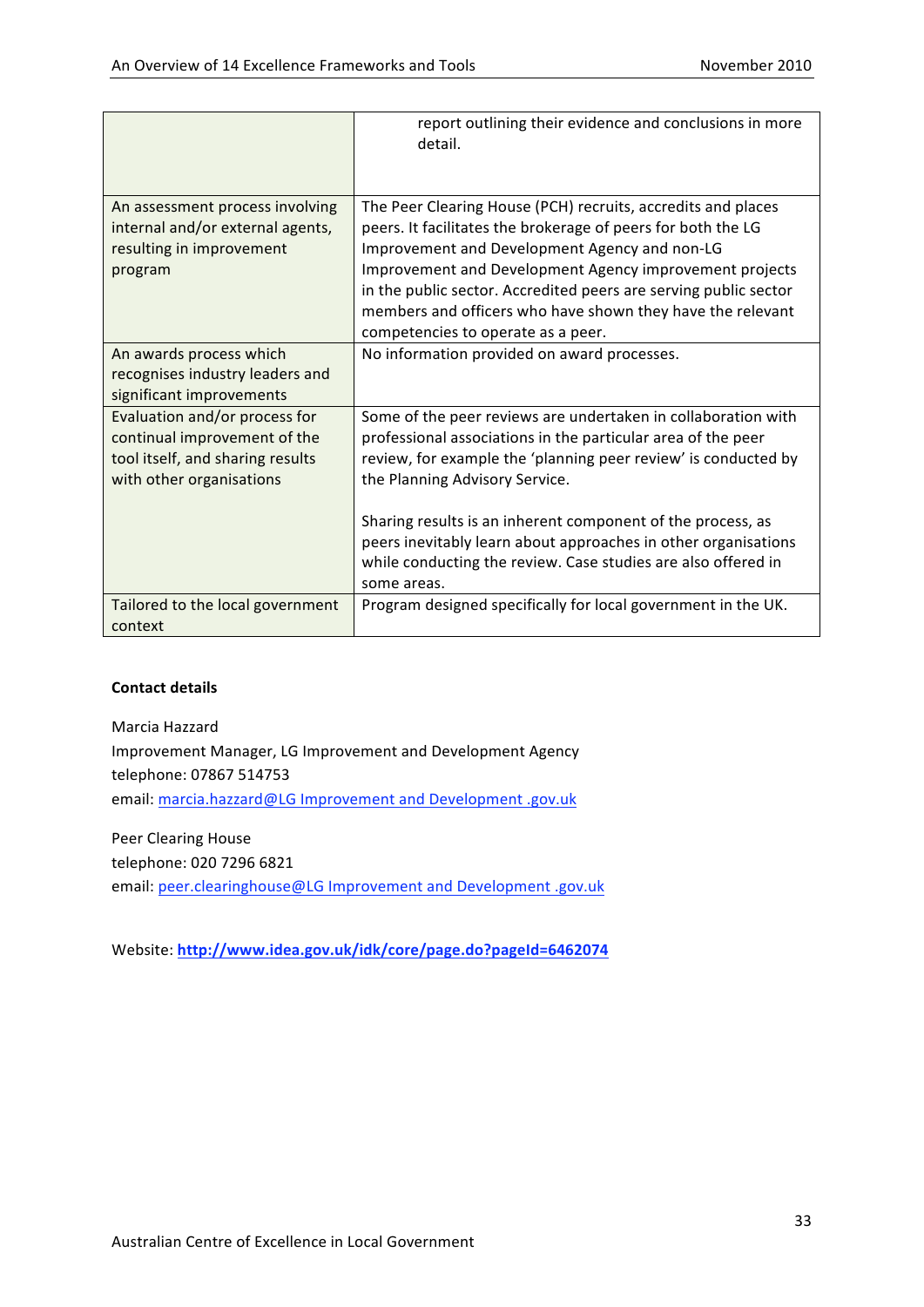### **13.EXECUTIVE‐ ON‐ LOAN
PROGRAM**

| <b>Features</b>                                                  |                                                                                                                                |
|------------------------------------------------------------------|--------------------------------------------------------------------------------------------------------------------------------|
| <b>Brief description including</b><br>purpose                    | The Executive On-Loan program is delivered by the Public<br>Technology Institute (PTI), a US not-for-profit member-            |
|                                                                  | supported organisation based in Washington, D.C. that 'works                                                                   |
|                                                                  | with local government officials to identify opportunities for                                                                  |
|                                                                  | technology research, to share solutions and recognize member                                                                   |
|                                                                  | achievements, and develop best practices that address the<br>technology management, governance and policy issues that          |
|                                                                  | impact local government.' PTI provides strategic and technical                                                                 |
|                                                                  | guidance to local governments that are exploring technology-                                                                   |
|                                                                  | related projects.                                                                                                              |
|                                                                  | PTI's Executive-On-Loan Program (often referred to as SWOT                                                                     |
|                                                                  | teams) consists of experienced subject matter professionals                                                                    |
|                                                                  | from within local government, and consultants from PTI's pool                                                                  |
| Framework, principles or criteria                                | of technology industry partners.<br>Three different levels of Executive-On-Loan engagements are                                |
| and whether expressed in                                         | available. Each can have added features on a case-by-case basis.                                                               |
| diagrammatic form                                                | See below for details.                                                                                                         |
| Theory and research                                              | Information not provided on the website.                                                                                       |
| underpinning the tool explained                                  |                                                                                                                                |
| Supporting materials such as<br>manuals, guidelines, checklists, | Supporting materials not provided on the website.                                                                              |
| and training provision                                           |                                                                                                                                |
| Organisational support, eg                                       | PTI consulting services cover the following areas:                                                                             |
| staff/consultant advice and                                      |                                                                                                                                |
| facilitation                                                     | Information Technology and Telecommunications<br>٠                                                                             |
|                                                                  | <b>Community Broadband</b><br>٠                                                                                                |
|                                                                  | Public Safety Technology and Homeland Security<br>Sustainability, Energy, and Environment                                      |
|                                                                  | Transportation<br>$\bullet$                                                                                                    |
|                                                                  |                                                                                                                                |
|                                                                  | Costs are reduced for PTI members.                                                                                             |
| An assessment process involving                                  | Level 1: Interactive Guidance: PTI identifies a subject matter                                                                 |
| internal and/or external agents,<br>resulting in improvement     | expert/peer to spend a day in the council to speak with key<br>stakeholder groups. PTI will work with this expert to develop a |
| program                                                          | brief overview of the engagement, including any interviews                                                                     |
|                                                                  | conducted and preliminary findings.                                                                                            |
|                                                                  | Level 2: In-Depth Guidance: PTI will bring a team of subject                                                                   |
|                                                                  | matter experts/peers who will spend one day in your                                                                            |
|                                                                  | jurisdiction, visiting the key stakeholders you identify,                                                                      |
|                                                                  | conducting interviews, examining your issue and composing an<br>action plan.                                                   |
|                                                                  | Level 3: Detailed, Comprehensive Guidance: Level 3                                                                             |
|                                                                  | engagements allow for a two to three day visit by multiple                                                                     |
|                                                                  | subject matter experts/peers.                                                                                                  |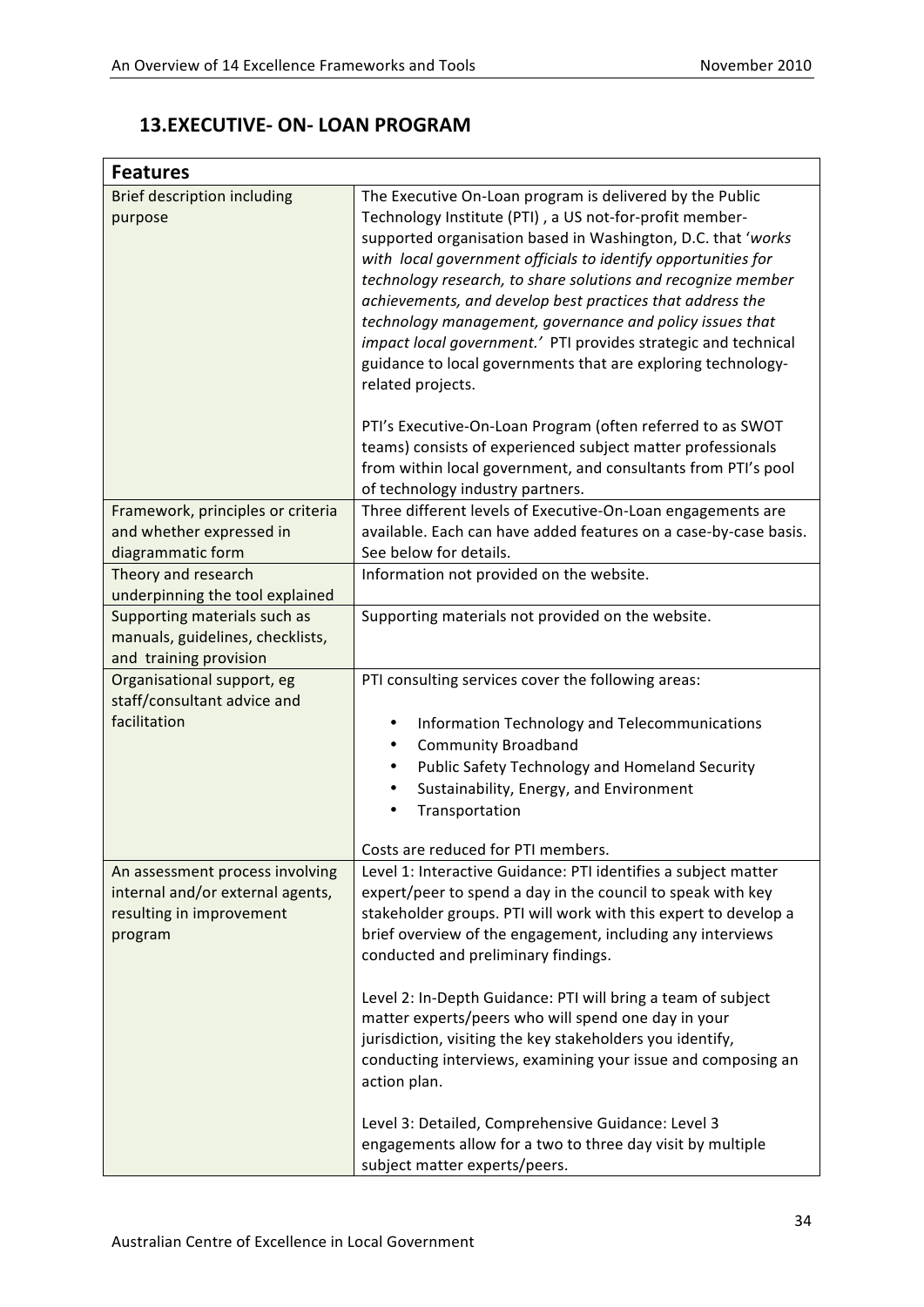| An awards process which          | Not applicable                                                    |
|----------------------------------|-------------------------------------------------------------------|
| recognises industry leaders and  |                                                                   |
| significant improvements         |                                                                   |
| Evaluation and/or process for    | Information not provided                                          |
| continual improvement of the     |                                                                   |
| tool itself, and sharing results |                                                                   |
| with other organisations         |                                                                   |
| Tailored to the local government | This program is designed specifically for local government in the |
| context                          | US.                                                               |

Dr
Alan
Shark Public
Technology
Institute 1301
Pennsylvania
Avenue
N.W.,
Suite
830 Washington,
D.C.
20004

Tel
202‐626‐2400 **Toll‐Free** 866‐664‐6368 Fax 202-626-2498 info@pti.org

Website: www.pti.org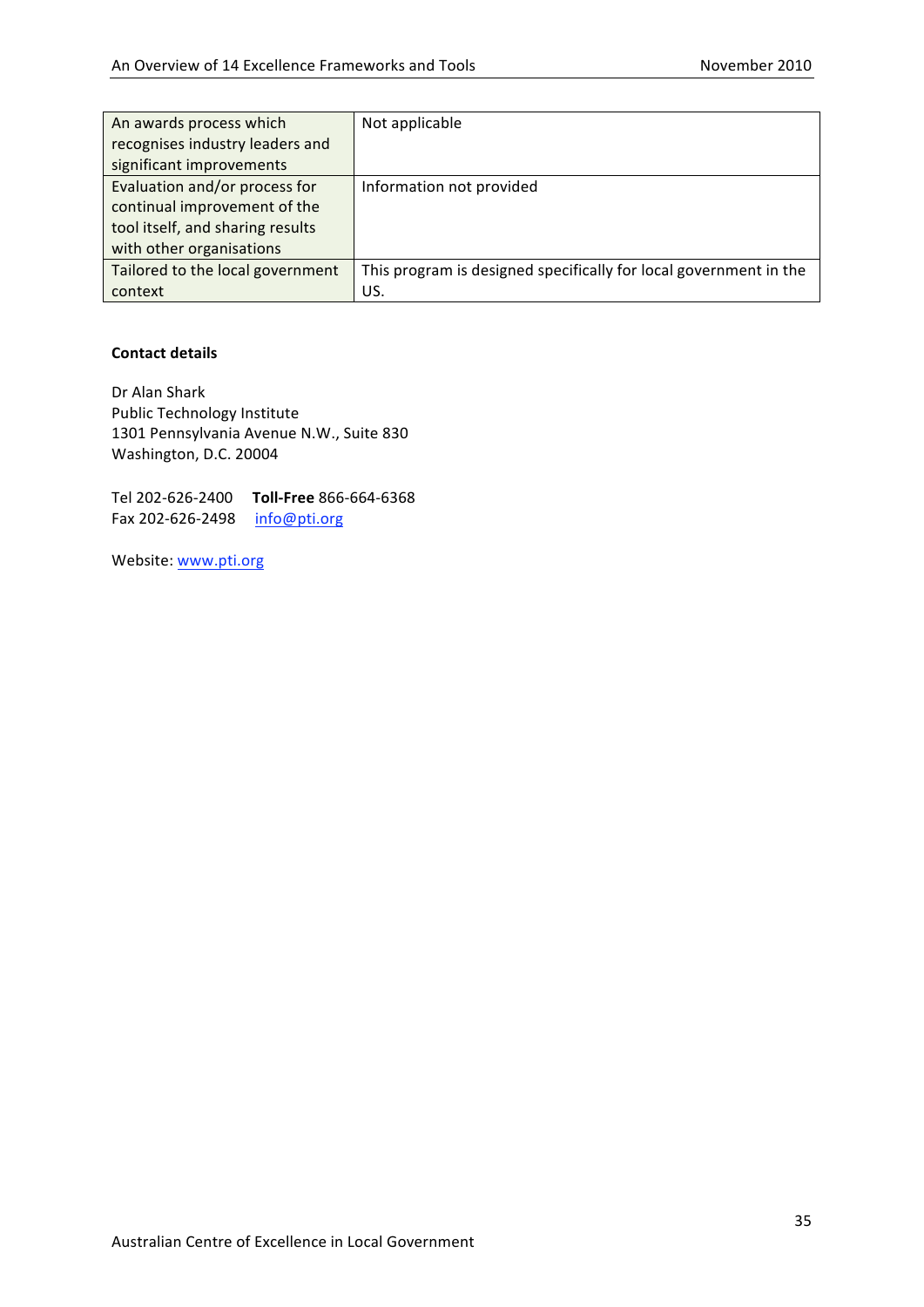| <b>Features</b>                                                                            |                                                                                                                                                                                                                                                                                                                                                                                                                                                                                                                                 |  |
|--------------------------------------------------------------------------------------------|---------------------------------------------------------------------------------------------------------------------------------------------------------------------------------------------------------------------------------------------------------------------------------------------------------------------------------------------------------------------------------------------------------------------------------------------------------------------------------------------------------------------------------|--|
| Brief description including purpose                                                        | The 50:50 Vision - Councils for Gender Equity, a program jointly<br>run by the Australian Local Government Women's Association<br>and the Australian Centre of Excellence for Local Government, is<br>aimed at increasing the levels of participation of women in local<br>government at both elected and senior management levels<br>through long term cultural change.<br>A key element of the 50:50 Vision Strategy is the national<br>awards and accreditation program, which has been funded by<br>the Federal Government. |  |
| Framework, principles or criteria<br>and whether expressed in<br>diagrammatic form         | The national awards and accreditation program has three levels,<br>Bronze, Silver and Gold.                                                                                                                                                                                                                                                                                                                                                                                                                                     |  |
|                                                                                            | a. The Bronze Award - the entry level for the program requires<br>an audit of staff/representative gender ratios, evidence of a<br>council endorsed statement of commitment to address gender<br>equity issues, outline of at least one project the organisation<br>will undertake to address gender equity issues and a nominated<br>50:50 Vision champion.                                                                                                                                                                    |  |
|                                                                                            | b. The Silver Award - to achieve the Silver Award (which will be<br>open in September 2010) councils must have already completed<br>the Bronze level and must achieve certification in 3 of the<br>following: commitment and leadership, nomination and<br>recruitment, remuneration, recognition and training, and work<br>and family balance.                                                                                                                                                                                 |  |
|                                                                                            | c. The Gold Award - to be awarded, by peer review, to an<br>organisation that has completed the Bronze and Silver levels<br>and can demonstrate initiatives that display "excellence and<br>innovation in the pursuit of gender equity."                                                                                                                                                                                                                                                                                        |  |
| Theory and research underpinning<br>the tool explained                                     | The program was developed by a national steering committee<br>auspiced by ALGWA, and was based on a range of local and<br>national research. The documents detailing the program and<br>underlying research are available on the<br>www.5050vision.com.au website.                                                                                                                                                                                                                                                              |  |
| Supporting materials such as<br>manuals, guidelines, checklists, and<br>training provision | Initial training materials are being developed and will be<br>distributed to ALGWA state and national representatives. As<br>councils participation grows, the 50:50 website will be<br>progressively populated with tools, draft resolutions, useful<br>references and case studies.                                                                                                                                                                                                                                           |  |
| Organisational support, eg                                                                 | A Program Coordinator has been employed to provide support                                                                                                                                                                                                                                                                                                                                                                                                                                                                      |  |

# **14.50:50
Vision
‐ Councils
for
Gender
Equity Program**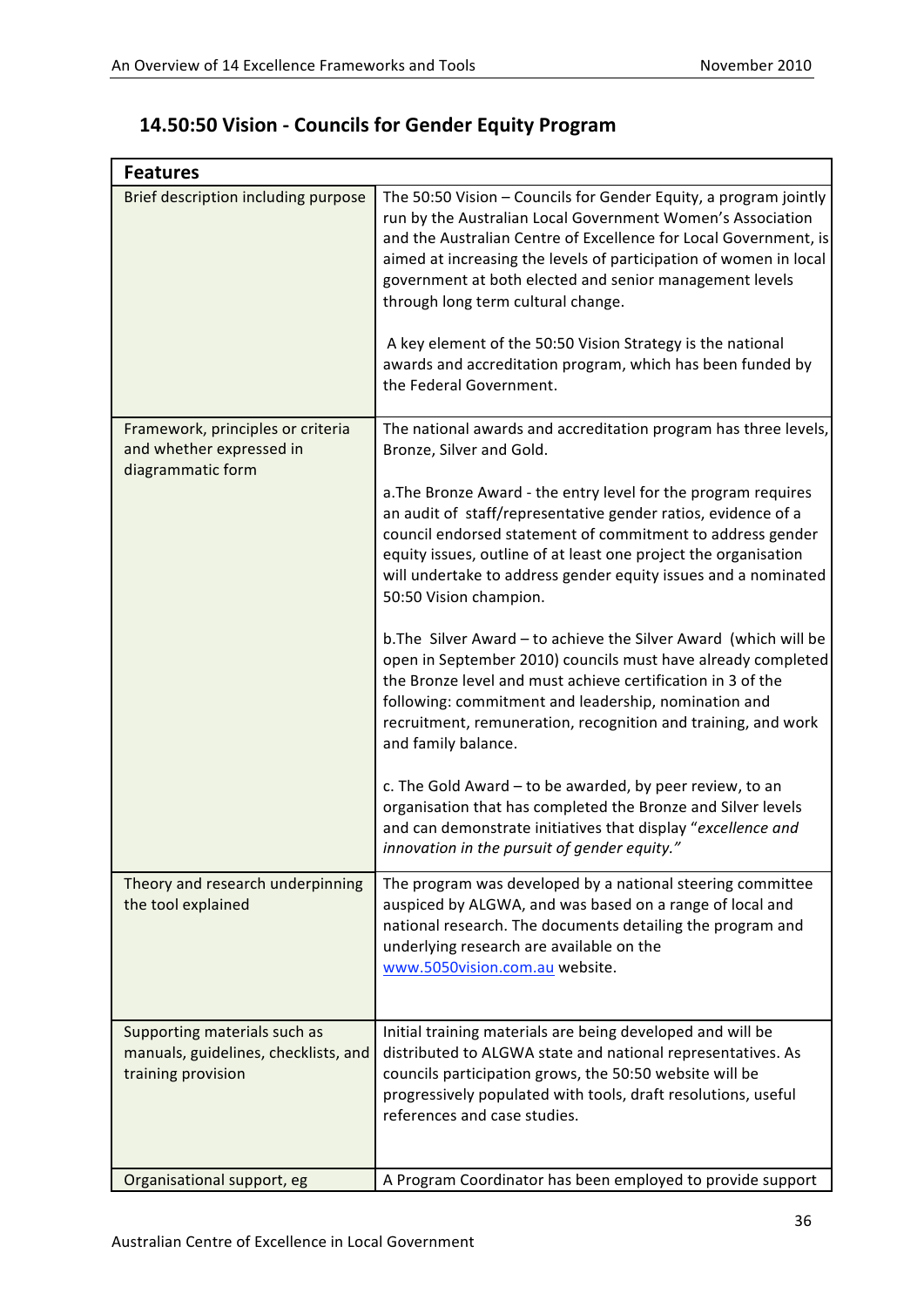| staff/consultant advice and                                                            | and advice to councils interested in participating in the                                                                                                                                                                   |
|----------------------------------------------------------------------------------------|-----------------------------------------------------------------------------------------------------------------------------------------------------------------------------------------------------------------------------|
| facilitation                                                                           | program.                                                                                                                                                                                                                    |
| An assessment process involving                                                        | The assessment process will involve benchmarking, and a self                                                                                                                                                                |
| internal and/or external agents,                                                       | assessment feedback cycle. Assessment for the Gold Award is by                                                                                                                                                              |
| resulting in improvement program                                                       | peer review.                                                                                                                                                                                                                |
| An awards process which<br>recognises industry leaders and<br>significant improvements | As outlined above, the awards process is the major tool for<br>councils to review and improve their gender equity culture. The<br>national accreditation process encourages the sharing of<br>experiences in a wider forum. |
| Evaluation and/or process for                                                          | The Silver and Gold Awards are being piloted with four councils                                                                                                                                                             |
| continual improvement of the tool                                                      | before being launched, and participating councils are                                                                                                                                                                       |
| itself, and sharing results with other                                                 | encouraged to share their experiences – positive and negative,                                                                                                                                                              |
| organisations                                                                          | with others via forums on the 50:50 vision website.                                                                                                                                                                         |
| Tailored to the local government                                                       | This program has been designed specifically for Australian local                                                                                                                                                            |
| context                                                                                | government.                                                                                                                                                                                                                 |

Karen
Purser Program
Coordinator Councils
for
Gender
Equity
Program Australian
Centre
of
Excellence
for
Local
Government

email:
karen.purser@acelg.org.au ph:
02
95144880 mobile:
0459222332

Website**:** www.5050vision.com.au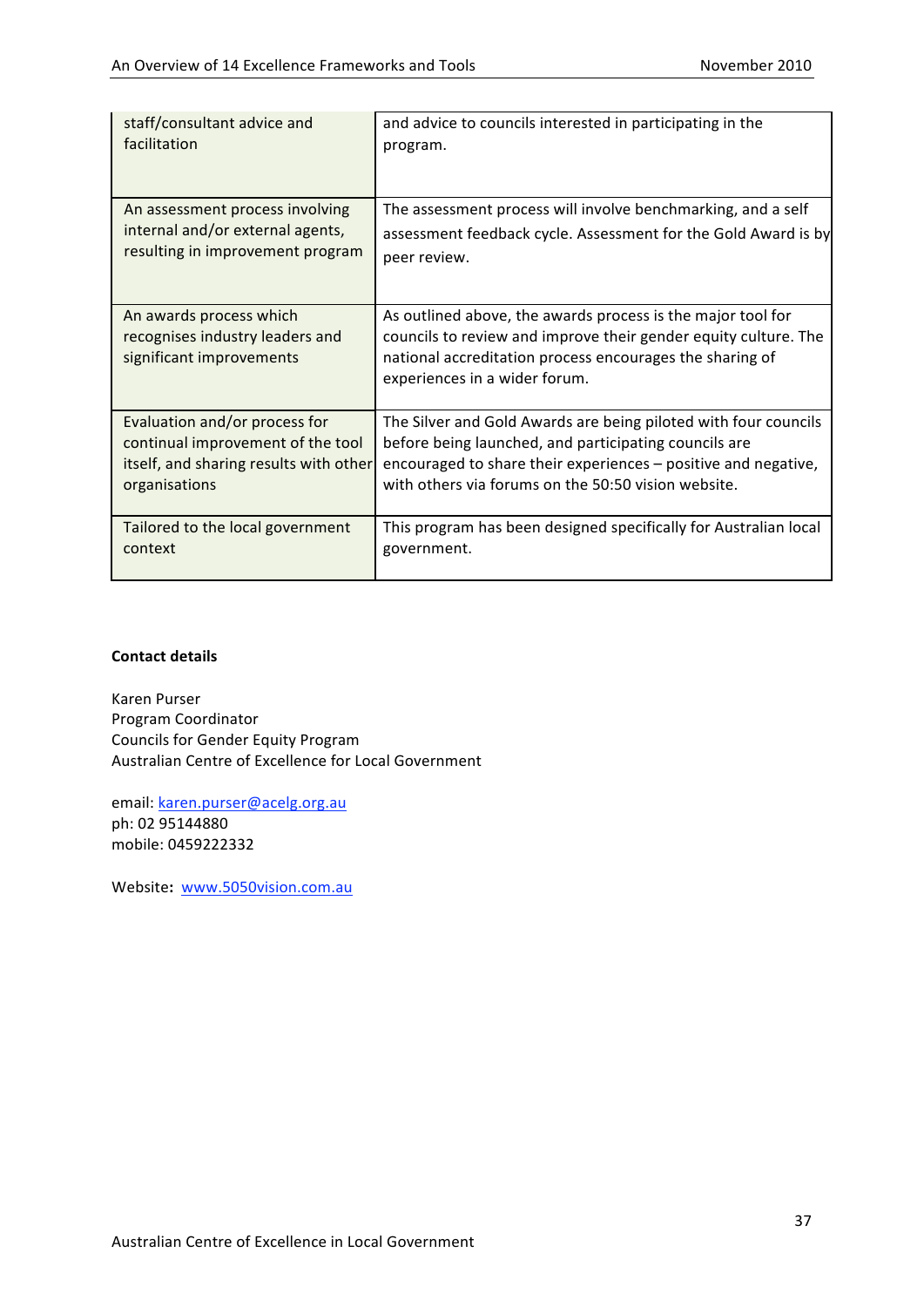# **Concluding
comments**

This
working
paper
has
researched
a
range
of
frameworks
and
tools
identified
through
consultation with the Local Government Business Excellence Network (LGBEN) and other bodies. This overview is intended to provide Councils with an insight into what the improvement frameworks offer to assist in
identifying
suitable
options
prior
to
further
detailed
investigation.

As all organizations vary, frameworks and tools need to be adapted to suit the environment they will operate
within.
The
process
of
adaptation
can
provide
time
to
develop
an
agreed
understanding
of the
framework
or
tool
and
to
foster
a
shared
sense
of
purpose
in
relation
to
organizational improvement.

These
tools
are
not
always
used
exclusively,
and
in
fact
some
councils
have
achieved
positive
results by
combining
two
or
more
approaches
which
offer
different
but
complementary
benefits.

From the research undertaken some comments can be offered for consideration of what makes a framework or tool useful in the local government context. Councils can derive benefit from a tool which has:

- 1. Aspirations,
framework,
principles
or
criteria
which
describe
a
desired
approach;
- 2. Supporting materials such as manuals, guidelines, checklists, which may or may not be accompanied
by
training;
- 3. An assessment process involving internal and/or external agents, generating a report outlining
strengths
and
weaknesses
and
an
improvement
program;
- 4. Involvement
of
peers
in
assessing
strengths
and
weaknesses
and
identifying
good
practice and
potential
improvements;
- 5. A
process
for
collating
and
sharing
assessment
results
with
other
like
organisations,
enabling the
identification
of
shared
issues
and
good
practice;
- 6. Organisational
support
which
provides
advice,
facilitation
and
dissemination
of
good practice;
- 7. Industry networks which enable the sharing of experiences, resources and emerging solutions;
- 8. Tailored to the local government context vs a capacity to compare with other sectors and types
of
organisations;
and
- 9. An
awards
process
which
recognises
industry
leaders
and
significant
improvements.

The
list
of
tools
and
frameworks
reviewed
here
is
not
exhaustive.
Feedback
on
this
working
paper
is invited to develop the information provided, and this information will support the on-going investigation
of
a
local
government
excellence
framework.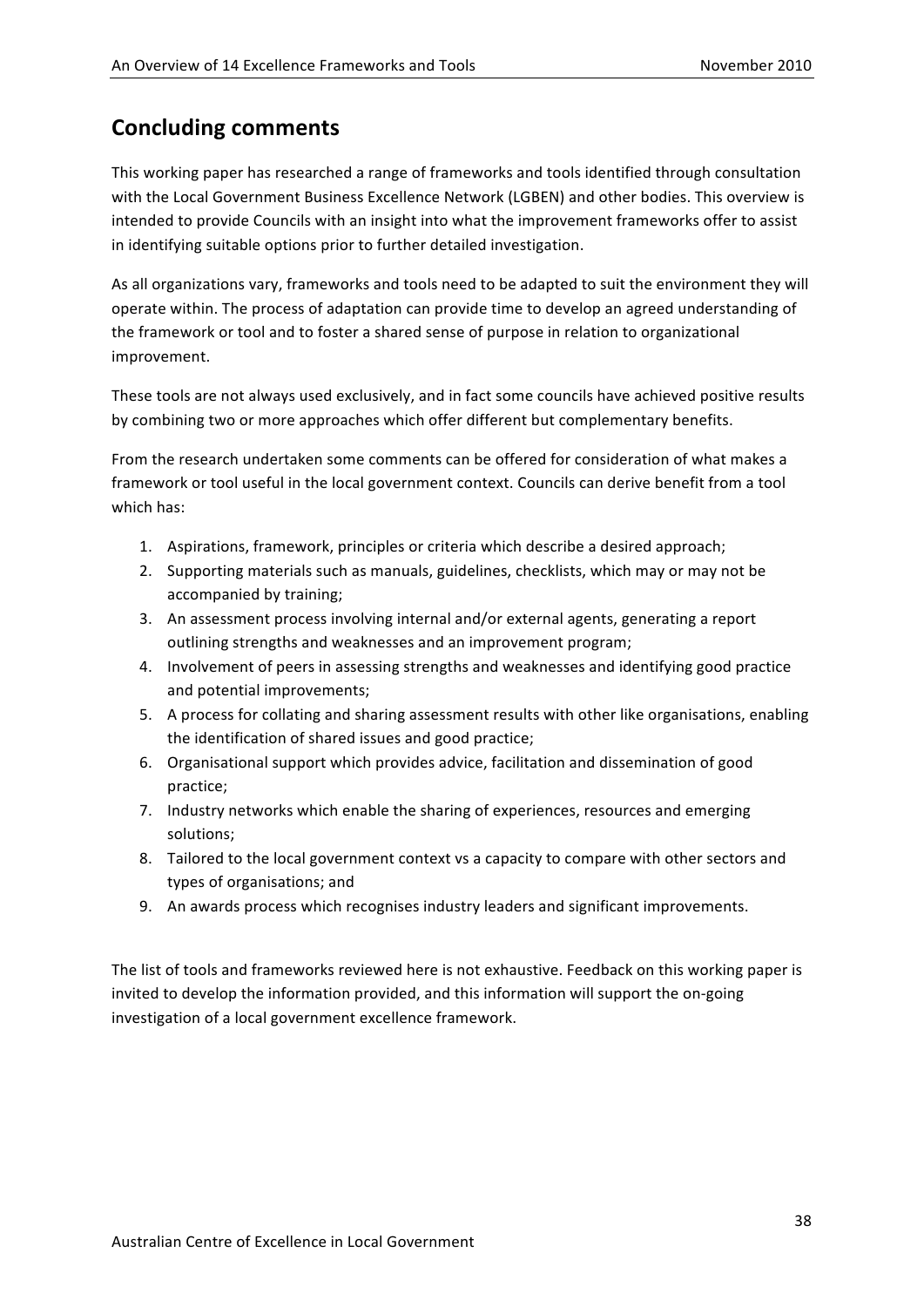# **References**

Cranfield
University
School
of
Management
(2008) *The
Impact
of
Investors
in
People
on
people Management
Practices
and
Firm
Performance.*

Grigg, Nigel, & Mann, Robin, (2008) Review of the Australian Business Excellence Framework: A comparison
of
national
strategies
for
designing,
administering
and
promoting
Business
Excellence Frameworks, Total Quality Management, Vol. 19, No. 11, November 2008, 1173-1188

Local
Government
(Best
Value
Principles)
Act
1999,
Act
No.
59/1999.

LGPro, Local Government Best Value Commission & Department for Victorian Communities (2006) A *Guide
to
achieving
a
whole
of
organisation
approach
to
Best
Value.*

Monash
University
(2006) *The
Implementation
of
ISO
9000
in
Australia
Organisations:
a
comparison between
the
1994
and
2000
versions.* Monash
University
Business
and
Economics. Ng
Pak
Tee
(2003)
The
Singapore
School
and
the
School
Excellence
Model*,
Educational
Research
for Policy
and
Practice* 2:
27
– 39,
2003.

Pillora, S & Blackburn N, (2009) Sustainability Tools Selector: A Guide for Local Government, prepared
for
the
Urban
Sustainability
Support
Alliance
by
the
Institute
for
Sustainable
Futures, University
of
Technology,
Sydney.

SQA
Governing
Council, *Business
Excellence
Journey
in
Singapore.*